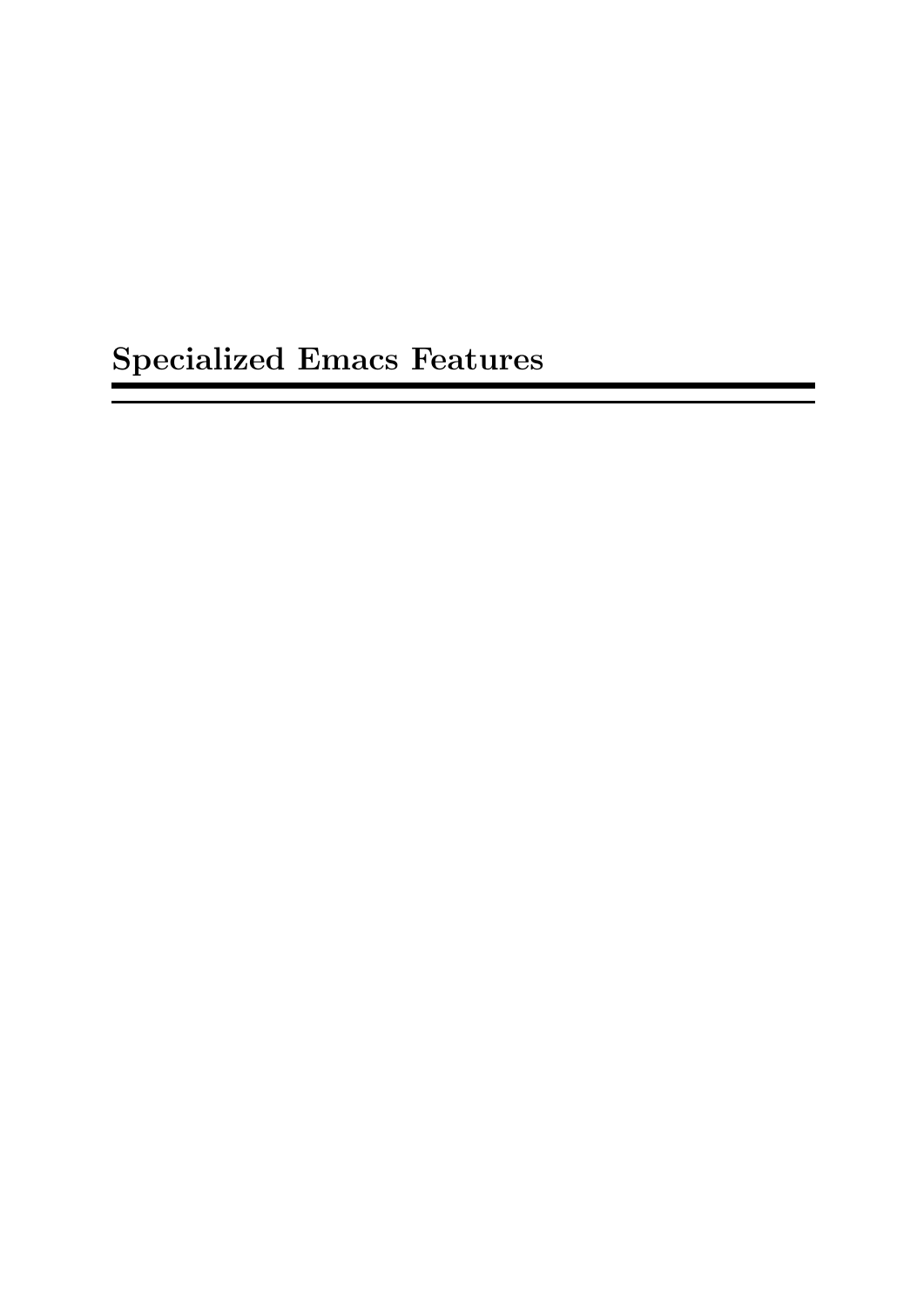This manual describes specialized features of Emacs.

Copyright  $\odot$  2004–2015 Free Software Foundation, Inc.

Permission is granted to copy, distribute and/or modify this document under the terms of the GNU Free Documentation License, Version 1.3 or any later version published by the Free Software Foundation; with no Invariant Sections, with the Front-Cover Texts being "A GNU Manual," and with the Back-Cover Texts as in (a) below. A copy of the license is included in the section entitled "GNU Free Documentation License".

(a) The FSF's Back-Cover Text is: "You have the freedom to copy and modify this GNU manual."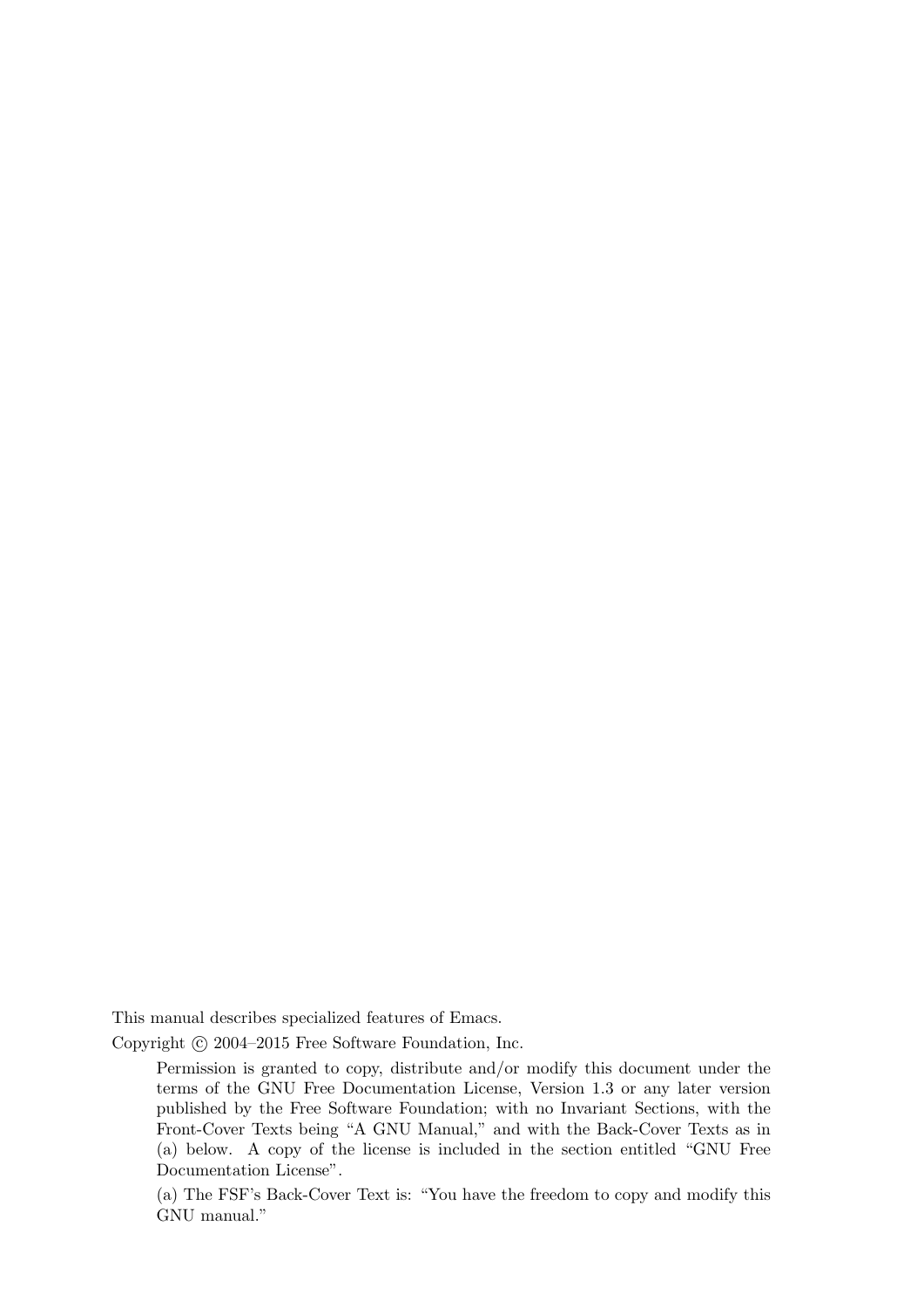# Table of Contents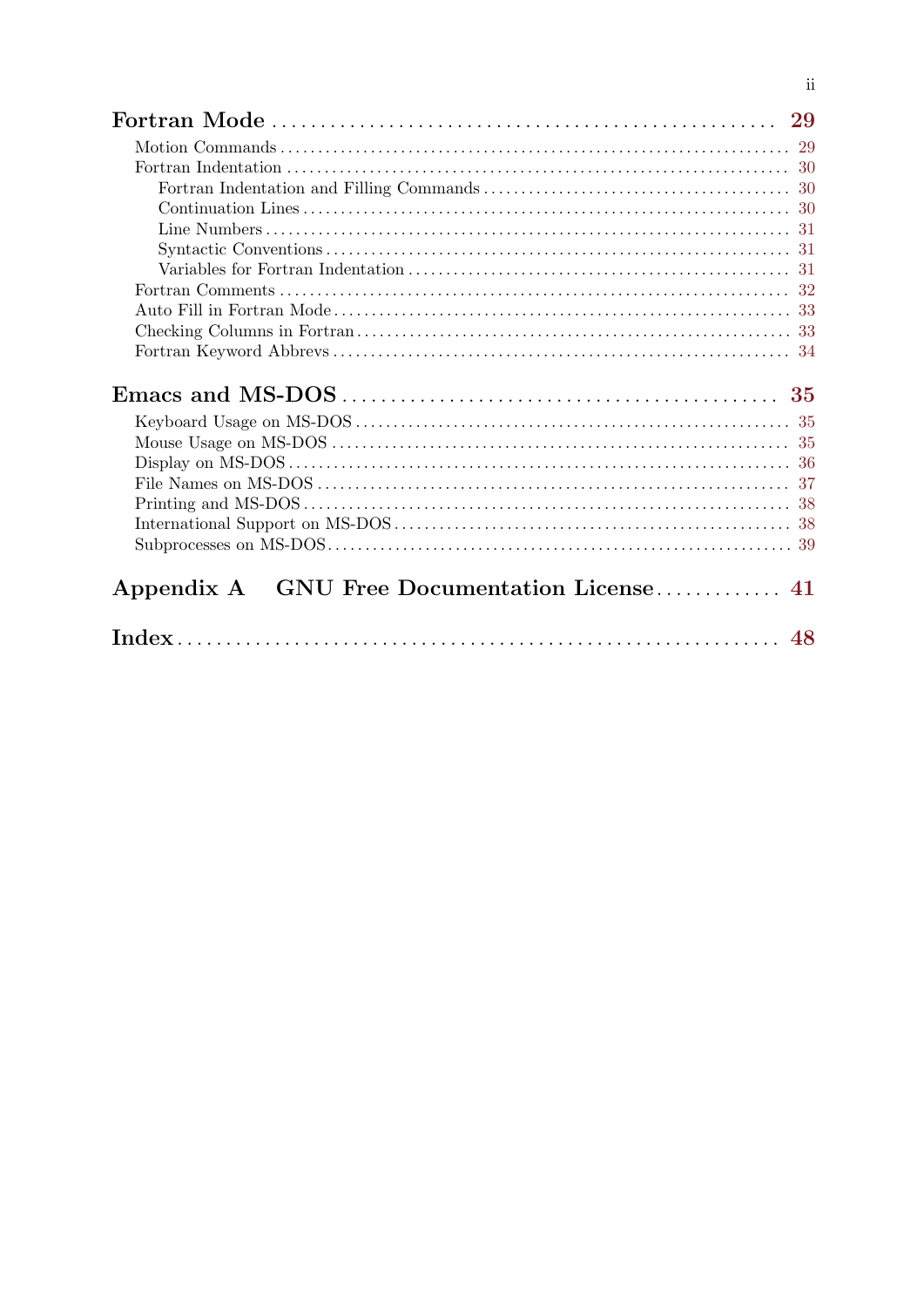# <span id="page-4-0"></span>Introduction

This manual contains detailed information about various features that are too specialized to be included in the printed Emacs manual. It is intended to be readable by anyone having a basic knowledge of Emacs. However, certain sections may be intended for a more specialized audience, such as Elisp authors. This should be clearly pointed out at the beginning of these sections.

Certain packages (or collections of related features) have their own manuals, separate from the main Emacs manual. This manual is intended as a complement, rather than an alternative, to reading those additional manuals. In a nutshell, it is a collection of smaller specialized features (or extra detail about standard features), too small or too obscure to justify their own manual, or inclusion in the printed Emacs manual. The chapters in this manual are, however, included (at the relevant places) in the main Emacs manual when it is formatted as an Info document.

Sections intended specifically for Elisp programmers can follow the style of the Elisp manual. Other sections should follow the style of the Emacs manual.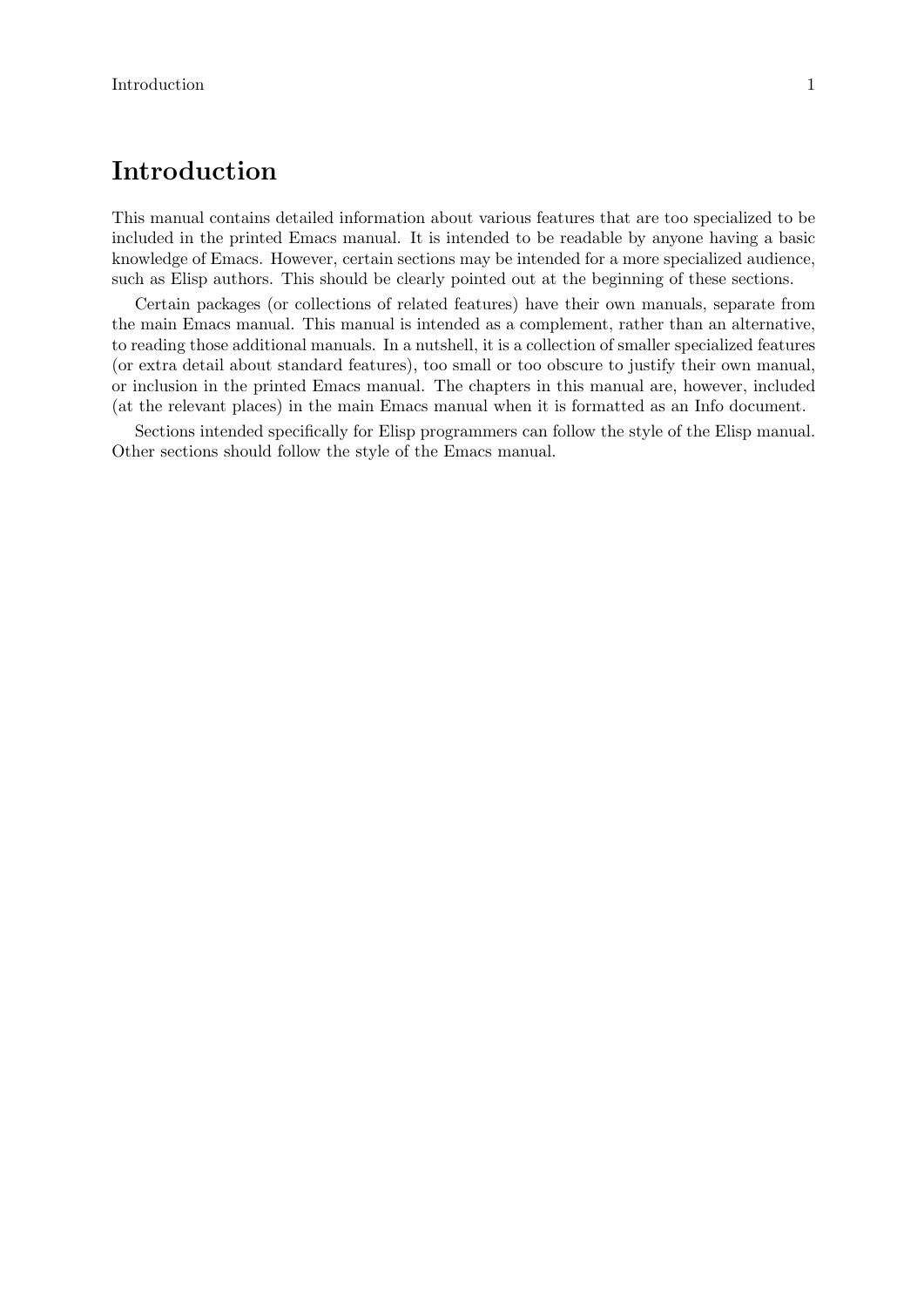# <span id="page-5-0"></span>Editing Pictures

To edit a picture made out of text characters (for example, a picture of the division of a register into fields, as a comment in a program), use the command  $M-x$  picture-mode to enter Picture mode.

In Picture mode, editing is based on the quarter-plane model of text, according to which the text characters lie studded on an area that stretches infinitely far to the right and downward. The concept of the end of a line does not exist in this model; the most you can say is where the last nonblank character on the line is found.

Of course, Emacs really always considers text as a sequence of characters, and lines really do have ends. But Picture mode replaces the most frequently-used commands with variants that simulate the quarter-plane model of text. They do this by inserting spaces or by converting tabs to spaces.

Most of the basic editing commands of Emacs are redefined by Picture mode to do essentially the same thing but in a quarter-plane way. In addition, Picture mode defines various keys starting with the C-c prefix to run special picture editing commands.

One of these keys,  $C-c$ , is particularly important. Often a picture is part of a larger file that is usually edited in some other major mode. Picture mode records the name of the previous major mode so you can use the  $C-c$  C-c command (picture-mode-exit) later to go back to that mode.  $C-c$   $-c$  also deletes spaces from the ends of lines, unless given a numeric argument.

The special commands of Picture mode all work in other modes (provided the picture library is loaded), but are not bound to keys except in Picture mode. The descriptions below talk of moving "one column" and so on, but all the picture mode commands handle numeric arguments as their normal equivalents do.

Turning on Picture mode runs the hook picture-mode-hook. Additional extensions to Picture mode can be found in artist.el.

## Basic Editing in Picture Mode

Most keys do the same thing in Picture mode that they usually do, but do it in a quarterplane style. For example, C-f is rebound to run picture-forward-column, a command which moves point one column to the right, inserting a space if necessary so that the actual end of the line makes no difference. C-b is rebound to run picture-backward-column, which always moves point left one column, converting a tab to multiple spaces if necessary.  $C-n$  and  $C-p$  are rebound to run picture-move-down and picture-move-up, which can either insert spaces or convert tabs as necessary to make sure that point stays in exactly the same column.  $C-e$  runs picture-end-of-line, which moves to after the last nonblank character on the line. C-a runs picture-beginning-of-line. (The choice of screen model does not affect beginnings of lines; the only extra thing this command does is update the current picture column to 0.)

Insertion of text is adapted to the quarter-plane screen model through the use of Overwrite mode (see Section "Minor Modes" in the Emacs Manual.) Self-inserting characters replace existing text, column by column, rather than pushing existing text to the right. RET runs picture-newline, which just moves to the beginning of the following line so that new text will replace that line.

In Picture mode, the commands that normally delete or kill text, instead erase text (replacing it with spaces). DEL (picture-backward-clear-column) replaces the preceding character with a space rather than removing it; this moves point backwards. C-d (picture-clear-column) replaces the next character or characters with spaces, but does not move point. (If you want to clear characters to spaces and move forward over them, use SPC.)  $C-k$  (picture-clear-line) really kills the contents of lines, but does not delete the newlines from the buffer.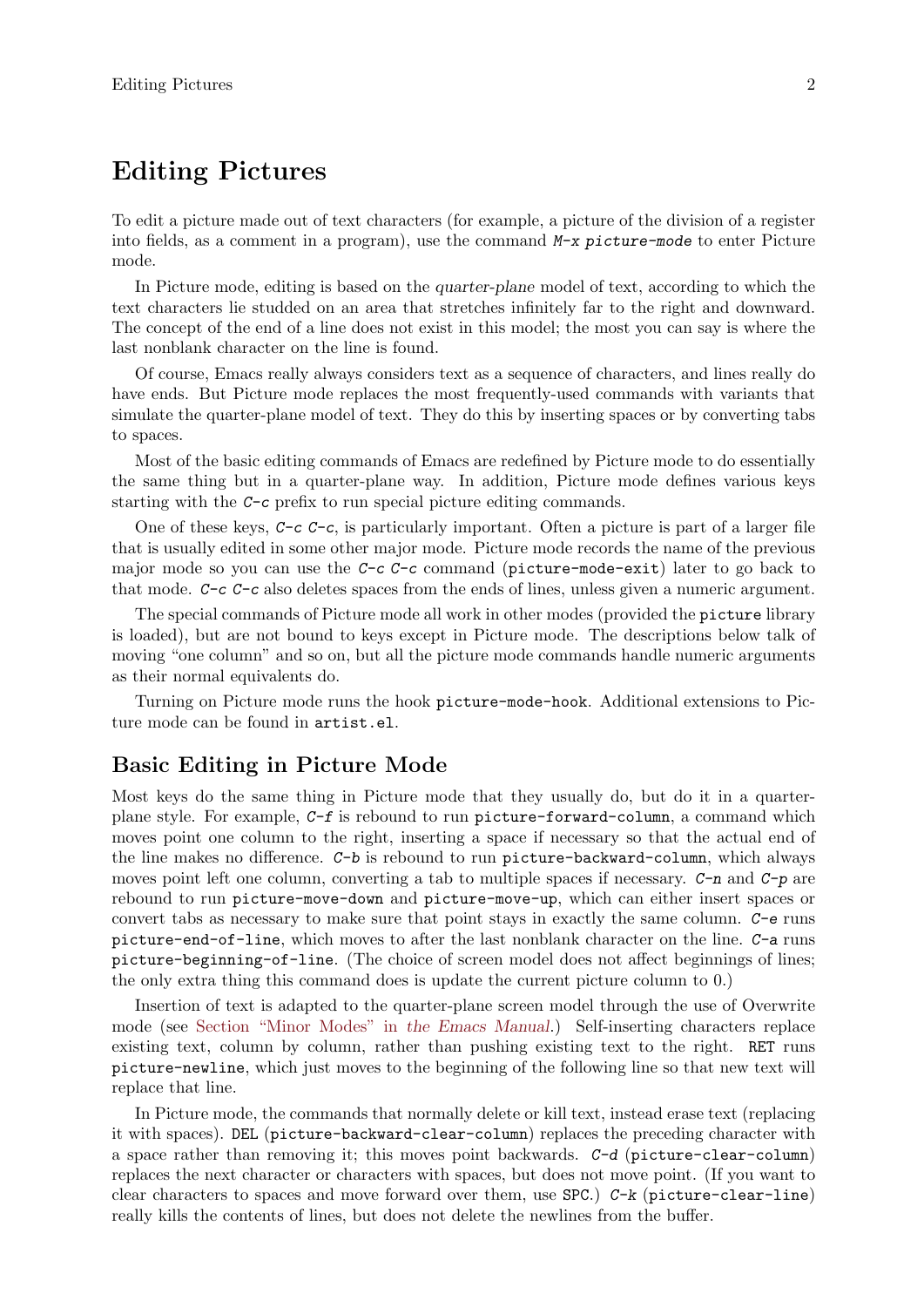<span id="page-6-0"></span>To do actual insertion, you must use special commands. C-o (picture-open-line) creates a blank line after the current line; it never splits a line. C-M-o (split-line) makes sense in Picture mode, so it is not changed.  $C-j$  (picture-duplicate-line) inserts another line with the same contents below the current line.

To do actual deletion in Picture mode, use  $C-w$ ,  $C-c-d$  (which is defined as delete-char, as C-d is in other modes), or one of the picture rectangle commands (see [\[Rectangles in Picture\],](#page-7-1) [page 4\)](#page-7-1).

## Controlling Motion after Insert

Since "self-inserting" characters in Picture mode overwrite and move point, there is no essential restriction on how point should be moved. Normally point moves right, but you can specify any of the eight orthogonal or diagonal directions for motion after a "self-inserting" character. This is useful for drawing lines in the buffer.

 $C-c <$ C-c LEFT Move left after insertion (picture-movement-left).  $C-c$ C-c RIGHT Move right after insertion (picture-movement-right).  $C-c$  ^ C-c UP Move up after insertion (picture-movement-up).  $C-c$ . C-c DOWN Move down after insertion (picture-movement-down).  $C-c$ <sup> $\prime$ </sup>  $C-c$  Home Move up and left ("northwest") after insertion (picture-movement-nw).  $C-c$ <sup>'</sup>  $C-c$  prior Move up and right ("northeast") after insertion (picture-movement-ne).  $C-c$  / C-c End Move down and left ("southwest") after insertion (picture-movement-sw).  $C-c$ C-c next Move down and right ("southeast") after insertion (picture-movement-se).

Two motion commands move based on the current Picture insertion direction. The command  $C-c$  C-f (picture-motion) moves in the same direction as motion after "insertion" currently does, while  $C-c$   $C-b$  (picture-motion-reverse) moves in the opposite direction.

## Picture Mode Tabs

Two kinds of tab-like action are provided in Picture mode. Use  $M-TAB$  (picture-tab-search) for context-based tabbing. With no argument, it moves to a point underneath the next "interesting" character that follows whitespace in the previous nonblank line. "Next" here means "appearing at a horizontal position greater than the one point starts out at". With an argument, as in  $C-u$  M-TAB, this command moves to the next such interesting character in the current line. M-TAB does not change the text; it only moves point. "Interesting" characters are defined by the variable picture-tab-chars, which should define a set of characters. The syntax for this variable is like the syntax used inside of  $\{ \ldots \}$  in a regular expression—but without the  $\{ \}$ and the ']'. Its default value is "! $-$ ".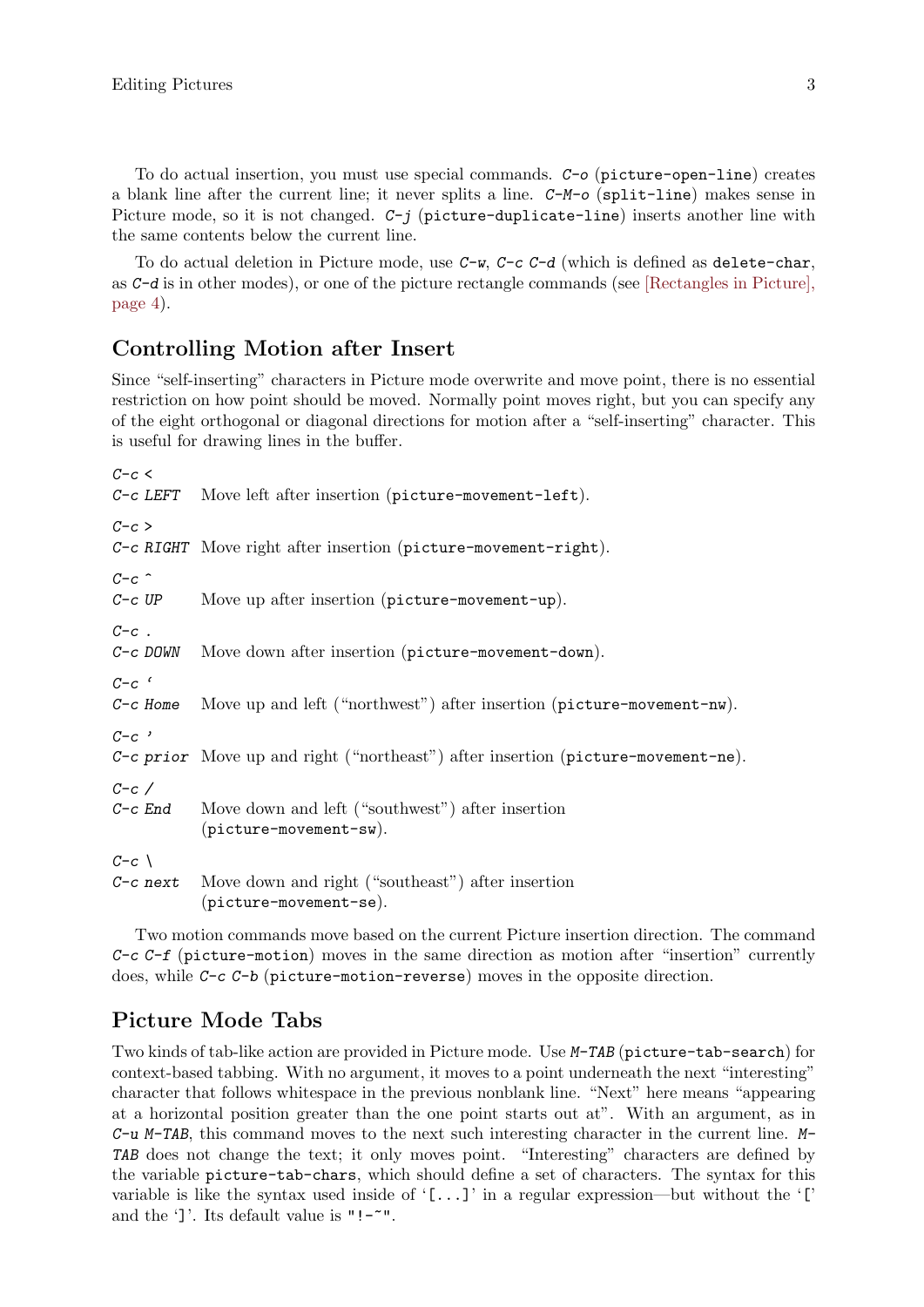<span id="page-7-0"></span>TAB itself runs picture-tab, which operates based on the current tab stop settings; it is the Picture mode equivalent of tab-to-tab-stop. Normally it just moves point, but with a numeric argument it clears the text that it moves over.

The context-based and tab-stop-based forms of tabbing are brought together by the command  $C-c$  TAB (picture-set-tab-stops). This command sets the tab stops to the positions which M-TAB would consider significant in the current line. The use of this command, together with TAB, can get the effect of context-based tabbing. But M-TAB is more convenient in the cases where it is sufficient.

It may be convenient to prevent use of actual tab characters in pictures. For example, this prevents C-x TAB from messing up the picture. You can do this by setting the variable indenttabs-mode to nil.

## <span id="page-7-1"></span>Picture Mode Rectangle Commands

Picture mode defines commands for working on rectangular pieces of the text in ways that fit with the quarter-plane model. The standard rectangle commands may also be useful. See Section "Rectangles" in the Emacs Manual.

- $C-c -c$  Clear out the region-rectangle with spaces (picture-clear-rectangle). With a prefix argument, delete the text.
- $C-c$   $C-w$  r Similar, but save rectangle contents in register r first (picture-clear-rectangleto-register).
- $C-c$  C-y Copy last killed rectangle into the buffer by overwriting, with upper left corner at point (picture-yank-rectangle). With argument, insert instead.
- $C-c x$  r Similar, but use the rectangle in register r (picture-yank-rectangle-fromregister).

The picture rectangle commands  $C-c - K$  (picture-clear-rectangle) and  $C-c - W$ (picture-clear-rectangle-to-register) differ from the standard rectangle commands in that they normally clear the rectangle instead of deleting it; this is analogous with the way  $C-d$ is changed in Picture mode.

However, deletion of rectangles can be useful in Picture mode, so these commands delete the rectangle if given a numeric argument.  $C-c$   $C-k$  either with or without a numeric argument saves the rectangle for  $C-c$   $C-y$ .

The Picture mode commands for yanking rectangles differ from the standard ones in that they overwrite instead of inserting. This is the same way that Picture mode insertion of other text differs from other modes. C-c C-y (picture-yank-rectangle) inserts (by overwriting) the rectangle that was most recently killed, while  $C-c-x$  (picture-yank-rectangle-fromregister) does likewise for the rectangle found in a specified register.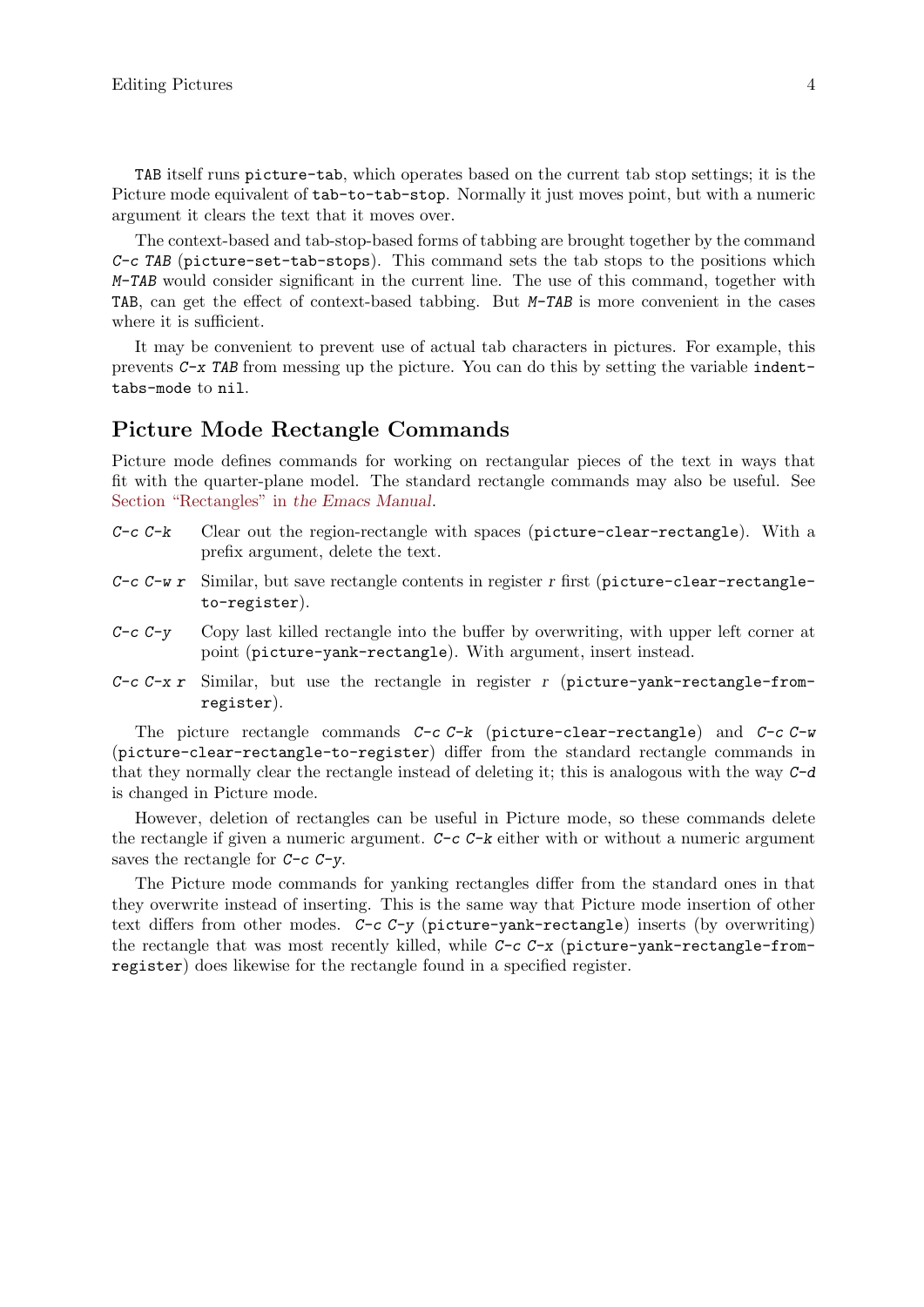# <span id="page-8-0"></span>Auto Reverting Non-File Buffers

Global Auto Revert Mode normally only reverts file buffers. There are two ways to auto-revert certain non-file buffers: by enabling Auto Revert Mode in those buffers (using M-x auto-revertmode); and by setting global-auto-revert-non-file-buffers to a non-nil value. The latter enables Auto Reverting for all types of buffers for which it is implemented (listed in the menu below).

Like file buffers, non-file buffers should normally not revert while you are working on them, or while they contain information that might get lost after reverting. Therefore, they do not revert if they are "modified". This can get tricky, because deciding when a non-file buffer should be marked modified is usually more difficult than for file buffers.

Another tricky detail is that, for efficiency reasons, Auto Revert often does not try to detect all possible changes in the buffer, only changes that are "major" or easy to detect. Hence, enabling auto-reverting for a non-file buffer does not always guarantee that all information in the buffer is up-to-date, and does not necessarily make manual reverts useless.

At the other extreme, certain buffers automatically revert every auto-revert-interval seconds. (This currently only applies to the Buffer Menu.) In this case, Auto Revert does not print any messages while reverting, even when auto-revert-verbose is non-nil.

The details depend on the particular types of buffers and are explained in the corresponding sections.

## Auto Reverting the Buffer Menu

If auto-reverting of non-file buffers is enabled, the Buffer Menu automatically reverts every auto-revert-interval seconds, whether there is a need for it or not. (It would probably take longer to check whether there is a need than to actually revert.)

If the Buffer Menu inappropriately gets marked modified, just revert it manually using  $g$ and auto-reverting will resume. However, if you marked certain buffers to get deleted or to be displayed, you have to be careful, because reverting erases all marks. The fact that adding marks sets the buffer's modified flag prevents Auto Revert from automatically erasing the marks.

## Auto Reverting Dired buffers

Auto-reverting Dired buffers currently works on GNU or Unix style operating systems. It may not work satisfactorily on some other systems.

Dired buffers only auto-revert when the file list of the buffer's main directory changes (e.g., when a new file is added). They do not auto-revert when information about a particular file changes (e.g., when the size changes) or when inserted subdirectories change. To be sure that all listed information is up to date, you have to manually revert using  $g$ , even if auto-reverting is enabled in the Dired buffer. Sometimes, you might get the impression that modifying or saving files listed in the main directory actually does cause auto-reverting. This is because making changes to a file, or saving it, very often causes changes in the directory itself; for instance, through backup files or auto-save files. However, this is not guaranteed.

If the Dired buffer is marked modified and there are no changes you want to protect, then most of the time you can make auto-reverting resume by manually reverting the buffer using  $g$ . There is one exception. If you flag or mark files, you can safely revert the buffer. This will not erase the flags or marks (unless the marked file has been deleted, of course). However, the buffer will stay modified, even after reverting, and auto-reverting will not resume. This is because, if you flag or mark files, you may be working on the buffer and you might not want the buffer to change without warning. If you want auto-reverting to resume in the presence of marks and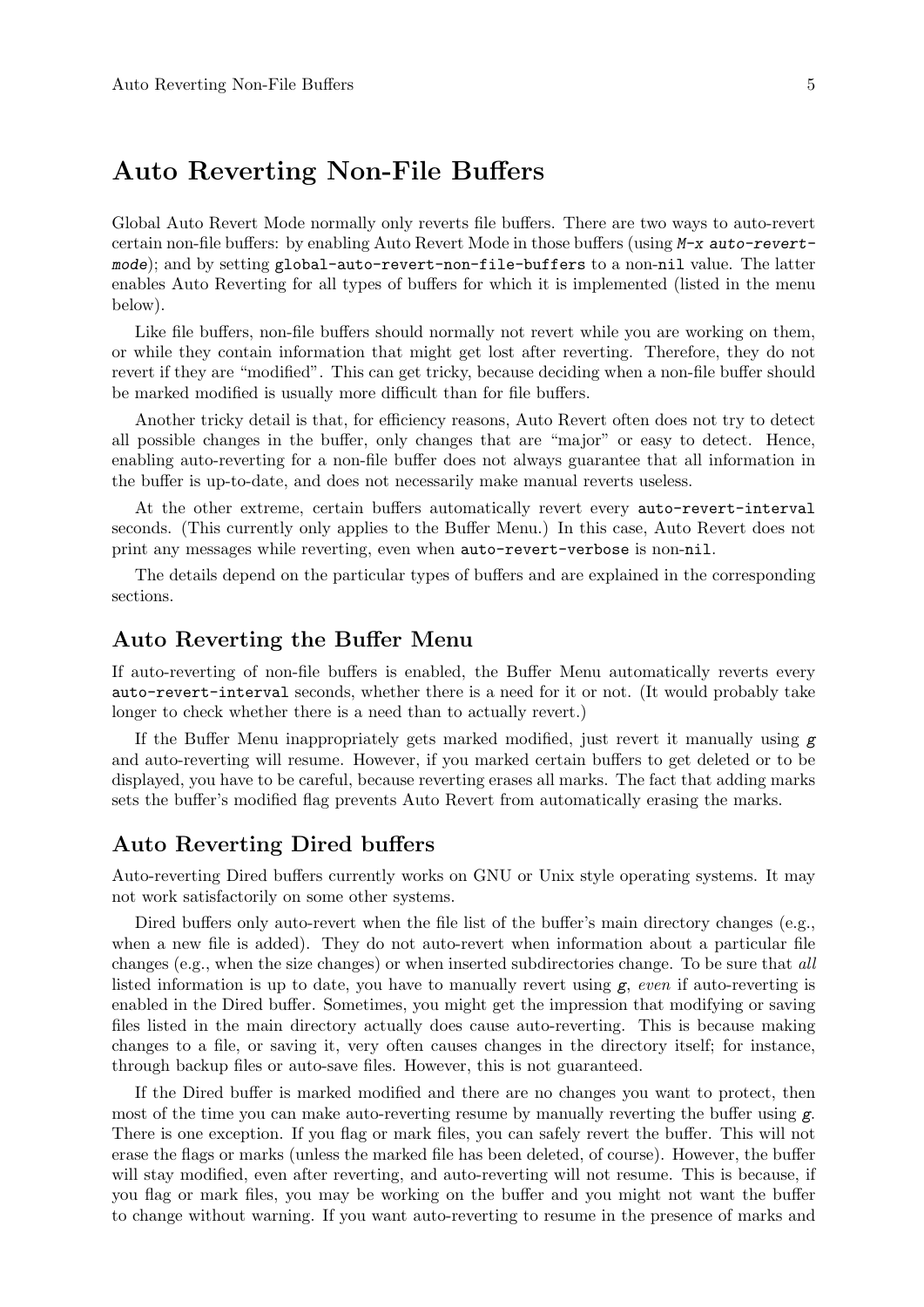<span id="page-9-0"></span>flags, mark the buffer non-modified using  $M^{\sim}$ . However, adding, deleting or changing marks or flags will mark it modified again.

Remote Dired buffers are not auto-reverted (because it may be slow). Neither are Dired buffers for which you used shell wildcards or file arguments to list only some of the files. \*Find\* and \*Locate\* buffers do not auto-revert either.

## Adding Support for Auto-Reverting additional Buffers.

This section is intended for Elisp programmers who would like to add support for auto-reverting new types of buffers.

To support auto-reverting the buffer must first of all have a suitable revert-bufferfunction. See Section "Reverting" in the Emacs Lisp Reference Manual.

In addition, it must have a suitable buffer-stale-function.

#### buffer-stale-function [Variable]

The value of this variable is a function to check whether a buffer needs reverting. This should be a function with one optional argument *noconfirm*. The function should return non-nil if the buffer should be reverted. The buffer is current when this function is called.

While this function is mainly intended for use in auto-reverting, it could be used for other purposes as well. For instance, if auto-reverting is not enabled, it could be used to warn the user that the buffer needs reverting. The idea behind the noconfirm argument is that it should be t if the buffer is going to be reverted without asking the user and nil if the function is just going to be used to warn the user that the buffer is out of date. In particular, for use in auto-reverting, noconfirm is t. If the function is only going to be used for auto-reverting, you can ignore the noconfirm argument.

If you just want to automatically auto-revert every auto-revert-interval seconds (like the Buffer Menu), use:

(setq-local buffer-stale-function #'(lambda (&optional noconfirm) 'fast))

in the buffer's mode function.

The special return value 'fast' tells the caller that the need for reverting was not checked, but that reverting the buffer is fast. It also tells Auto Revert not to print any revert messages, even if auto-revert-verbose is non-nil. This is important, as getting revert messages every auto-revert-interval seconds can be very annoying. The information provided by this return value could also be useful if the function is consulted for purposes other than auto-reverting.

Once the buffer has a suitable revert-buffer-function and buffer-stale-function, several problems usually remain.

The buffer will only auto-revert if it is marked unmodified. Hence, you will have to make sure that various functions mark the buffer modified if and only if either the buffer contains information that might be lost by reverting, or there is reason to believe that the user might be inconvenienced by auto-reverting, because he is actively working on the buffer. The user can always override this by manually adjusting the modified status of the buffer. To support this, calling the revert-buffer-function on a buffer that is marked unmodified should always keep the buffer marked unmodified.

It is important to assure that point does not continuously jump around as a consequence of auto-reverting. Of course, moving point might be inevitable if the buffer radically changes.

You should make sure that the revert-buffer-function does not print messages that unnecessarily duplicate Auto Revert's own messages, displayed if auto-revert-verbose is t, and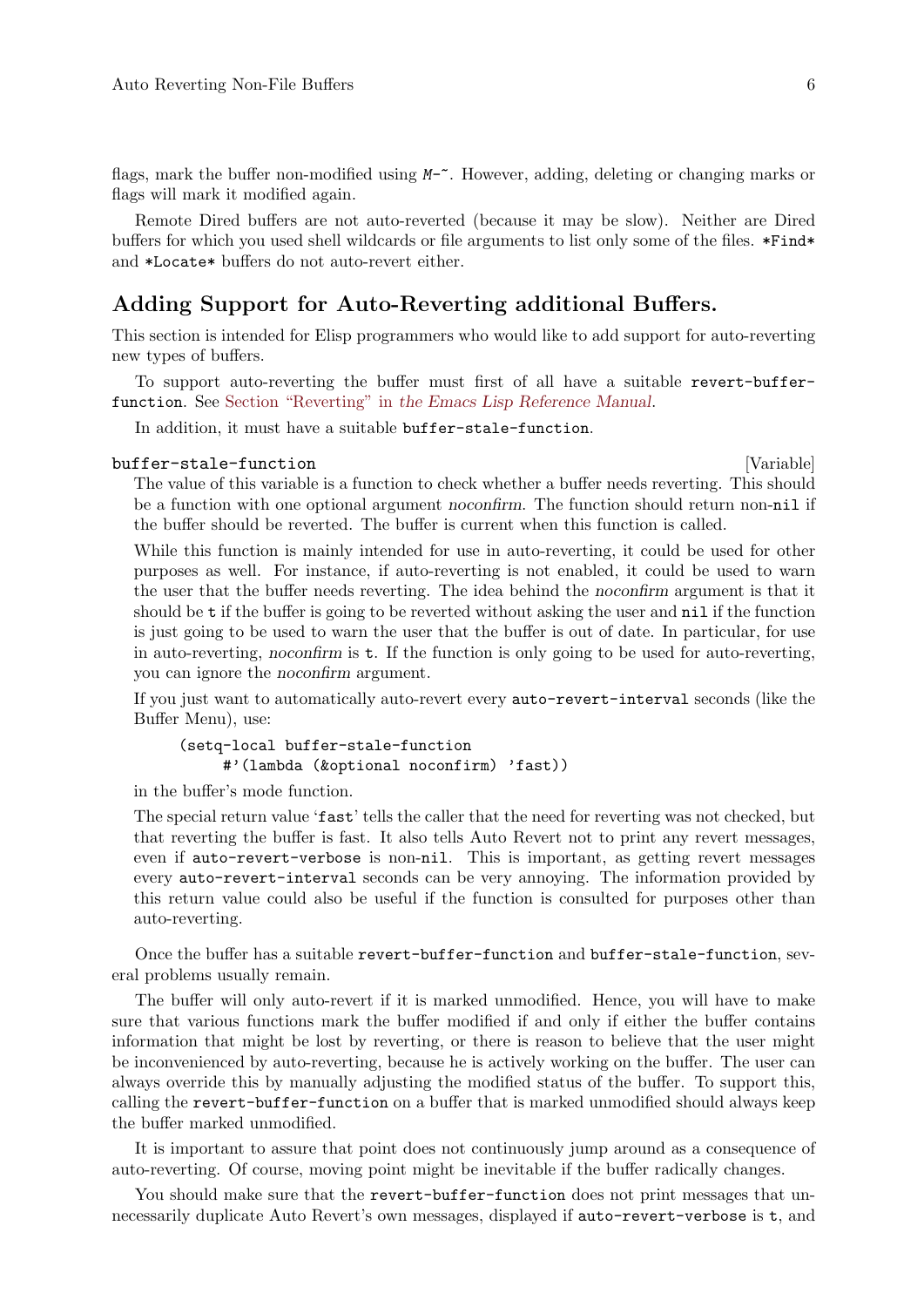effectively override a nil value for auto-revert-verbose. Hence, adapting a mode for autoreverting often involves getting rid of such messages. This is especially important for buffers that automatically revert every auto-revert-interval seconds.

If the new auto-reverting is part of Emacs, you should mention it in the documentation string of global-auto-revert-non-file-buffers.

Similarly, you should add a section to this chapter. This section should at the very least make clear whether enabling auto-reverting for the buffer reliably assures that all information in the buffer is completely up to date (or will be after auto-revert-interval seconds).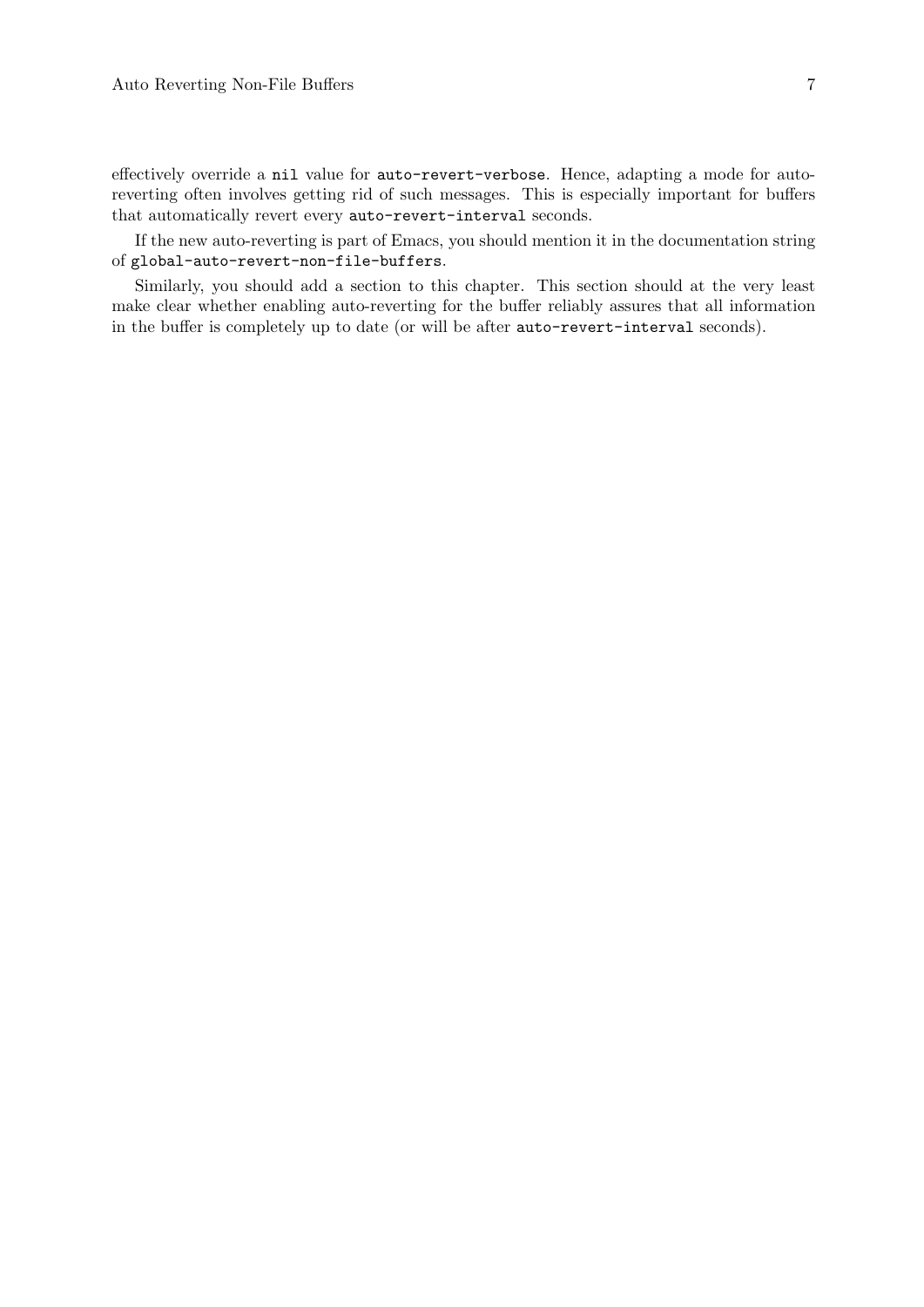# <span id="page-11-0"></span>Subdirectory Switches in Dired

You can insert subdirectories with specified 1s switches in Dired buffers using  $C-u$  i. You can change the 1s switches of an already inserted subdirectory at point using  $C-u$  1.

Dired preserves the switches if you revert the buffer. Deleting a subdirectory forgets about its switches.

Using dired-undo (see Section "Marks vs Flags" in the Emacs Manual) to reinsert or delete subdirectories that were inserted with explicit switches can bypass Dired's machinery for remembering (or forgetting) switches. Deleting a subdirectory using dired-undo does not forget its switches. When later reinserted using i, it will be reinserted using its old switches. Using dired-undo to reinsert a subdirectory that was deleted using the regular Dired commands (not dired-undo) will originally insert it with its old switches. Reverting the buffer, however, will relist it using the buffer's default switches. If any of this yields problems, you can easily correct the situation using  $C-u$  i or  $C-u$  1.

Dired does not remember the R switch. Inserting a subdirectory with switches that include the R switch is equivalent to inserting each of its subdirectories using all remaining switches. For instance, updating or killing a subdirectory that was inserted with the R switch will not update or kill its subdirectories.

The buffer's default switches do not affect subdirectories that were inserted using explicitly specified switches. In particular, commands such as s that change the buffer's switches do not affect such subdirectories. (They do, however, affect subdirectories without explicitly assigned switches.)

You can make Dired forget about all subdirectory switches and relist all subdirectories with the buffer's default switches using  $M-x$  dired-reset-subdir-switches. This also reverts the Dired buffer.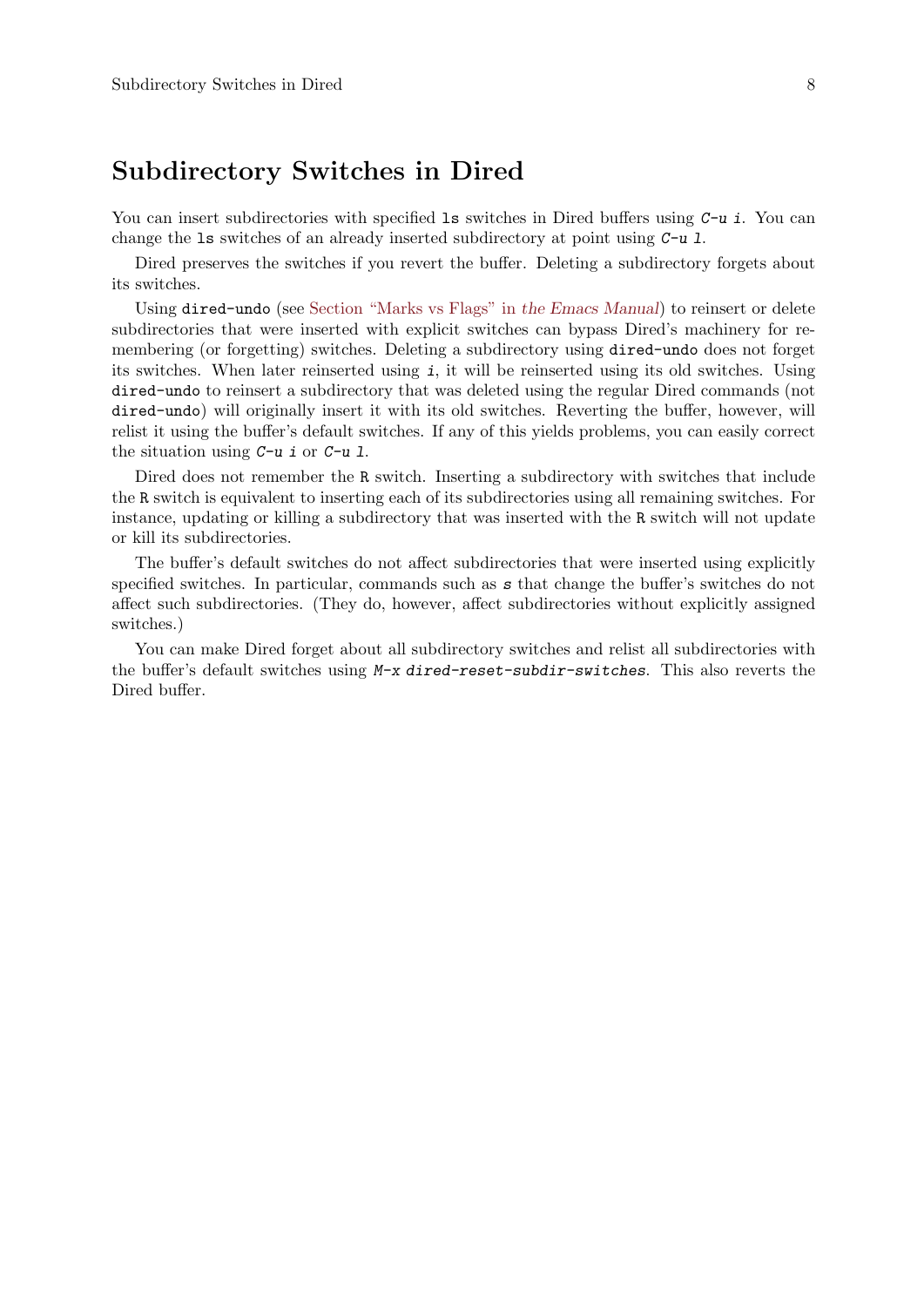# <span id="page-12-0"></span>More advanced features of the Calendar and Diary

This section describes some of the more advanced/specialized features of the calendar and diary. It starts with some of the many ways in which you can customize the calendar and diary to suit your personal tastes.

## Customizing the Calendar

The calendar display unfortunately cannot be changed from three months, but you can customize the whitespace used by setting the variables: calendar-left-margin, calendar-day-headerwidth, calendar-day-digit-width, calendar-column-width, and calendar-intermonthspacing. To display text between the months, for example week numbers, customize the variables calendar-intermonth-header and calendar-intermonth-text as described in their documentation.

The variable calendar-month-header controls the text that appears above each month in the calendar. By default, it shows the month and year. The variable calendar-day-headerarray controls the text that appears above each day's column in every month. By default, it shows the first two letters of each day's name.

The variable calendar-holiday-marker specifies how to mark a date that is a holiday. Its value may be a single-character string to insert next to the date, or a face name to use for displaying the date. Likewise, the variable diary-entry-marker specifies how to mark a date that has diary entries. The function calendar-mark-today uses calendar-today-marker to mark today's date. By default, the calendar uses faces named holiday, diary, and calendartoday for these purposes.

The variable calendar-load-hook is a normal hook run when the calendar package is first loaded (before actually starting to display the calendar).

Starting the calendar runs the normal hook calendar-initial-window-hook. Recomputation of the calendar display does not run this hook. But if you leave the calendar with the q command and reenter it, the hook runs again.

The variable calendar-today-visible-hook is a normal hook run after the calendar buffer has been prepared with the calendar, when the current date is visible in the window. One use of this hook is to mark today's date; to do that use either of the functions calendar-mark-today or calendar-star-date:

(add-hook 'calendar-today-visible-hook 'calendar-mark-today)

A similar normal hook, calendar-today-invisible-hook is run if the current date is not visible in the window.

Each of the calendar cursor motion commands runs the hook calendar-move-hook after it moves the cursor.

# Customizing the Holidays

There are several variables listing the default holidays that Emacs knows about. These are: holiday-general-holidays, holiday-local-holidays, holiday-solar-holidays, holiday-bahai-holidays, holiday-christian-holidays, holiday-hebrew-holidays, holiday-islamic-holidays, holiday-oriental-holidays, and holiday-other-holidays. The names should be self-explanatory; e.g., holiday-solar-holidays lists sun- and moon-related holidays.

You can customize these lists of holidays to your own needs, deleting or adding holidays as described below. Set any of them to nil to not show the associated holidays.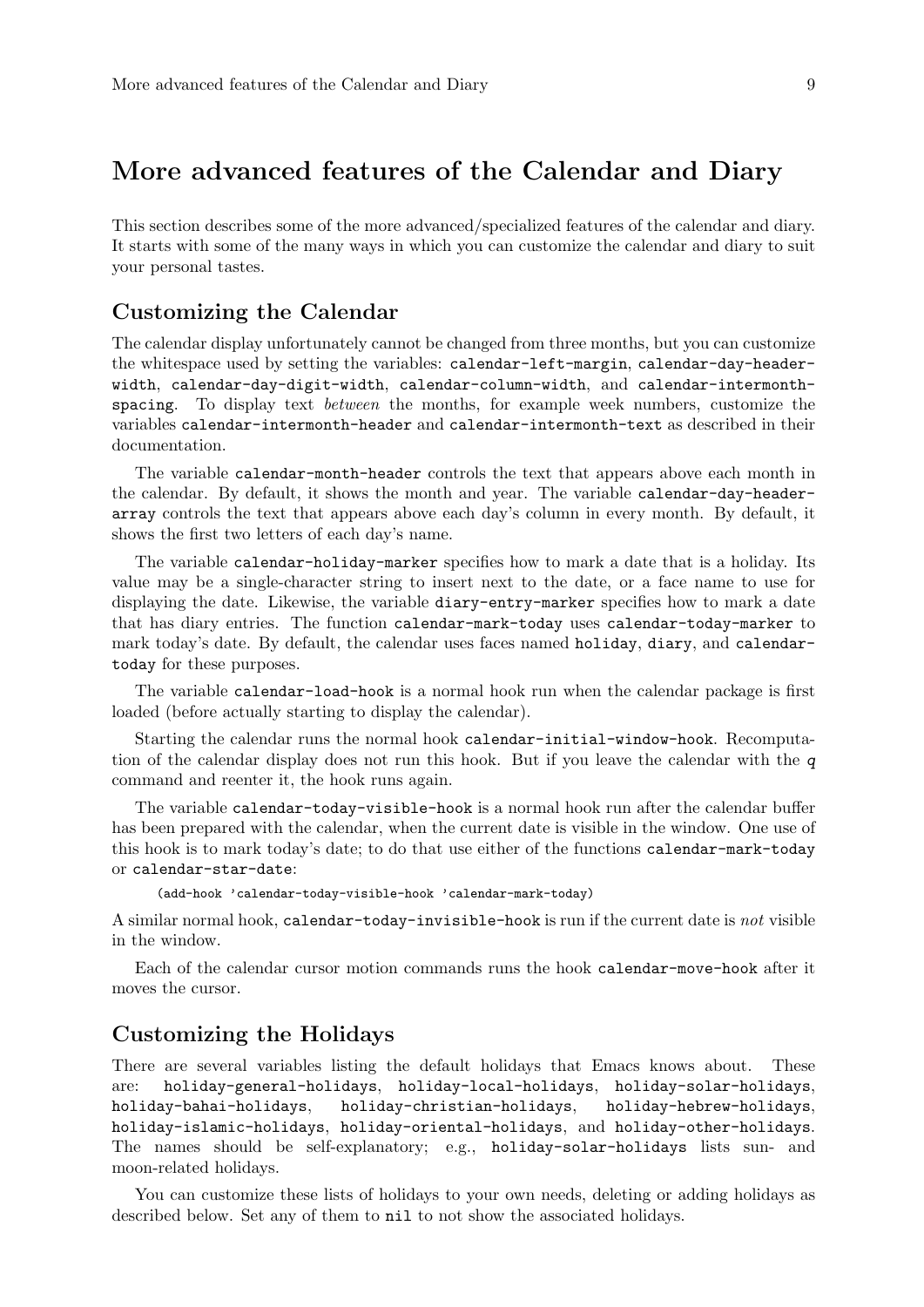<span id="page-13-0"></span>The general holidays are, by default, holidays common throughout the United States. In contrast, holiday-local-holidays and holiday-other-holidays are both empty by default. These are intended for system-wide settings and your individual use, respectively.

By default, Emacs does not include all the holidays of the religions that it knows, only those commonly found in secular calendars. For a more extensive collection of religious holidays, you can set any (or all) of the variables calendar-bahai-all-holidaysflag, calendar-christian-all-holidays-flag, calendar-hebrew-all-holidays-flag, or calendar-islamic-all-holidays-flag to t.

Each of the holiday variables is a list of holiday forms, each form describing a holiday (or sometimes a list of holidays). Here is a table of the possible kinds of holiday form. Day numbers and month numbers count starting from 1, but "dayname" numbers count Sunday as 0. The argument string is always the description of the holiday, as a string.

#### (holiday-fixed month day string)

A fixed date on the Gregorian calendar.

### (holiday-float month dayname k string

&optional day) The kth dayname (dayname=0 for Sunday, and so on) after or before Gregorian date month, day. Negative k means count back from the end of the month. Optional day defaults to  $1$  if  $k$  is positive, and the last day of month otherwise.

#### (holiday-chinese month day string)

A fixed date on the Chinese calendar.

#### (holiday-hebrew month day string)

A fixed date on the Hebrew calendar.

(holiday-islamic month day string)

A fixed date on the Islamic calendar.

### (holiday-julian month day string)

A fixed date on the Julian calendar.

#### (holiday-sexp sexp string)

A date calculated by the Lisp expression sexp. The expression should use the variable year to compute and return the date of a holiday in the form of a list (month day year), or nil if the holiday doesn't happen this year.

#### (if condition holiday-form)

A holiday that happens only if condition is true.

#### (function [args])

A list of dates calculated by the function function, called with arguments args.

For example, suppose you want to add Bastille Day, celebrated in France on July 14 (i.e., the fourteenth day of the seventh month). You can do this as follows:

(setq holiday-other-holidays '((holiday-fixed 7 14 "Bastille Day")))

Many holidays occur on a specific day of the week, at a specific time of month. Here is a holiday form describing Hurricane Supplication Day, celebrated in the Virgin Islands on the fourth Monday in August:

(holiday-float 8 1 4 "Hurricane Supplication Day")

Here the 8 specifies August, the 1 specifies Monday (Sunday is 0, Tuesday is 2, and so on), and the 4 specifies the fourth occurrence in the month (1 specifies the first occurrence, 2 the second occurrence,  $-1$  the last occurrence,  $-2$  the second-to-last occurrence, and so on).

You can specify holidays that occur on fixed days of the Bahá'í, Chinese, Hebrew, Islamic, and Julian calendars too. For example,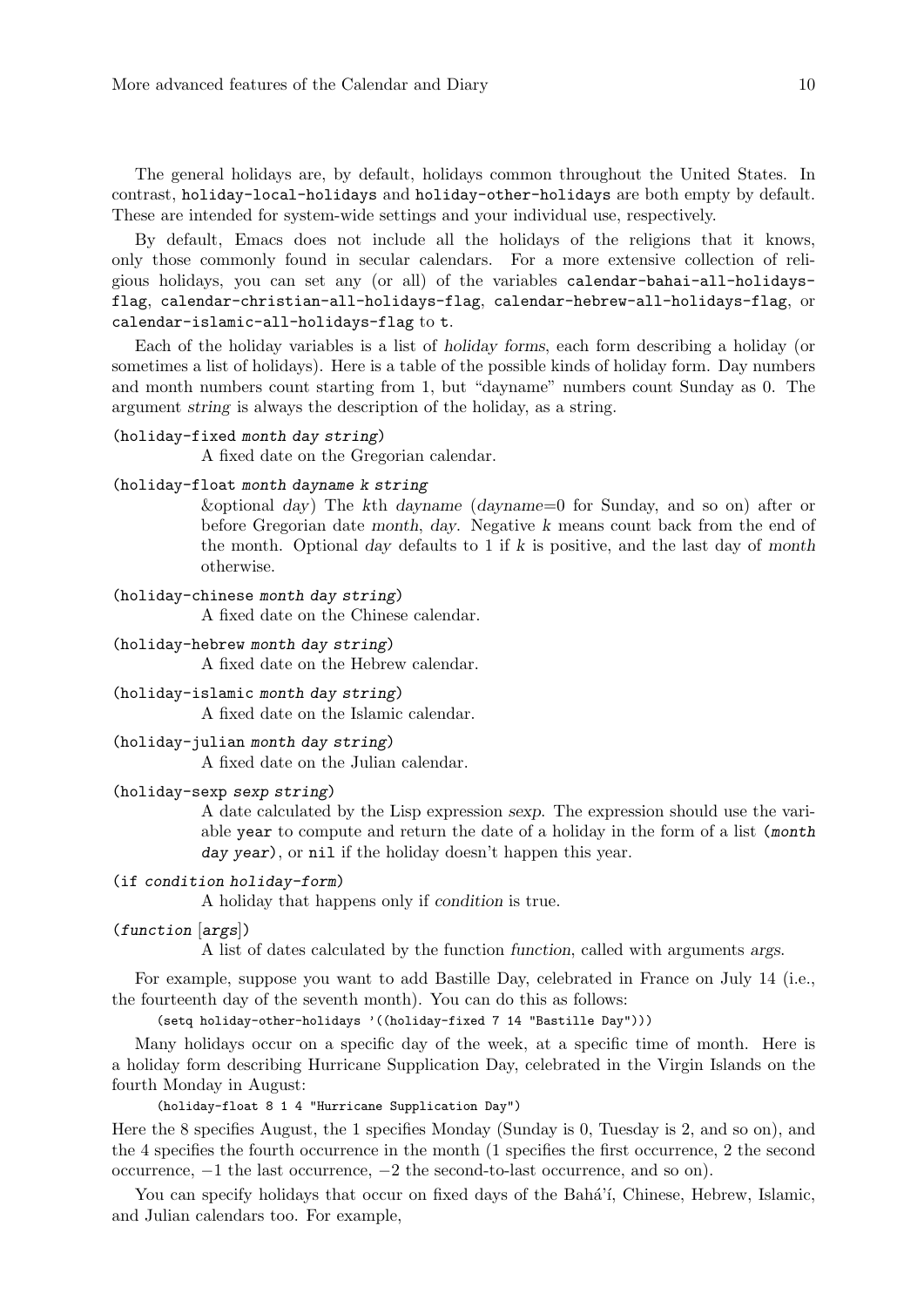```
(setq holiday-other-holidays
      '((holiday-hebrew 10 2 "Last day of Hanukkah")
       (holiday-islamic 3 12 "Mohammed's Birthday")
        (holiday-julian 4 2 "Jefferson's Birthday")))
```
adds the last day of Hanukkah (since the Hebrew months are numbered with 1 starting from Nisan), the Islamic feast celebrating Mohammed's birthday (since the Islamic months are numbered from 1 starting with Muharram), and Thomas Jefferson's birthday, which is 2 April 1743 on the Julian calendar.

To include a holiday conditionally, use either Emacs Lisp's if or the holiday-sexp form. For example, American presidential elections occur on the first Tuesday after the first Monday in November of years divisible by 4:

```
(holiday-sexp '(if (zerop (% year 4))
                   (calendar-gregorian-from-absolute
                    (1+ (calendar-dayname-on-or-before
                          1 (+ 6 (calendar-absolute-from-gregorian
                                  (list 11 1 year))))))"US Presidential Election")
(if (zerop (% displayed-year 4))
    (holiday-fixed 11
           (calendar-extract-day
             (calendar-gregorian-from-absolute
               (1+ (calendar-dayname-on-or-before
                     1 (+ 6 (calendar-absolute-from-gregorian
```
Some holidays just don't fit into any of these forms because special calculations are involved in their determination. In such cases you must write a Lisp function to do the calculation. To include eclipses, for example, add (eclipses) to holiday-other-holidays and write an Emacs Lisp function eclipses that returns a (possibly empty) list of the relevant Gregorian dates among the range visible in the calendar window, with descriptive strings, like this:

(list 11 1 displayed-year)))))))

```
(((6 4 2012) "Lunar Eclipse") ((11 13 2012) "Solar Eclipse") ... )
```
## Converting from the Mayan Calendar

"US Presidential Election"))

or

Here are the commands to select dates based on the Mayan calendar:

| $g \nightharpoonup l$ | Move to a date specified by the long count calendar (calendar-mayan-goto-long-<br>count-date).                      |
|-----------------------|---------------------------------------------------------------------------------------------------------------------|
| $g$ m $n t$           | Move to the next occurrence of a place in the tzolkin calendar (calendar-mayan-<br>next-tzolkin-date).              |
| $g \nrightarrow p t$  | Move to the previous occurrence of a place in the tzolkin calendar (calendar-<br>mayan-previous-tzolkin-date).      |
| $g \nmid n h$         | Move to the next occurrence of a place in the haab calendar (calendar-mayan-<br>next-haab-date).                    |
| $g \nmid p \nmid h$   | Move to the previous occurrence of a place in the haab calendar (calendar-mayan-<br>previous-haab-date).            |
| $g \nmid n c$         | Move to the next occurrence of a place in the calendar round (calendar-mayan-<br>next-calendar-round-date).         |
| $g \nmid p \nmid c$   | Move to the previous occurrence of a place in the calendar round (calendar-mayan-<br>previous-calendar-round-date). |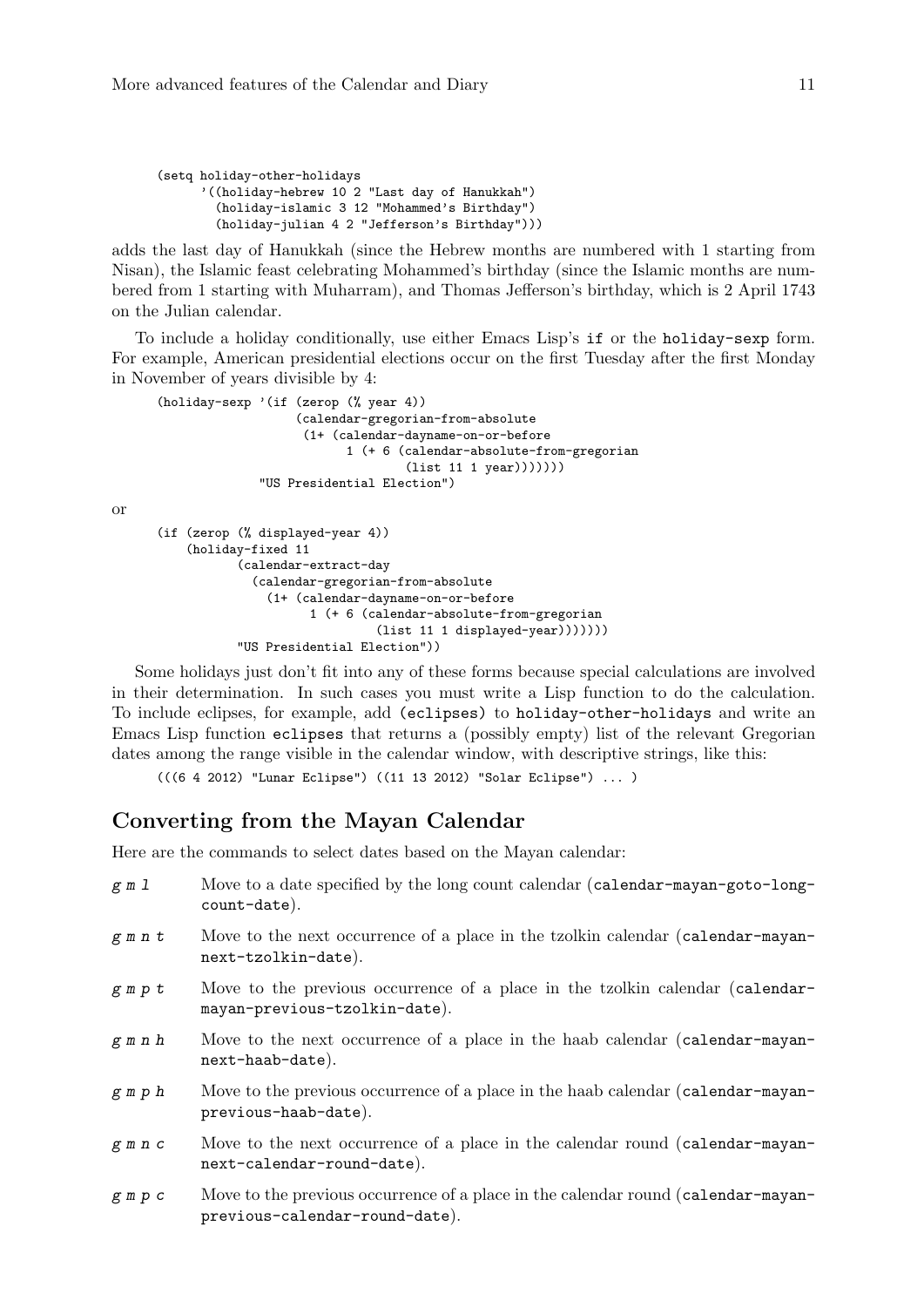<span id="page-15-0"></span>To understand these commands, you need to understand the Mayan calendars. The long count is a counting of days with these units:

 $1 \text{ kin} = 1 \text{ day}$   $1 \text{ uinal} = 20 \text{ kin}$   $1 \text{ tun} = 18 \text{ uinal}$ 

1 katun = 20 tun 1 baktun = 20 katun

Thus, the long count date 12.16.11.16.6 means 12 baktun, 16 katun, 11 tun, 16 uinal, and 6 kin. The Emacs calendar can handle Mayan long count dates as early as 7.17.18.13.3, but no earlier. When you use the  $g \text{m 1}$  command, type the Mayan long count date with the baktun, katun, tun, uinal, and kin separated by periods.

The Mayan tzolkin calendar is a cycle of 260 days formed by a pair of independent cycles of 13 and 20 days. Since this cycle repeats endlessly, Emacs provides commands to move backward and forward to the previous or next point in the cycle. Type  $g \mod p$  t to go to the previous tzolkin date; Emacs asks you for a tzolkin date and moves point to the previous occurrence of that date. Similarly, type  $g \mod n$  to go to the next occurrence of a tzolkin date.

The Mayan haab calendar is a cycle of 365 days arranged as 18 months of 20 days each, followed by a 5-day monthless period. Like the tzolkin cycle, this cycle repeats endlessly, and there are commands to move backward and forward to the previous or next point in the cycle. Type  $g \nightharpoonup p$  h to go to the previous haab date; Emacs asks you for a haab date and moves point to the previous occurrence of that date. Similarly, type  $g \mod n$  h to go to the next occurrence of a haab date.

The Maya also used the combination of the tzolkin date and the haab date. This combination is a cycle of about 52 years called a *calendar round*. If you type  $g \mod p$  c, Emacs asks you for both a haab and a tzolkin date and then moves point to the previous occurrence of that combination. Use  $g \text{m n c}$  to move point to the next occurrence of a combination. These commands signal an error if the haab/tzolkin date combination you have typed is impossible.

Emacs uses strict completion (see Section "Completion Exit" in the Emacs Manual) whenever it asks you to type a Mayan name, so you don't have to worry about spelling.

## Date Display Format

You can customize the way dates are displayed in the diary, mode lines, and messages by setting calendar-date-display-form. This variable holds a list of expressions that can involve the variables month, day, and year, which are all numbers in string form, and monthname and dayname, which are both alphabetic strings. In the American style, the default value of this list is as follows:

((if dayname (concat dayname ", ")) monthname " " day ", " year)

while in the European style this value is the default:

((if dayname (concat dayname ", ")) day " " monthname " " year)

The default ISO date representation is:

((format "%s-%.2d-%.2d" year (string-to-number month) (string-to-number day)))

Another typical American format is:

(month "/" day "/" (substring year -2))

## Time Display Format

The calendar and diary by default display times of day in the conventional American style with the hours from 1 through 12, minutes, and either 'am' or 'pm'. If you prefer the European style, also known in the US as military, in which the hours go from 00 to 23, you can alter the variable calendar-time-display-form. This variable is a list of expressions that can involve the variables 12-hours, 24-hours, and minutes, which are all numbers in string form, and am-pm and time-zone, which are both alphabetic strings. The default value is: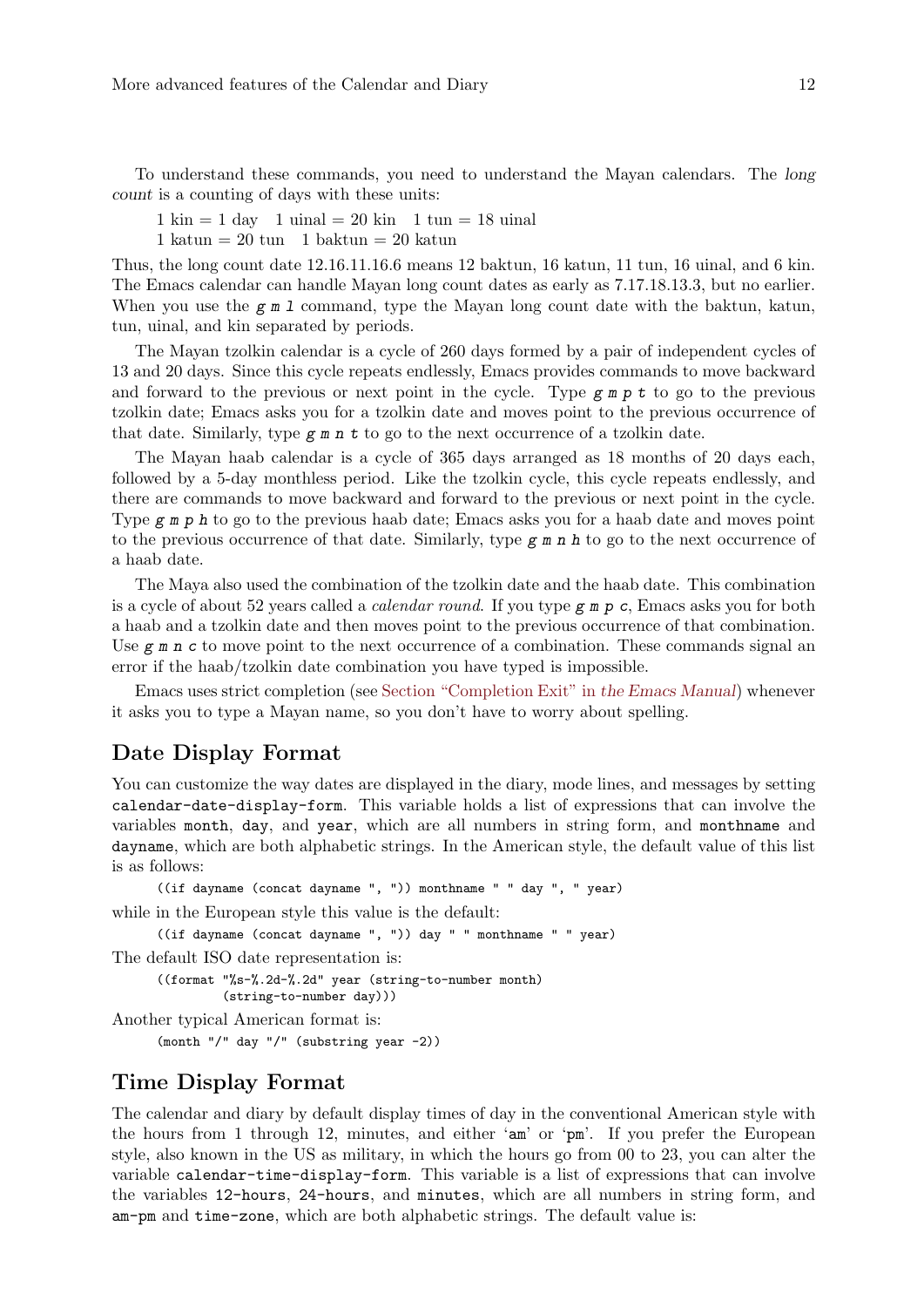```
(12-hours ":" minutes am-pm
                (if time-zone " (") time-zone (if time-zone ")"))
Here is a value that provides European style times:
      (24-hours ":" minutes
                (if time-zone " (") time-zone (if time-zone ")"))
```
Note that few calendar functions return a time of day (at present, only solar functions).

## Customizing the Diary

Ordinarily, the diary window indicates any holidays that fall on the date of the diary entries, either in the mode line or the buffer itself. The process of checking for holidays can be slow, depending on the defined holidays. In that case, setting diary-show-holidays-flag to nil will speed up the diary display.

The variable diary-number-of-entries controls the number of days of diary entries to be displayed at one time. It affects the initial display when calendar-view-diary-initiallyflag is t, as well as the command  $M-x$  diary. For example, a value of 1 (the default) displays only the current day's diary entries, whereas a value of 2 will also show the next day's entries. The value can also be a vector of seven integers: for example, if the value is [0 2 2 2 2 4 1] then no diary entries appear on Sunday, the current date's and the next day's diary entries appear Monday through Thursday, Friday through Monday's entries appear on Friday, while on Saturday only that day's entries appear.

You can customize the form of dates in your diary file by setting the variable diary-dateforms. This variable is a list of patterns for recognizing a date. Each date pattern is a list whose elements may be regular expressions (see Section "Regular Expressions" in the Emacs Lisp Reference Manual) or the symbols month, day, year, monthname, and dayname. All these elements serve as patterns that match certain kinds of text in the diary file. In order for the date pattern as a whole to match, all of its elements must match consecutively.

A regular expression in a date pattern matches in its usual fashion, using the standard syntax table altered so that '\*' is a word constituent.

The symbols month, day, year, monthname, and dayname match the month number, day number, year number, month name, and day name of the date being considered. The symbols that match numbers allow leading zeros; those that match names allow capitalization and abbreviation (as specified by calendar-month-abbrev-array and calendar-day-abbrev-array). All the symbols can match '\*'; since '\*' in a diary entry means "any day", "any month", and so on, it should match regardless of the date being considered.

The default value of diary-date-forms in the American style is provided by diaryamerican-date-forms:

```
((month "/" day "[^/0-9]")
 (month "/" day "/" year "[^0-9]")
 (monthname " *" dav "[^, 0-9]")(monthname " *" day ", *" year "[^0-9]")
 (dayname "\\W"))
```
The variables diary-european-date-forms and diary-iso-date-forms provide other default styles.

The date patterns in the list must be *mutually exclusive* and must not match any portion of the diary entry itself, just the date and one character of whitespace. If, to be mutually exclusive, the pattern must match a portion of the diary entry text—beyond the whitespace that ends the date—then the first element of the date pattern *must* be **backup**. This causes the date recognizer to back up to the beginning of the current word of the diary entry, after finishing the match. Even if you use backup, the date pattern must absolutely not match more than a portion of the first word of the diary entry. For example, the default value of diary-european-date-forms is: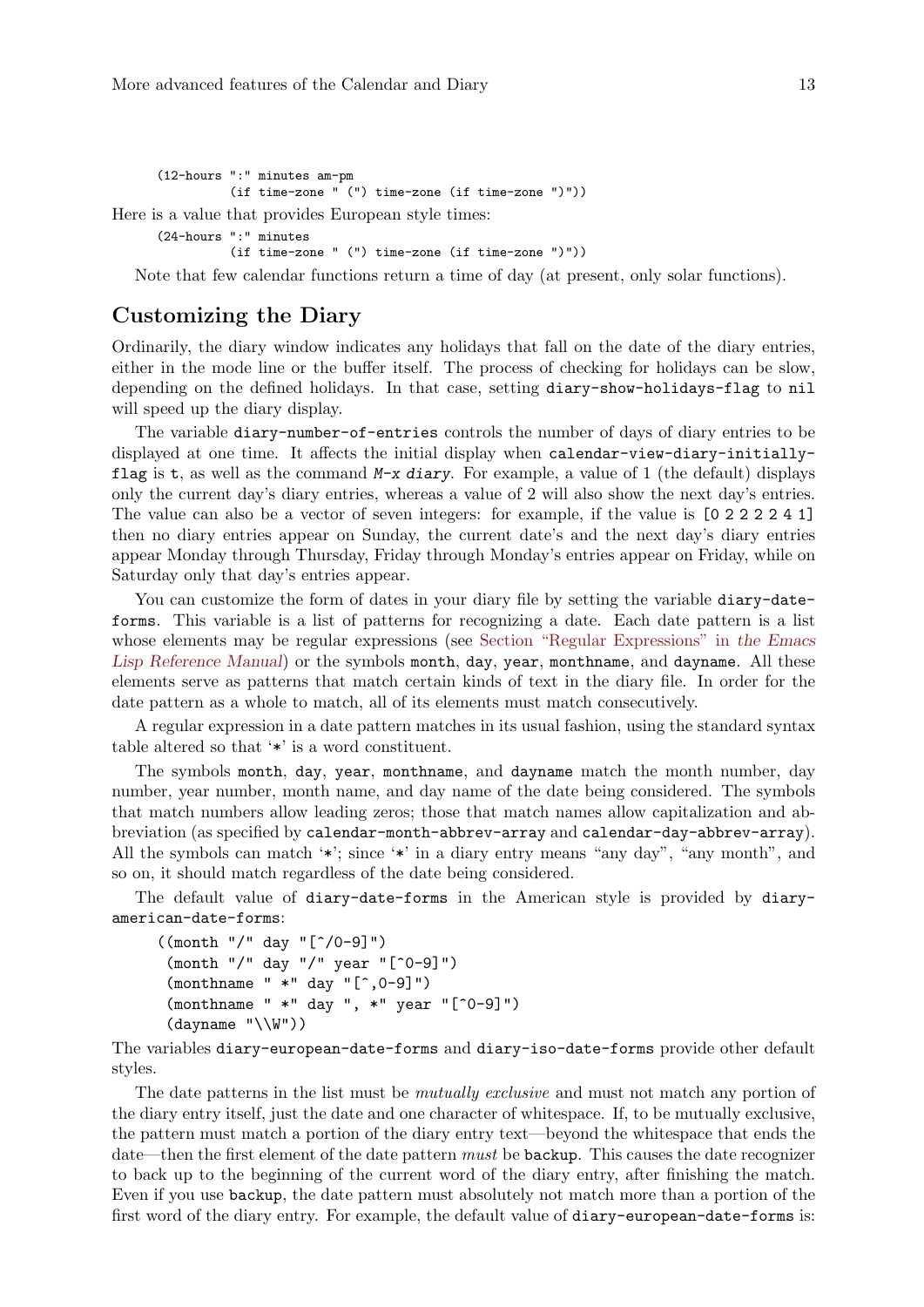<span id="page-17-0"></span>((day  $\sqrt{\ }$ " month "[^/0-9]") (day "/" month "/" year "[^0-9]") (backup day " \*" monthname "\\W+\\<\\([^\*0-9]\\|\\([0-9]+[:aApP]\\)\\)") (day " \*" monthname " \*" year "[^0-9]")  $(dayname "\\W")$ 

Notice the use of backup in the third pattern, because it needs to match part of a word beyond the date itself to distinguish it from the fourth pattern.

## Diary Entries Using non-Gregorian Calendars

As well as entries based on the standard Gregorian calendar, your diary can have entries based on Bahá'í, Hebrew, or Islamic dates. Recognition of such entries can be time-consuming, however, and since most people don't use them, you must explicitly enable their use. If you want the diary to recognize Hebrew-date diary entries, for example, you must do this:

```
(add-hook 'diary-nongregorian-listing-hook 'diary-hebrew-list-entries)
(add-hook 'diary-nongregorian-marking-hook 'diary-hebrew-mark-entries)
```
Similarly, for Islamic and Bahá'í entries, add diary-islamic-list-entries and diaryislamic-mark-entries, or diary-bahai-list-entries and diary-bahai-mark-entries.

These diary entries have the same formats as Gregorian-date diary entries; except that diarybahai-entry-symbol (default 'B') must precede a Bahá'í date, diary-hebrew-entry-symbol (default 'H') a Hebrew date, and diary-islamic-entry-symbol (default 'I') an Islamic date. Moreover, non-Gregorian month names may not be abbreviated (because the first three letters are often not unique). (Note also that you must use "Adar I" if you want Adar of a common Hebrew year.) For example, a diary entry for the Hebrew date Heshvan 25 could look like this:

HHeshvan 25 Happy Hebrew birthday!

and would appear in the diary for any date that corresponds to Heshvan 25 on the Hebrew calendar. And here is an Islamic-date diary entry that matches Dhu al-Qada 25:

IDhu al-Qada 25 Happy Islamic birthday!

As with Gregorian-date diary entries, non-Gregorian entries are nonmarking if preceded by diary-nonmarking-symbol (default '&').

Here is a table of commands used in the calendar to create diary entries that match the selected date and other dates that are similar in the Bahá'í, Hebrew, or Islamic calendars:

- i h d diary-hebrew-insert-entry
- i h m diary-hebrew-insert-monthly-entry
- i h y diary-hebrew-insert-yearly-entry
- i i d diary-islamic-insert-entry
- i i m diary-islamic-insert-monthly-entry
- i i y diary-islamic-insert-yearly-entry
- $i B d$  diary-bahai-insert-entry
- i B m diary-bahai-insert-monthly-entry
- i B y diary-bahai-insert-yearly-entry

These commands work much like the corresponding commands for ordinary diary entries: they apply to the date that point is on in the calendar window, and what they do is insert just the date portion of a diary entry at the end of your diary file. You must then insert the rest of the diary entry. The basic commands add an entry for the specific non-Gregorian date, the 'monthly' commands for the given non-Gregorian day-within-month in every month, and the 'yearly' commands for the given non-Gregorian day and month in every year.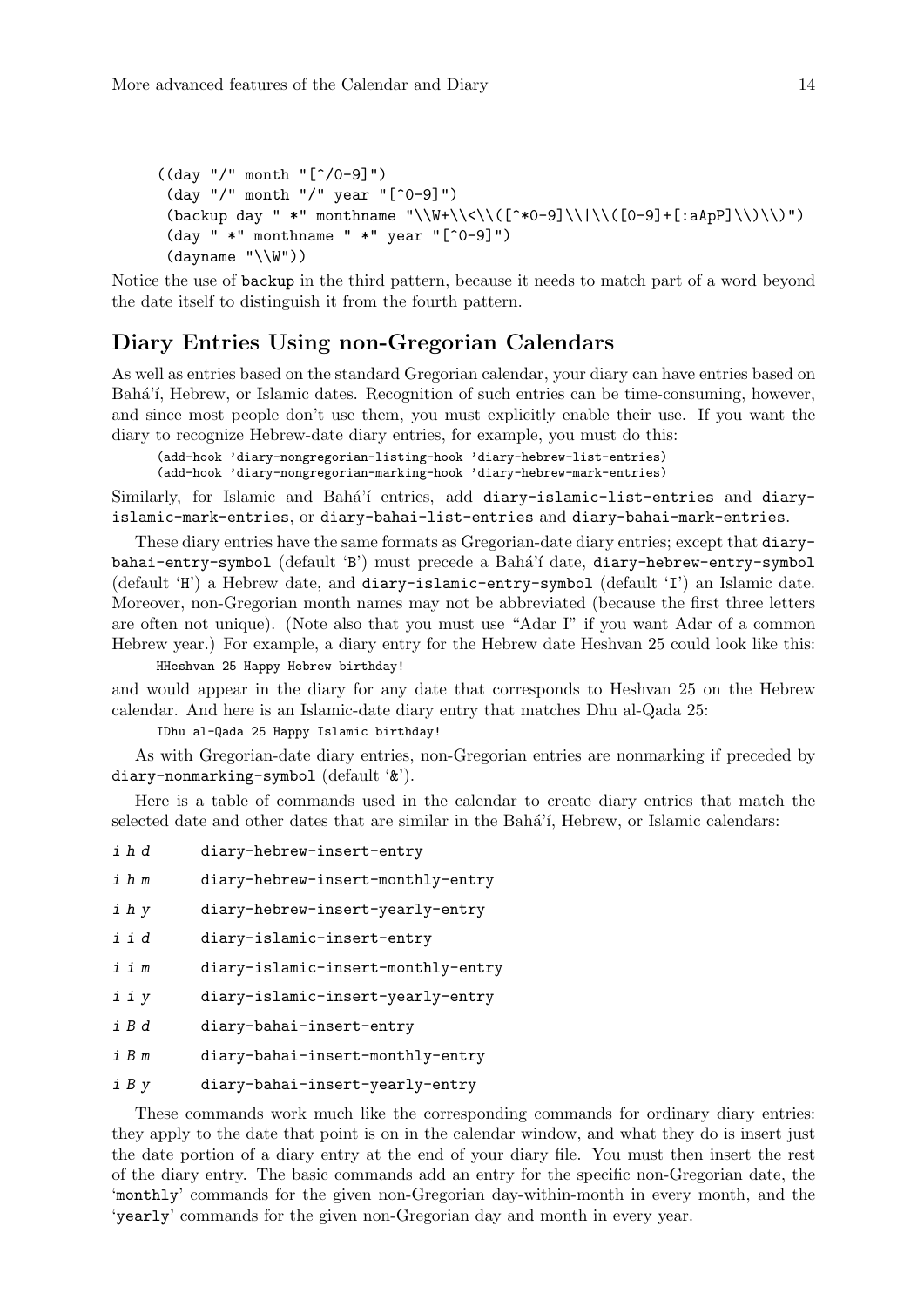## <span id="page-18-0"></span>Diary Display

Diary display works by preparing the list of diary entries and then running the function specified by the variable diary-display-function. The default value diary-fancy-display displays diary entries and holidays by copying them into a special buffer that exists only for the sake of display. Copying diary entries to a separate buffer provides an opportunity to change the displayed text to make it prettier—for example, to sort the entries by the dates they apply to.

Ordinarily, the fancy diary buffer does not show days for which there are no diary entries, even if that day is a holiday. If you want such days to be shown in the fancy diary buffer, set the variable diary-list-include-blanks to t.

The fancy diary buffer enables View mode (see Section "View Mode" in the Emacs Manual).

The alternative display method diary-simple-display shows the actual diary buffer, and uses invisible text to hide entries that don't apply. Holidays are shown in the mode line. The advantage of this method is that you can edit the buffer and save your changes directly to the diary file. This method is not as flexible as the fancy method, however. For example, it cannot sort entries. Another disadvantage is that invisible text can be confusing. For example, if you copy a region of text in order to paste it elsewhere, invisible text may be included. Similarly, since the diary buffer as you see it is an illusion, simply printing the buffer may not print what you see on your screen.

For this reason, there is a special command to print hard copy of the diary buffer as it appears; this command is  $M-x$  diary-print-entries. It works with either display method, although with the fancy display you can also print the buffer like any other. To print a hard copy of a day-by-day diary for a week, position point on the first day of the week, type 7 d, and then do M-x diary-print-entries. As usual, the inclusion of the holidays slows down the display slightly; you can speed things up by setting the variable diary-show-holidays-flag to nil.

This command prepares a temporary buffer that contains only the diary entries currently visible in the diary buffer. Unlike with the simple display, the other irrelevant entries are really absent, not just hidden. After preparing the buffer, it runs the hook diary-print-entrieshook. The default value of this hook sends the data directly to the printer with the command lpr-buffer (see Section "Printing" in the Emacs Manual). If you want to use a different command to do the printing, just change the value of this hook. Other uses might include, for example, rearranging the lines into order by day and time.

You can edit the diary entries as they appear in the simple diary window, but it is important to remember that the buffer displayed contains the entire diary file, with portions of it concealed from view. This means, for instance, that the  $C-f$  (forward-char) command can put point at what appears to be the end of the line, but what is in reality the middle of some concealed line.

Be careful when editing the diary entries in the simple display! Inserting additional lines or adding/deleting characters in the middle of a visible line cannot cause problems, but editing at the end of a line may not do what you expect. Deleting a line may delete other invisible entries that follow it. Before editing the simple diary buffer, it is best to display the entire file with s (diary-show-all-entries).

## Fancy Diary Display

The following features only work with the fancy diary display.

You can use the normal hook diary-list-entries-hook to sort each day's diary entries by their time of day. Here's how:

(add-hook 'diary-list-entries-hook 'diary-sort-entries t)

For each day, this sorts diary entries that begin with a recognizable time of day according to their times. Diary entries without times come first within each day. Note how the sort command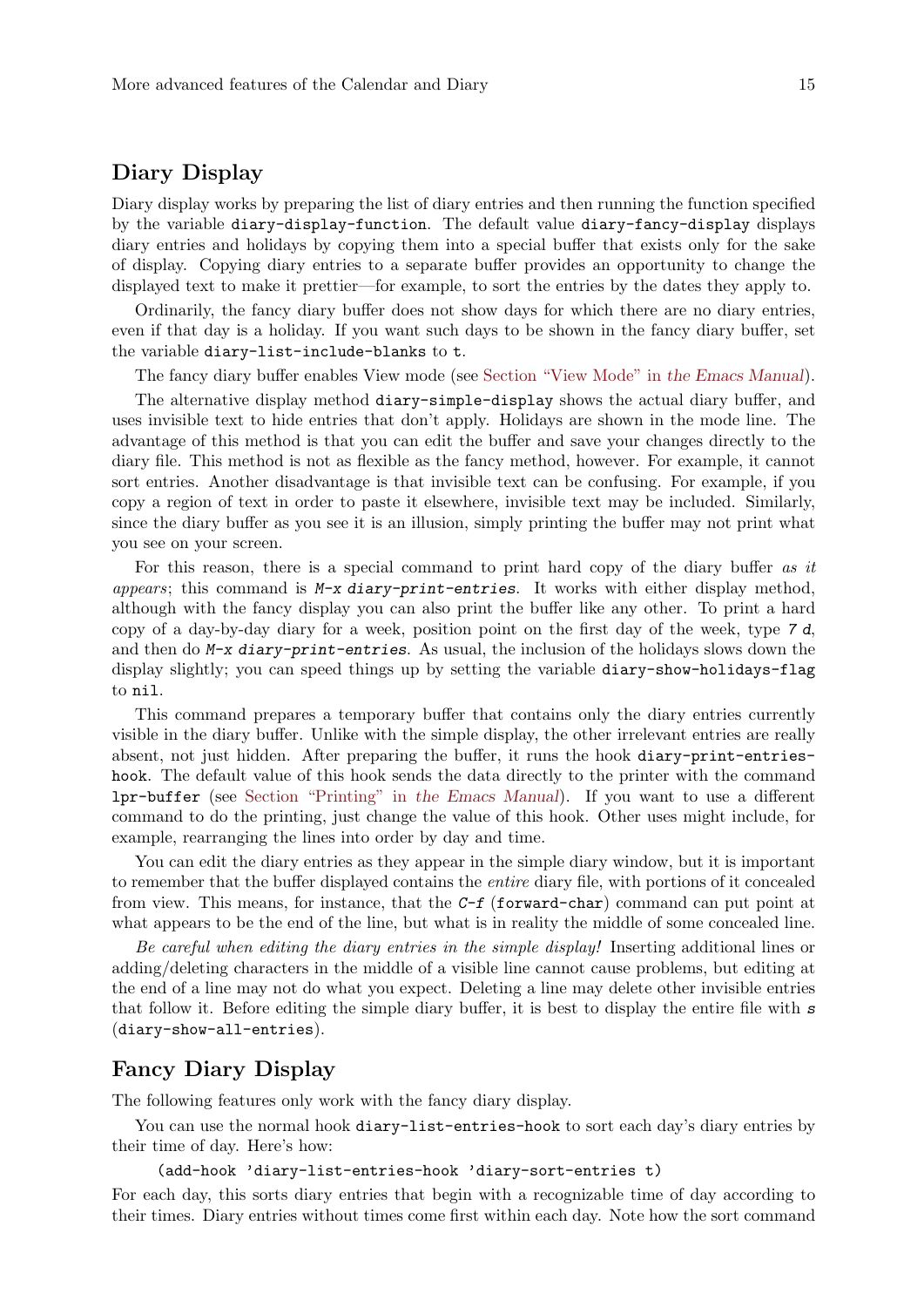<span id="page-19-0"></span>is placed at the end of the hook list, in case earlier members of the list change the order of the diary entries, or add items.

You can write 'comments' in diary entries, by setting the variables diary-comment-start and diary-comment-end to strings that delimit comments. The fancy display does not print comments. You might want to put meta-data for the use of other packages (e.g., the appointment package, see Section "Appointments" in the Emacs Manual) inside comments.

Your main diary file can include other files. This permits a group of people to share a diary file for events that apply to all of them. Lines in the diary file starting with diary-include-string:

#include "filename"

include the diary entries from the file filename in the fancy diary buffer. The include mechanism is recursive, so that included files can include other files, and so on (you must be careful not to have a cycle of inclusions, of course). Here is how to enable the include facility:

(add-hook 'diary-list-entries-hook 'diary-include-other-diary-files) (add-hook 'diary-mark-entries-hook 'diary-mark-included-diary-files)

The include mechanism works only with the fancy diary display, because simple diary display shows the entries directly from your diary file.

## Sexp Entries and the Fancy Diary Display

Sexp diary entries allow you to do more than just have complicated conditions under which a diary entry applies. Sexp entries should be preceded by diary-sexp-entry-symbol (default '%%') in the diary file. With the fancy diary display, sexp entries can generate the text of the entry depending on the date itself.

For example, an anniversary diary entry can insert the number of years since the anniversary date into the text of the diary entry. Thus the  $\mathcal{A}$  d' in this diary entry:

%%(diary-anniversary 10 31 1948) Arthur's birthday (%d years old)

gets replaced by the age, so on October 31, 1990 the entry appears in the fancy diary buffer like this:

Arthur's birthday (42 years old)

If the diary file instead contains this entry:

%%(diary-anniversary 10 31 1948) Arthur's %d%s birthday

the entry in the fancy diary buffer for October 31, 1990 appears like this:

Arthur's 42nd birthday

Similarly, cyclic diary entries can interpolate the number of repetitions that have occurred:

%%(diary-cyclic 50 1 1 2012) Renew medication (%d%s time)

looks like this:

Renew medication (5th time)

in the fancy diary display on September 7, 2012.

There is an "early reminder" diary sexp that includes its entry in the diary not only on the date of occurrence, but also on earlier dates. For example, if you want a reminder a week before your anniversary, you can use

%%(diary-remind '(diary-anniversary 12 22 1968) 7) Ed's anniversary

and the fancy diary will show 'Ed's anniversary' both on December 15 and on December 22.

The function diary-date applies to dates described by a month, day, year combination, each of which can be an integer, a list of integers, or t (meaning all values). For example,

 $\frac{1}{2}$  (diary-date '(10 11 12) 22 t) Rake leaves

causes the fancy diary to show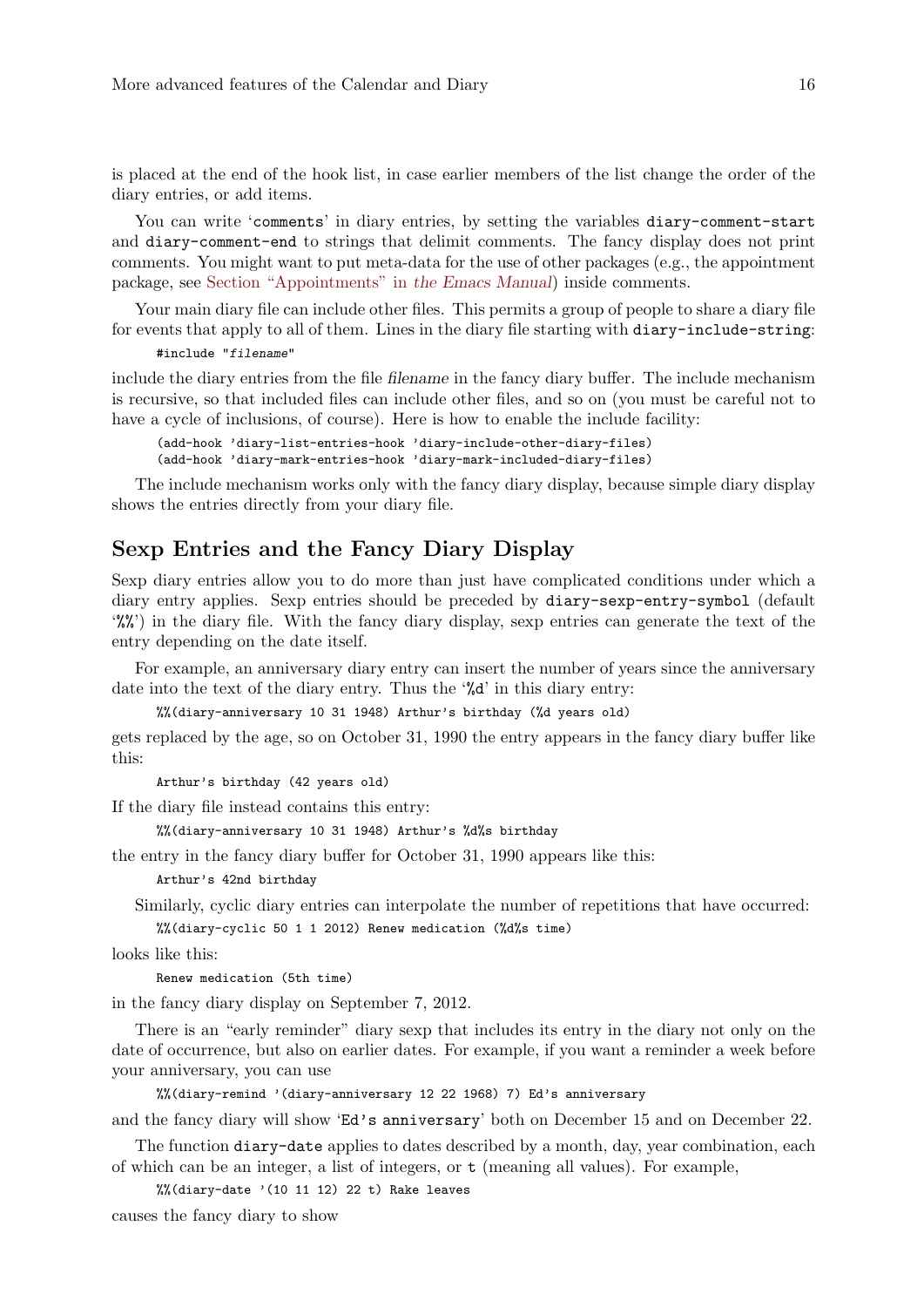#### <span id="page-20-0"></span>Rake leaves

on October 22, November 22, and December 22 of every year.

The function diary-float allows you to describe diary entries that apply to dates like the third Friday of November, or the last Tuesday in April. The parameters are the month, dayname, and an index n. The entry appears on the nth dayname after the first day of month, where  $dayname=0$  means Sunday, 1 means Monday, and so on. If n is negative it counts backward from the end of month. The value of month can be a list of months, a single month, or t to specify all months. You can also use an optional parameter day to specify the nth dayname on or after/before day of month; the value of day defaults to 1 if  $n$  is positive and to the last day of month if n is negative. For example,

%%(diary-float t 1 -1) Pay rent

causes the fancy diary to show

Pay rent

on the last Monday of every month.

The generality of sexp diary entries lets you specify any diary entry that you can describe algorithmically. A sexp diary entry contains an expression that computes whether the entry applies to any given date. If its value is non-nil, the entry applies to that date; otherwise, it does not. The expression can use the variable date to find the date being considered; its value is a list (month day year) that refers to the Gregorian calendar.

The sexp diary entry applies to a date when the expression's value is non-nil, but some values have more specific meanings. If the value is a string, that string is a description of the event which occurs on that date. The value can also have the form (mark . string); then mark specifies how to mark the date in the calendar, and string is the description of the event. If mark is a single-character string, that character appears next to the date in the calendar. If mark is a face name, the date is displayed in that face. If mark is nil, that specifies no particular highlighting for the date.

Suppose you get paid on the 21st of the month if it is a weekday, and on the Friday before if the 21st is on a weekend. Here is how to write a sexp diary entry that matches those dates:

```
&%%(let ((dayname (calendar-day-of-week date))
         (day (cadr date)))
      (or (and (= day 21) (memq dayname '(1 2 3 4 5)))
          (and (memq day '(19 20)) (= dayname 5)))
         ) Pay check deposited
```
The following sexp diary entries take advantage of the ability (in the fancy diary display) to concoct diary entries whose text varies based on the date:

### %%(diary-sunrise-sunset)

Make a diary entry for today's local times of sunrise and sunset.

#### %%(diary-lunar-phases)

Make a diary entry for the phases (quarters) of the moon.

#### %%(diary-day-of-year)

Make a diary entry with today's day number in the current year and the number of days remaining in the current year.

### %%(diary-iso-date)

Make a diary entry with today's equivalent ISO commercial date.

### %%(diary-julian-date)

Make a diary entry with today's equivalent Julian calendar date.

### %%(diary-astro-day-number)

Make a diary entry with today's equivalent astronomical (Julian) day number.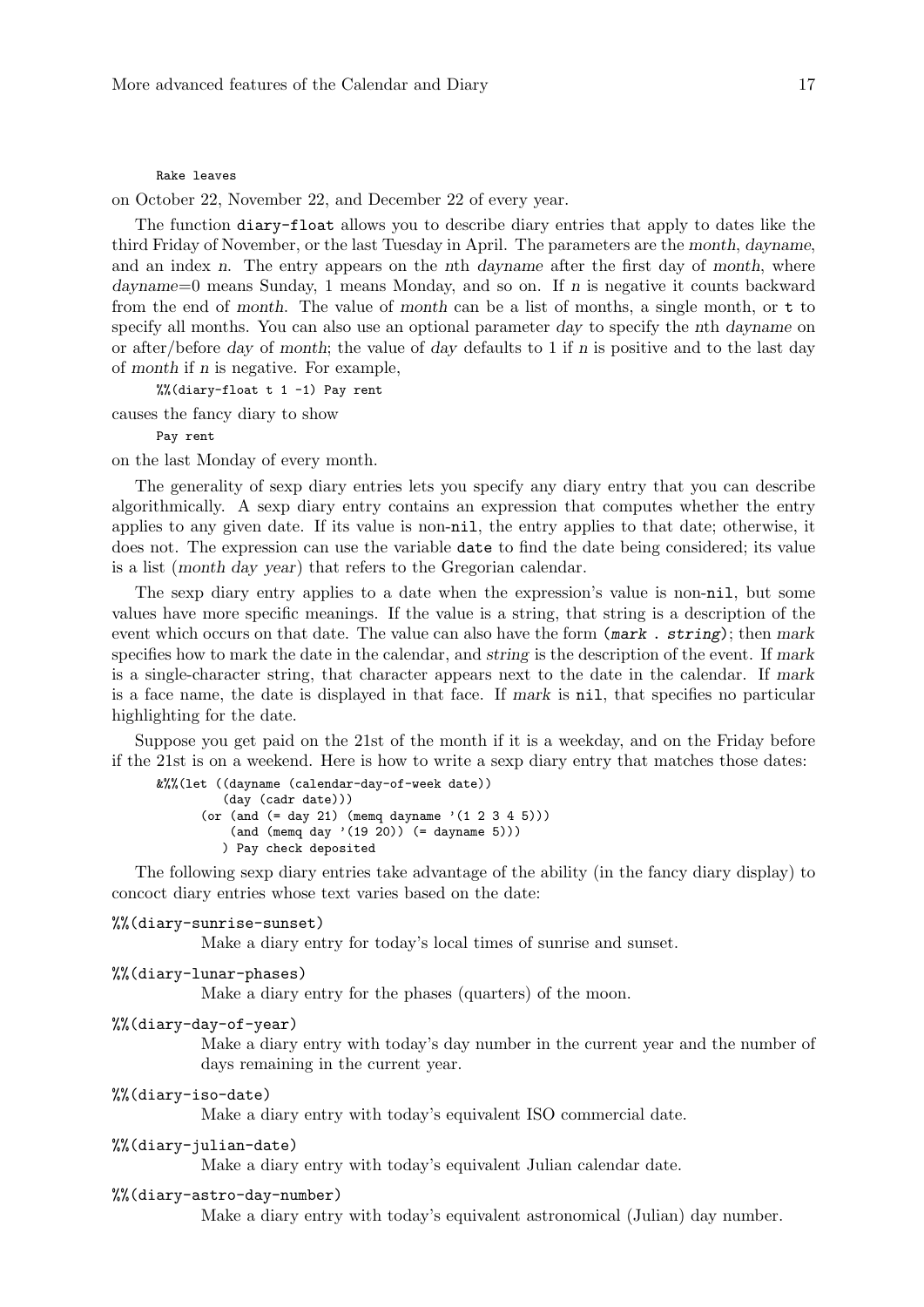#### <span id="page-21-0"></span>%%(diary-bahai-date)

Make a diary entry with today's equivalent Bahá'í calendar date.

#### %%(diary-chinese-date)

Make a diary entry with today's equivalent Chinese calendar date.

#### %%(diary-coptic-date)

Make a diary entry with today's equivalent Coptic calendar date.

#### %%(diary-ethiopic-date)

Make a diary entry with today's equivalent Ethiopic calendar date.

### %%(diary-french-date)

Make a diary entry with today's equivalent date on the French Revolutionary calendar.

#### %%(diary-hebrew-date)

Make a diary entry with today's equivalent Hebrew calendar date.

# %%(diary-islamic-date) Make a diary entry with today's equivalent Islamic calendar date.

#### %%(diary-mayan-date)

Make a diary entry with today's equivalent Mayan calendar date.

#### %%(diary-persian-date)

Make a diary entry with today's equivalent Persian calendar date.

## For example, including the diary entry

### &%%(diary-hebrew-date)

causes every day's diary display to contain the equivalent date on the Hebrew calendar, if you are using the fancy diary display. (With simple diary display, the literal line '&%%(diary-hebrew-date)' appears in the diary for any date.)

This function has been used to construct certain standard Hebrew sexp diary entries:

## %%(diary-hebrew-rosh-hodesh)

Make a diary entry that tells the occurrence and ritual announcement of each new Hebrew month.

#### %%(diary-hebrew-parasha)

Make a Saturday diary entry that tells the weekly synagogue scripture reading.

### %%(diary-hebrew-sabbath-candles)

Make a Friday diary entry that tells the *local time* of Sabbath candle lighting.

### %%(diary-hebrew-omer)

Make a diary entry that gives the omer count, when appropriate.

### %%(diary-hebrew-yahrzeit month day year) name

Make a diary entry marking the anniversary of a date of death. The date is the Gregorian (civil) date of death. The diary entry appears on the proper Hebrew calendar anniversary and on the day before. (The order of the parameters changes according to the calendar date style; for example in the European style to day, month, year.)

#### %%(diary-hebrew-birthday month day year)

Make a diary entry for a birthday on the Hebrew calendar.

All the functions documented above take an optional argument mark which specifies how to mark the date in the calendar display. If one of these functions decides that it applies to a certain date, it returns a value that contains mark, as described above.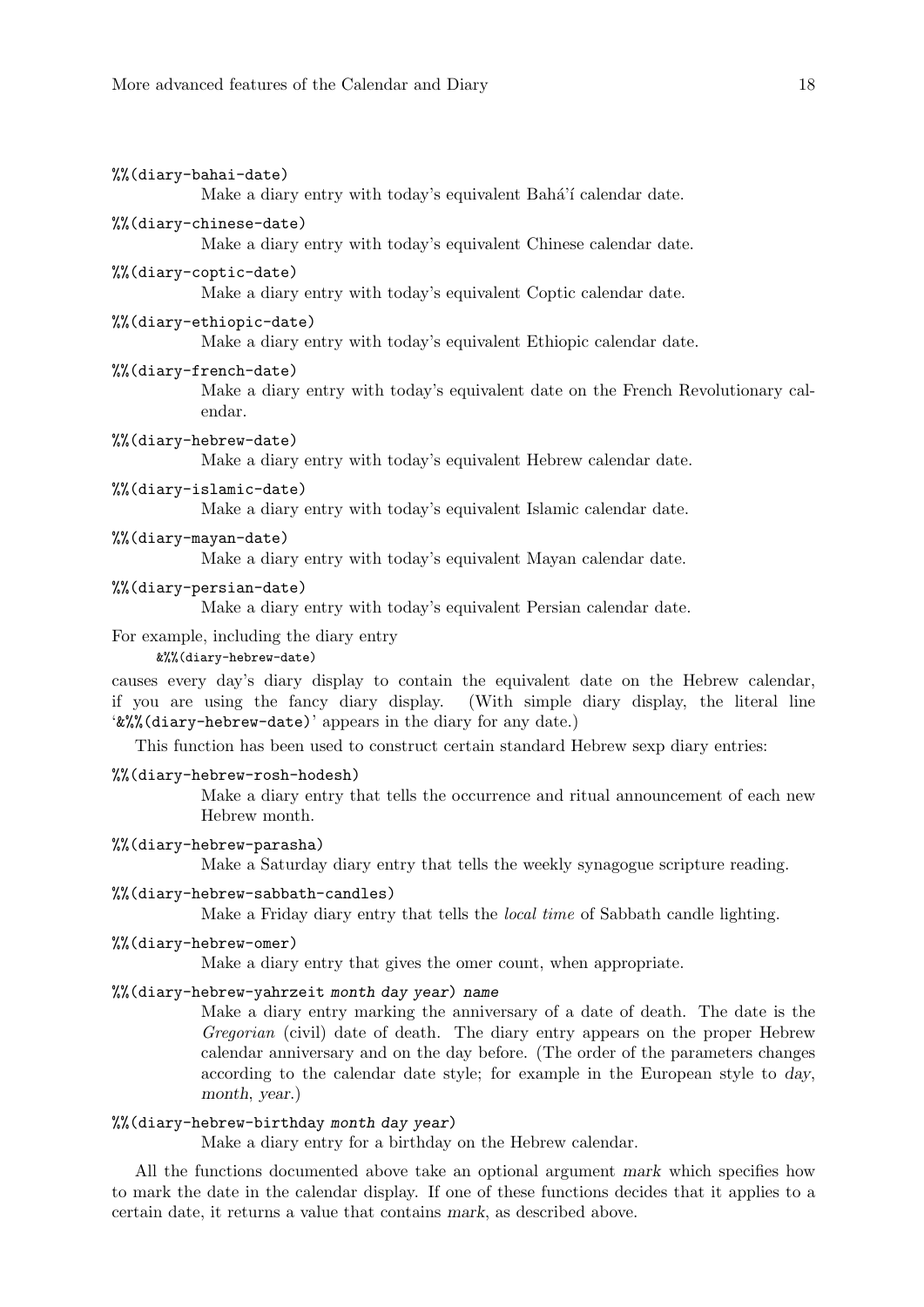# <span id="page-22-0"></span>Merging Files with Emerge

It's not unusual for programmers to get their signals crossed and modify the same program in two different directions. To recover from this confusion, you need to merge the two versions. Emerge makes this easier. For other ways to compare files, see Section "Comparing Files" in the Emacs Manual, and Section "Ediff" in The Ediff Manual.

# Overview of Emerge

To start Emerge, run one of these four commands:

M-x emerge-files Merge two specified files.

M-x emerge-files-with-ancestor Merge two specified files, with reference to a common ancestor.

M-x emerge-buffers Merge two buffers.

### M-x emerge-buffers-with-ancestor

Merge two buffers with reference to a common ancestor in a third buffer.

The Emerge commands compare two files or buffers, and display the comparison in three buffers: one for each input text (the A buffer and the B buffer), and one (the merge buffer) where merging takes place. The merge buffer shows the full merged text, not just the differences. Wherever the two input texts differ, you can choose which one of them to include in the merge buffer.

The Emerge commands that take input from existing buffers use only the accessible portions of those buffers, if they are narrowed. See Section "Narrowing" in the Emacs Manual.

If a common ancestor version is available, from which the two texts to be merged were both derived, Emerge can use it to guess which alternative is right. Wherever one current version agrees with the ancestor, Emerge presumes that the other current version is a deliberate change which should be kept in the merged version. Use the 'with-ancestor' commands if you want to specify a common ancestor text. These commands read three file or buffer names—variant A, variant B, and the common ancestor.

After the comparison is done and the buffers are prepared, the interactive merging starts. You control the merging by typing special merge commands in the merge buffer (see [\[Merge](#page-24-1) [Commands\], page 21](#page-24-1)). For each run of differences between the input texts, you can choose which one of them to keep, or edit them both together.

The merge buffer uses a special major mode, Emerge mode, with commands for making these choices. But you can also edit the buffer with ordinary Emacs commands.

At any given time, the attention of Emerge is focused on one particular difference, called the selected difference. This difference is marked off in the three buffers like this:

```
vvvvvvvvvvvvvvvvvvvv
text that differs
 ^^^^^^^^^^^^^^^^^^^^
```
Emerge numbers all the differences sequentially and the mode line always shows the number of the selected difference.

Normally, the merge buffer starts out with the A version of the text. But when the A version of a difference agrees with the common ancestor, then the B version is initially preferred for that difference.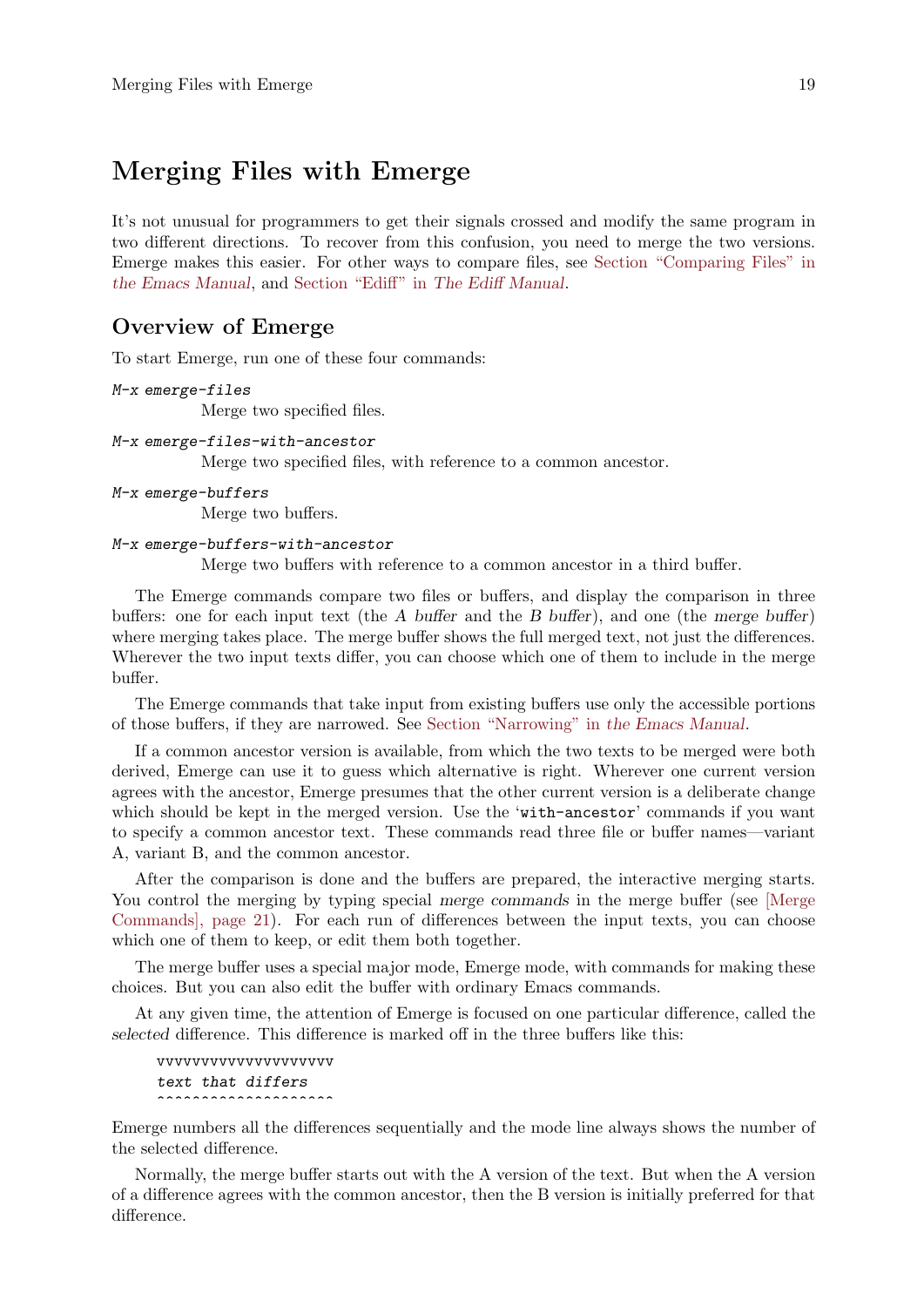<span id="page-23-0"></span>Emerge leaves the merged text in the merge buffer when you exit. At that point, you can save it in a file with  $C-x$   $C-w$ . If you give a numeric argument to emerge-files or emergefiles-with-ancestor, it reads the name of the output file using the minibuffer. (This is the last file name those commands read.) Then exiting from Emerge saves the merged text in the output file.

Normally, Emerge commands save the output buffer in its file when you exit. If you abort Emerge with  $C-I$ , the Emerge command does not save the output buffer, but you can save it yourself if you wish.

## Submodes of Emerge

You can choose between two modes for giving merge commands: Fast mode and Edit mode. In Fast mode, basic merge commands are single characters, but ordinary Emacs commands are disabled. This is convenient if you use only merge commands. In Edit mode, all merge commands start with the prefix key  $C-c$ , and the normal Emacs commands are also available. This allows editing the merge buffer, but slows down Emerge operations.

Use  $e$  to switch to Edit mode, and  $C-c$   $C-c$  f to switch to Fast mode. The mode line indicates Edit and Fast modes with 'E' and 'F'.

Emerge has two additional submodes that affect how particular merge commands work: Auto Advance mode and Skip Prefers mode.

If Auto Advance mode is in effect, the a and b commands advance to the next difference. This lets you go through the merge faster as long as you simply choose one of the alternatives from the input. The mode line indicates Auto Advance mode with 'A'.

If Skip Prefers mode is in effect, the n and p commands skip over differences in states "prefer-A" and "prefer-B" (see [\[State of Difference\], page 20\)](#page-23-1). Thus you see only differences for which neither version is presumed "correct". The mode line indicates Skip Prefers mode with 'S'. This mode is only relevant when there is an ancestor.

Use the command  $s a$  (emerge-auto-advance) to set or clear Auto Advance mode. Use  $s s$ (emerge-skip-prefers) to set or clear Skip Prefers mode. These commands turn on the mode with a positive argument, turn it off with a negative or zero argument, and toggle the mode with no argument.

## <span id="page-23-1"></span>State of a Difference

In the merge buffer, a difference is marked with lines of 'v' and '<sup> $\cdot$ </sup>' characters. Each difference has one of these seven states:

A The difference is showing the A version. The a command always produces this state; the mode line indicates it with 'A'. B The difference is showing the B version. The b command always produces this state; the mode line indicates it with 'B'. default-A default-B The difference is showing the A or the B state by default, because you haven't made a choice. All differences start in the default-A state (and thus the merge buffer is a copy of the A buffer), except those for which one alternative is "preferred" (see below). When you select a difference, its state changes from default-A or default-B to plain A or B. Thus, the selected difference never has state default-A or default-B, and

these states are never displayed in the mode line. The command  $d$  a chooses default-A as the default state, and  $d$  b chooses default-B.

This chosen default applies to all differences that you have never selected and for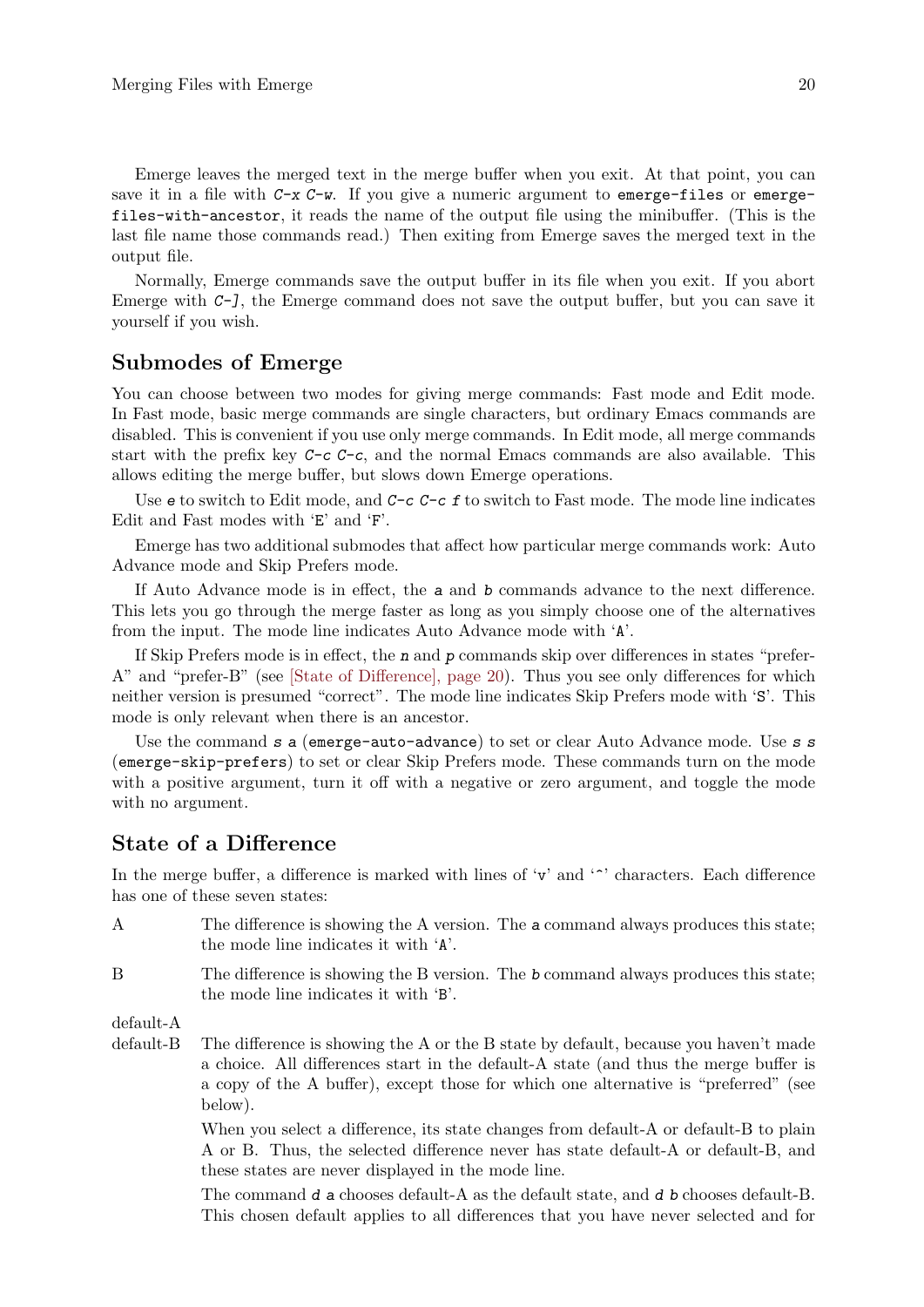<span id="page-24-0"></span>which no alternative is preferred. If you are moving through the merge sequentially, the differences you haven't selected are those following the selected one. Thus, while moving sequentially, you can effectively make the A version the default for some sections of the merge buffer and the B version the default for others by using d a and d b between sections.

prefer-A

prefer-B The difference is showing the A or B state because it is preferred. This means that you haven't made an explicit choice, but one alternative seems likely to be right because the other alternative agrees with the common ancestor. Thus, where the A buffer agrees with the common ancestor, the B version is preferred, because chances are it is the one that was actually changed.

These two states are displayed in the mode line as 'A\*' and 'B\*'.

combined The difference is showing a combination of the A and B states, as a result of the x c or x C commands.

Once a difference is in this state, the a and b commands don't do anything to it unless you give them a numeric argument.

The mode line displays this state as 'comb'.

# <span id="page-24-1"></span>Merge Commands

Here are the Merge commands for Fast mode; in Edit mode, precede them with  $C-c$   $-c$ .

| р         | Select the previous difference.                                                                              |
|-----------|--------------------------------------------------------------------------------------------------------------|
| n         | Select the next difference.                                                                                  |
| а         | Choose the A version of this difference.                                                                     |
| b         | Choose the B version of this difference.                                                                     |
| $C-u$ n j | Select difference number n.                                                                                  |
| $\bullet$ | Select the difference containing point.                                                                      |
| q         | Quit—finish the merge.                                                                                       |
| $C-J$     | Abort—exit merging and do not save the output.                                                               |
| f         | Go into Fast mode. (In Edit mode, this is actually $C-c$ $C-c$ $f$ .)                                        |
| e         | Go into Edit mode.                                                                                           |
| 1         | Recenter (like $C-1$ ) all three windows. With an argument, reestablish the default<br>three-window display. |
|           | Specify part of a prefix numeric argument.                                                                   |
| digit     | Also specify part of a prefix numeric argument.                                                              |
| d a       | Choose the A version as the default from here down in the merge buffer.                                      |
| d b       | Choose the B version as the default from here down in the merge buffer.                                      |
| c a       | Copy the A version of this difference into the kill ring.                                                    |
| c b       | Copy the B version of this difference into the kill ring.                                                    |
| i a       | Insert the A version of this difference at point.                                                            |
| i b       | Insert the B version of this difference at point.                                                            |
| m         | Put point and mark around the difference.                                                                    |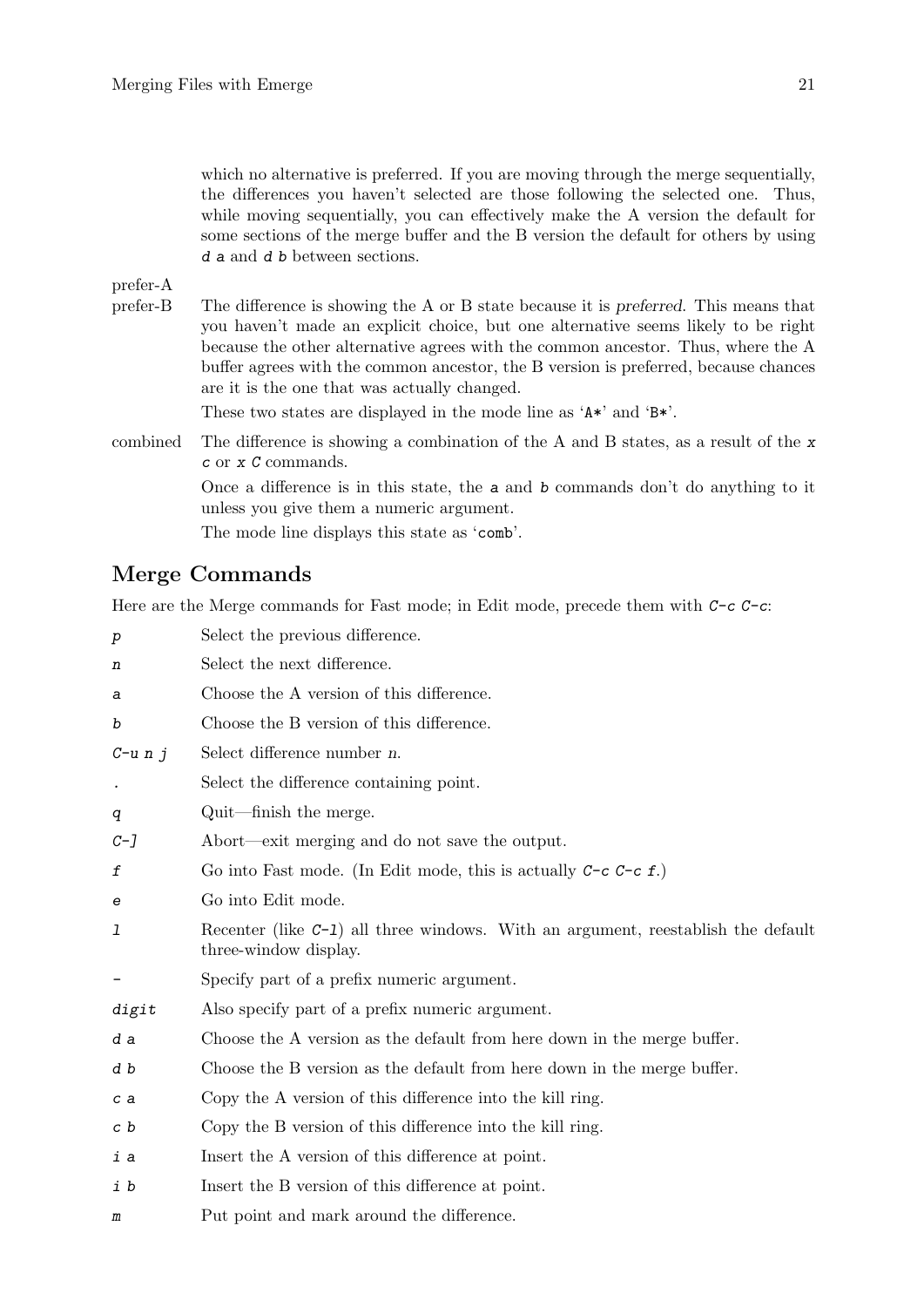- <span id="page-25-0"></span>Scroll all three windows down (like  $M-v$ ).
- $\mathbf{v}$  Scroll all three windows up (like  $\mathbf{C}-\mathbf{v}$ ).
- $\langle$  Scroll all three windows left (like  $C-x \langle \rangle$ ).
- > Scroll all three windows right (like  $C-x$ ).
- | Reset horizontal scroll on all three windows.
- $x 1$  Shrink the merge window to one line. (Use  $C-u 1$  to restore it to full size.)
- x c Combine the two versions of this difference (see [\[Combining in Emerge\], page 22\)](#page-25-1).
- x f Show the names of the files/buffers Emerge is operating on, in a Help window. (Use  $C-u$  1 to restore windows.)
- $x j$  Join this difference with the following one.  $(C-u x j)$  joins this difference with the previous one.)
- x s Split this difference into two differences. Before you use this command, position point in each of the three buffers at the place where you want to split the difference.
- x t Trim identical lines of the top and bottom of the difference. Such lines occur when the A and B versions are identical but differ from the ancestor version.

# Exiting Emerge

The q command (emerge-quit) finishes the merge, storing the results into the output file if you specified one. It restores the A and B buffers to their proper contents, or kills them if they were created by Emerge and you haven't changed them. It also disables the Emerge commands in the merge buffer, since executing them later could damage the contents of the various buffers.

 $C-J$  aborts the merge. This means exiting without writing the output file. If you didn't specify an output file, then there is no real difference between aborting and finishing the merge.

If the Emerge command was called from another Lisp program, then its return value is t for successful completion, or nil if you abort.

## <span id="page-25-1"></span>Combining the Two Versions

Sometimes you want to keep *both* alternatives for a particular difference. To do this, use  $x \in$ , which edits the merge buffer like this:

```
#ifdef NEW
version from B buffer
#else /* not NEW */
version from A buffer
#endif /* not NEW */
```
While this example shows C preprocessor conditionals delimiting the two alternative versions, you can specify the strings to use by setting the variable emerge-combine-versions-template to a string of your choice. In the string, '%a' says where to put version A, and '%b' says where to put version B. The default setting, which produces the results shown above, looks like this:

```
"#ifdef NEW\n%b#else /* not NEW */\n%a#endif /* not NEW */\n"
```
## Fine Points of Emerge

During the merge, you mustn't try to edit the A and B buffers yourself. Emerge modifies them temporarily, but ultimately puts them back the way they were.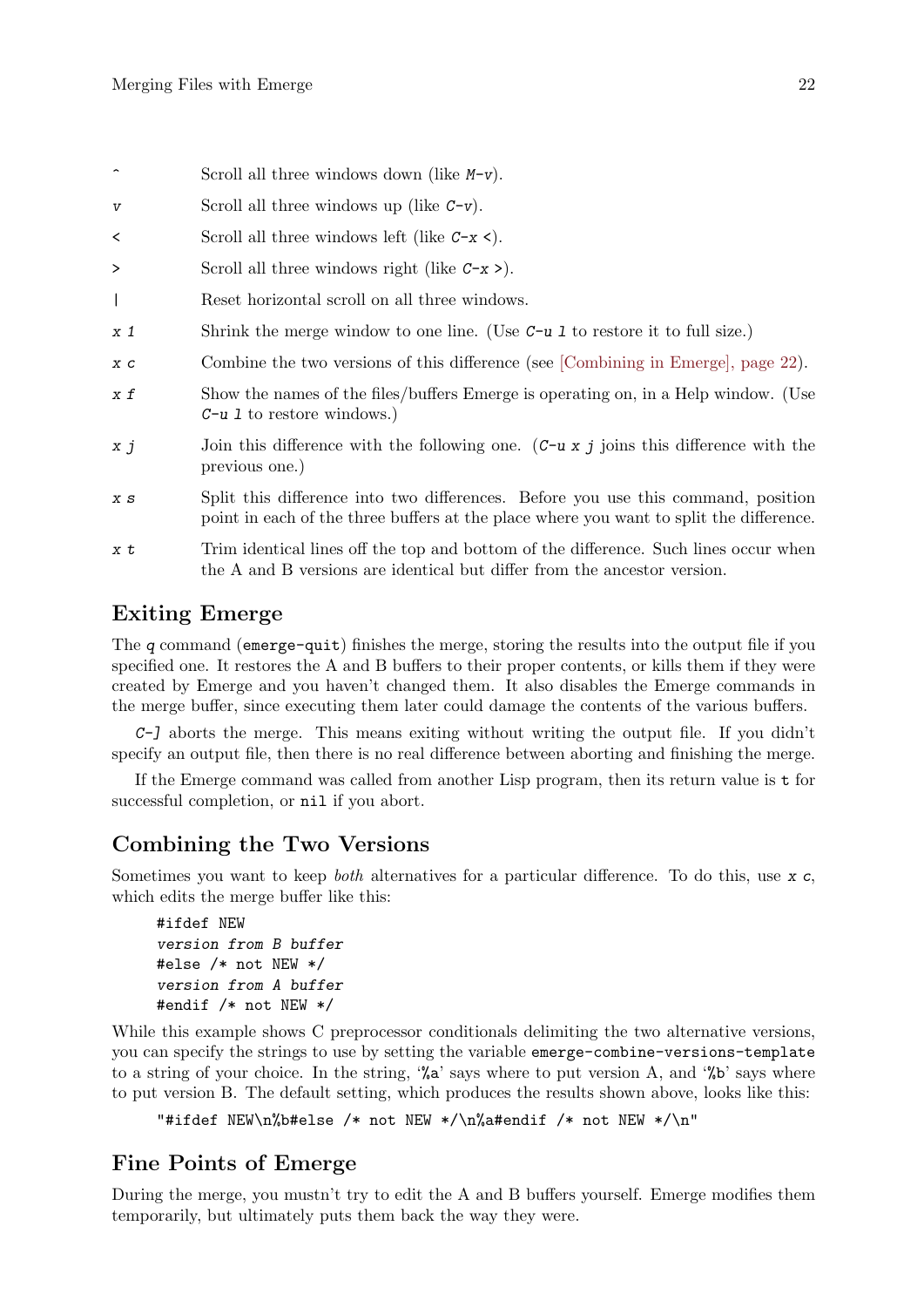<span id="page-26-0"></span>Starting Emerge can take a long time because it needs to compare the files fully. Emacs can't do anything else until diff finishes. Perhaps in the future someone will change Emerge to do the comparison in the background when the input files are large—then you could keep on doing other things with Emacs until Emerge is ready to accept commands.

After setting up the merge, Emerge runs the hook emerge-startup-hook. See Section "Hooks" in the Emacs Manual.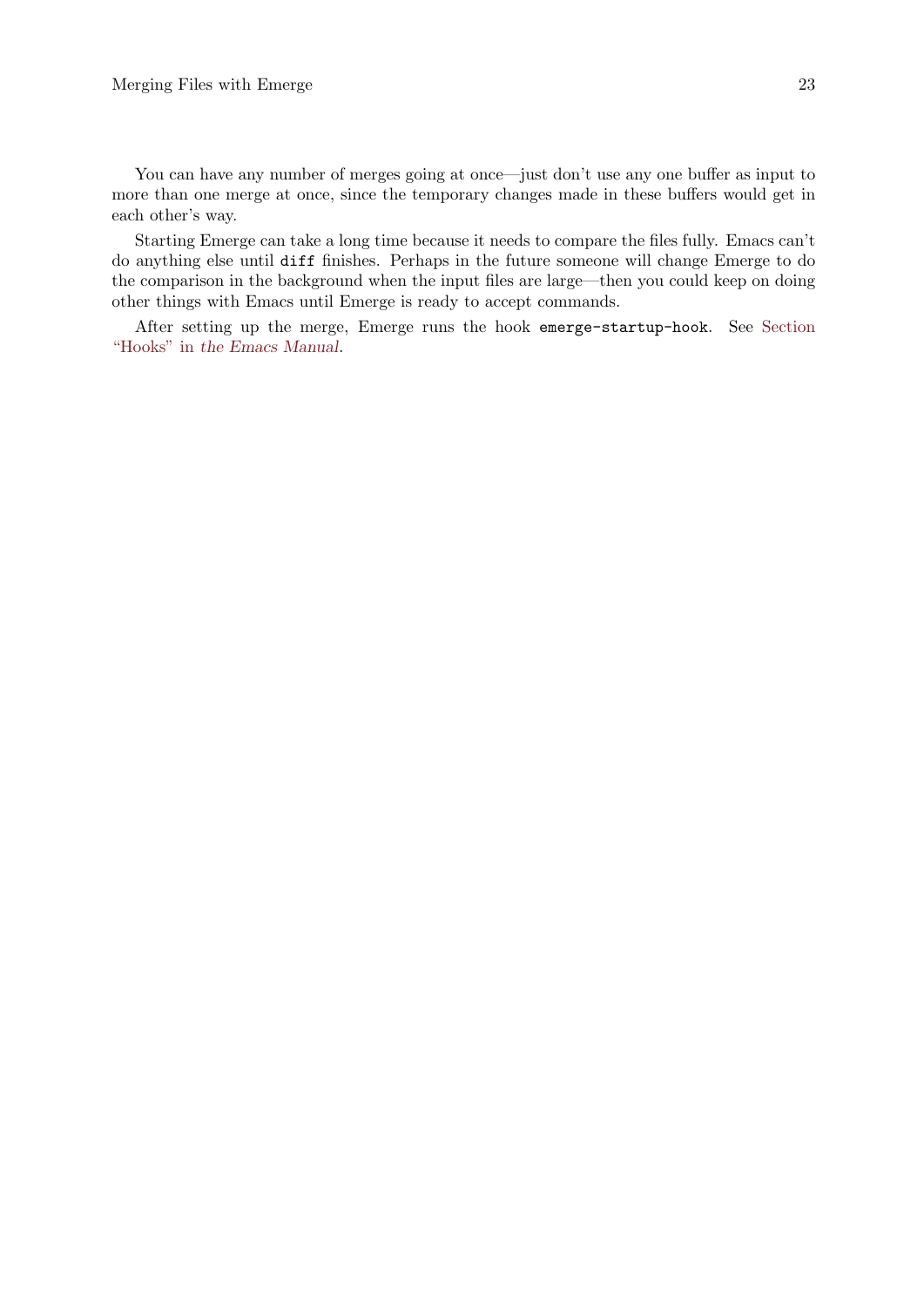# <span id="page-27-0"></span>Advanced VC Usage

Commonly used features of Emacs's version control (VC) support are described in the main Emacs manual (see Section "Version Control" in the Emacs Manual). This chapter describes more advanced VC usage.

# Miscellaneous Commands and Features of VC

This section explains the less-frequently-used features of VC.

## Change Logs and VC

If you use RCS or CVS for a program with a ChangeLog file (see Section "Change Log" in the Emacs Manual), you can generate change log entries from the version control log entries of previous commits.

Note that this only works with RCS or CVS. This procedure would be particularly incorrect on a modern changeset-based version control system, where changes to the ChangeLog file would normally be committed as part of a changeset. In that case, you should write the change log entries first, then pull them into the '\*vc-log\*' buffer when you commit (see Section "Log Buffer" in the Emacs Manual).

 $C-x$  v a Visit the current directory's ChangeLog file and, for registered files in that directory, create new entries for versions committed since the most recent change log entry (vc-update-change-log).

C-u C-x v a

As above, but only find entries for the current buffer's file.

For example, suppose the first line of ChangeLog is dated 1999-04-10, and that the only checkin since then was by Nathaniel Bowditch to rcs2log on 1999-05-22 with log entry 'Ignore log messages that start with '#'.'. Then  $C-x$  v a inserts this ChangeLog entry:

```
1999-05-22 Nathaniel Bowditch <nat@apn.org>
```
\* rcs2log: Ignore log messages that start with '#'.

If the version control log entry specifies a function name (in parenthesis at the beginning of a line), that is reflected in the ChangeLog entry. For example, if a log entry for vc.el is '(vc-do-command): Check call-process status.', the ChangeLog entry is:

1999-05-06 Nathaniel Bowditch <nat@apn.org>

\* vc.el (vc-do-command): Check call-process status.

When  $C-x$  v a adds several change log entries at once, it groups related log entries together if they all are checked in by the same author at nearly the same time. If the log entries for several such files all have the same text, it coalesces them into a single entry.

## <span id="page-27-1"></span>Deleting and Renaming Version-Controlled Files

#### M-x vc-delete-file

Prompt for a file name, delete the file from the working tree, and schedule the deletion for committing.

M-x vc-rename-file

Prompt for two file names, var and old, rename them in the working tree, and schedule the renaming for committing.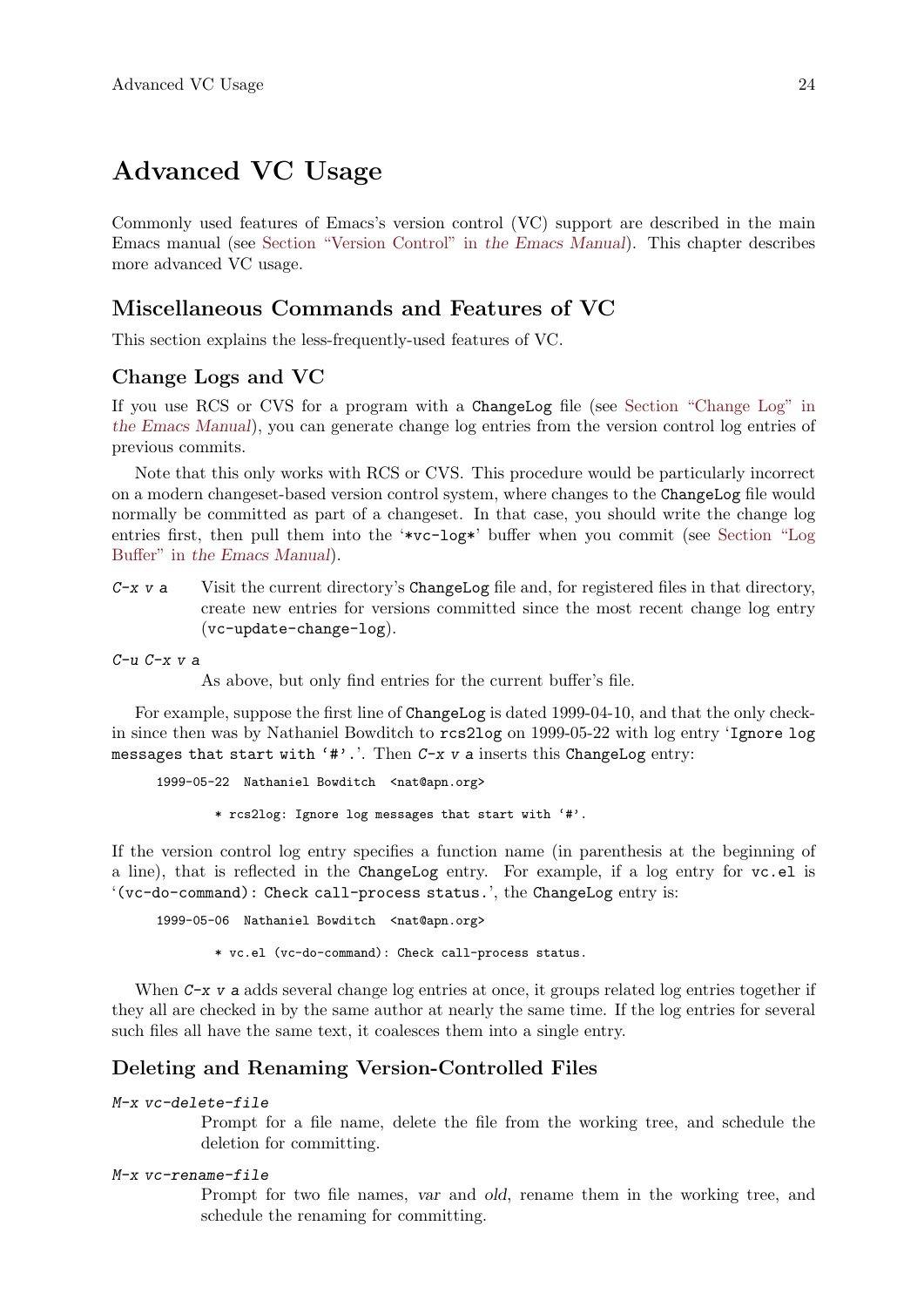<span id="page-28-0"></span>If you wish to delete a version-controlled file, use the command  $M-x$  vc-delete-file. This prompts for the file name, and deletes it via the version control system. The file is removed from the working tree, and in the VC Directory buffer (see Section "VC Directory Mode" in the Emacs Manual), it is displayed with the 'removed' status. When you commit it, the deletion takes effect in the repository.

To rename a version-controlled file, type  $M-x$  vc-rename-file. This prompts for two arguments: the name of the file you wish to rename, and the new name; then it performs the renaming via the version control system. The renaming takes effect immediately in the working tree, and takes effect in the repository when you commit the renamed file.

On modern version control systems that have built-in support for renaming, the renamed file retains the full change history of the original file. On CVS and older version control systems, the vc-rename-file command actually works by creating a copy of the old file under the new name, registering it, and deleting the old file. In this case, the change history is not preserved.

## Revision Tags

Most version control systems allow you to apply a revision tag to a specific version of a versioncontrolled tree. On modern changeset-based version control systems, a revision tag is simply a symbolic name for a particular revision. On older file-based systems like CVS, each tag is added to the entire set of version-controlled files, allowing them to be handled as a unit. Revision tags are commonly used to identify releases that are distributed to users.

There are two basic commands for tags; one makes a tag with a given name, the other retrieves a named tag.

### C-x v s name RET

Define the working revision of every registered file in or under the current directory as a tag named name (vc-create-tag).

### C-x v r name RET

For all registered files at or below the current directory level, retrieve the tagged revision name. This command will switch to a branch if name is a branch name and your VCS distinguishes branches from tags. (vc-retrieve-tag).

This command reports an error if any files are locked at or below the current directory, without changing anything; this is to avoid overwriting work in progress.

You can give a tag or branch name as an argument to  $C-x$  v = or  $C-x$  v  $\tilde{C}$  (see Section "Old") Revisions" in the Emacs Manual). Thus, you can use it to compare a tagged version against the current files, or two tagged versions against each other.

On SCCS, VC implements tags itself; these tags are visible only through VC. Most later systems (including CVS, Subversion, bzr, git, and hg) have a native tag facility, and VC uses it where available; those tags will be visible even when you bypass VC.

In file-based version control systems, when you rename a registered file you need to rename its master along with it; the command vc-rename-file will do this automatically (see [Section](#page-27-1) ["VC Delete/Rename" in](#page-27-1) the Emacs Manual). If you are using SCCS, you must also update the records of the tag, to mention the file by its new name (vc-rename-file does this, too). An old tag that refers to a master file that no longer exists under the recorded name is invalid; VC can no longer retrieve it. It would be beyond the scope of this manual to explain enough about RCS and SCCS to explain how to update the tags by hand. Using  $\nu$ -rename-file makes the tag remain valid for retrieval, but it does not solve all problems. For example, some of the files in your program probably refer to others by name. At the very least, the makefile probably mentions the file that you renamed. If you retrieve an old tag, the renamed file is retrieved under its new name, which is not the name that the makefile expects. So the program won't really work as retrieved.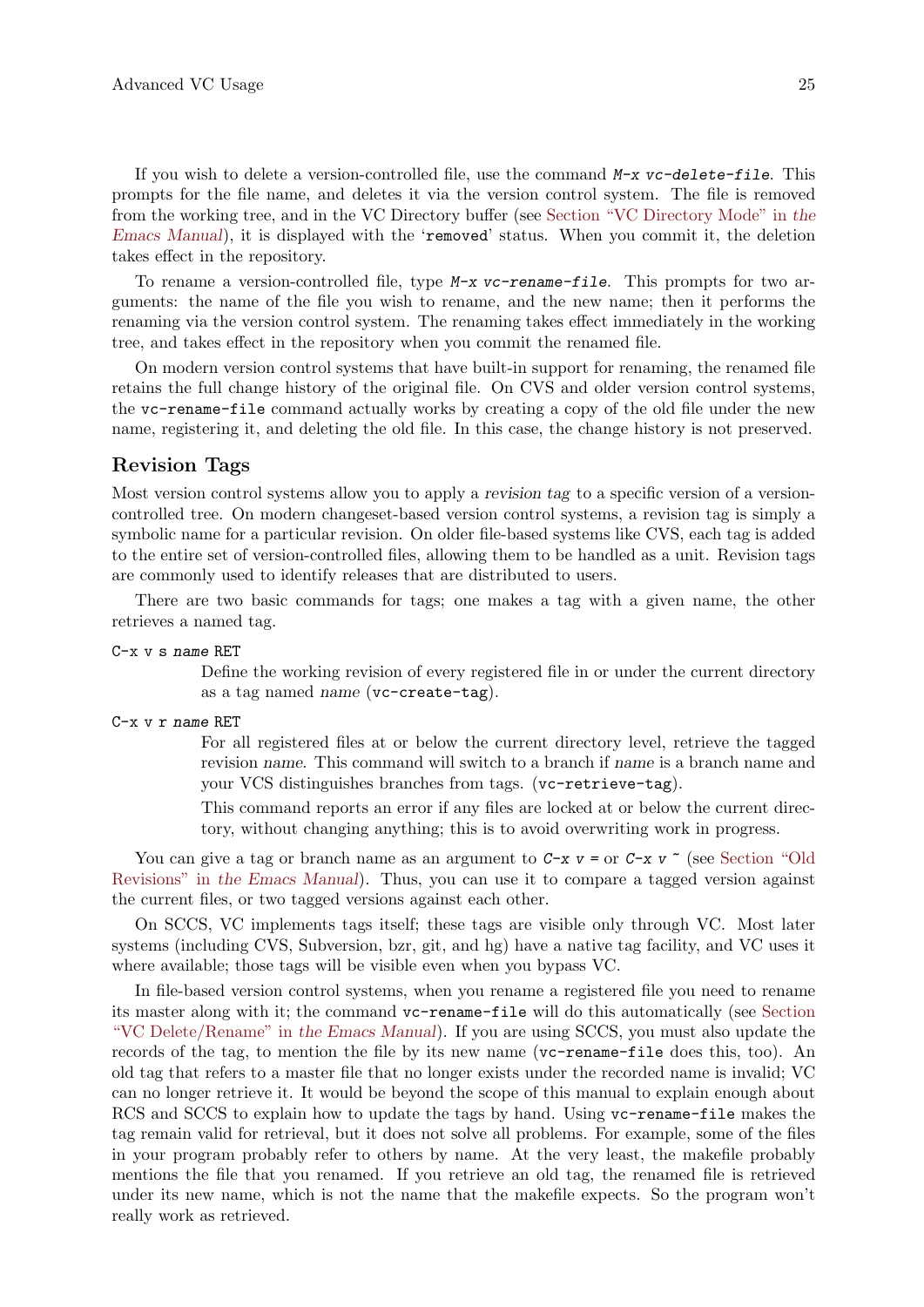## <span id="page-29-0"></span>Inserting Version Control Headers

On Subversion, CVS, RCS, and SCCS, you can put certain special strings called version headers into a work file. When the file is committed, the version control system automatically puts the revision number, the name of the user who made the commit, and other relevant information into the version header.

VC does not normally use the information in the version headers. As an exception, when using RCS, Emacs uses the version header, if there is one, to determine the file version, since it is often more reliable than the RCS master file. To inhibit using the version header this way, change the variable vc-consult-headers to nil.

To insert a suitable header string into the current buffer, type  $C-x$  v h (vc-insert-headers). This command works only on Subversion, CVS, RCS, and SCCS. The variable vc-backendheader contains the list of keywords to insert into the version header; for instance, CVS uses vc-cvs-header, whose default value is '("\\$Id\\$"). (The extra backslashes prevent the string constant from being interpreted as a header, if the Emacs Lisp file defining it is maintained with version control.) The  $C-x$  v h command inserts each keyword in the list on a new line at point, surrounded by tabs, and inside comment delimiters if necessary.

The variable vc-static-header-alist specifies further strings to add based on the name of the buffer. Its value should be a list of elements of the form (regexp . format). Whenever regexp matches the buffer name, format is also inserted as part of the version header. A '%s' in format is replaced with the file's version control type.

## Customizing VC

The variable vc-handled-backends determines which version control systems VC should handle. The default value is (RCS CVS SVN SCCS Bzr Git Hg Mtn Arch), so it contains all the version systems that are currently supported. If you want VC to ignore one or more of these systems, exclude its name from the list. To disable VC entirely, set this variable to nil.

The order of systems in the list is significant: when you visit a file registered in more than one system, VC uses the system that comes first in vc-handled-backends by default. The order is also significant when you register a file for the first time (see Section "Registering" in the Emacs Manual).

## General Options

Emacs normally does not save backup files for source files that are maintained with version control. If you want to make backup files even for files that use version control, set the variable vc-make-backup-files to a non-nil value.

Editing a version-controlled file through a symbolic link may cause unexpected results, if you are unaware that the underlying file is version-controlled. The variable vc-follow-symlinks controls what Emacs does if you try to visit a symbolic link pointing to a version-controlled file. If the value is ask (the default), Emacs asks for confirmation. If it is nil, Emacs just displays a warning message. If it is  $t$ , Emacs automatically follows the link and visits the real file instead.

If vc-suppress-confirm is non-nil, then  $C-x$  v v and  $C-x$  v i can save the current buffer without asking, and  $C-x$  v u also operates without asking for confirmation.

VC mode does much of its work by running the shell commands for the appropriate version control system. If vc-command-messages is non-nil, VC displays messages to indicate which shell commands it runs, and additional messages when the commands finish.

## Options for RCS and SCCS

By default, RCS uses locking to coordinate the activities of several users, but there is a mode called non-strict locking in which you can check-in changes without locking the file first. Use 'rcs -U' to switch to non-strict locking for a particular file, see the rcs manual page for details.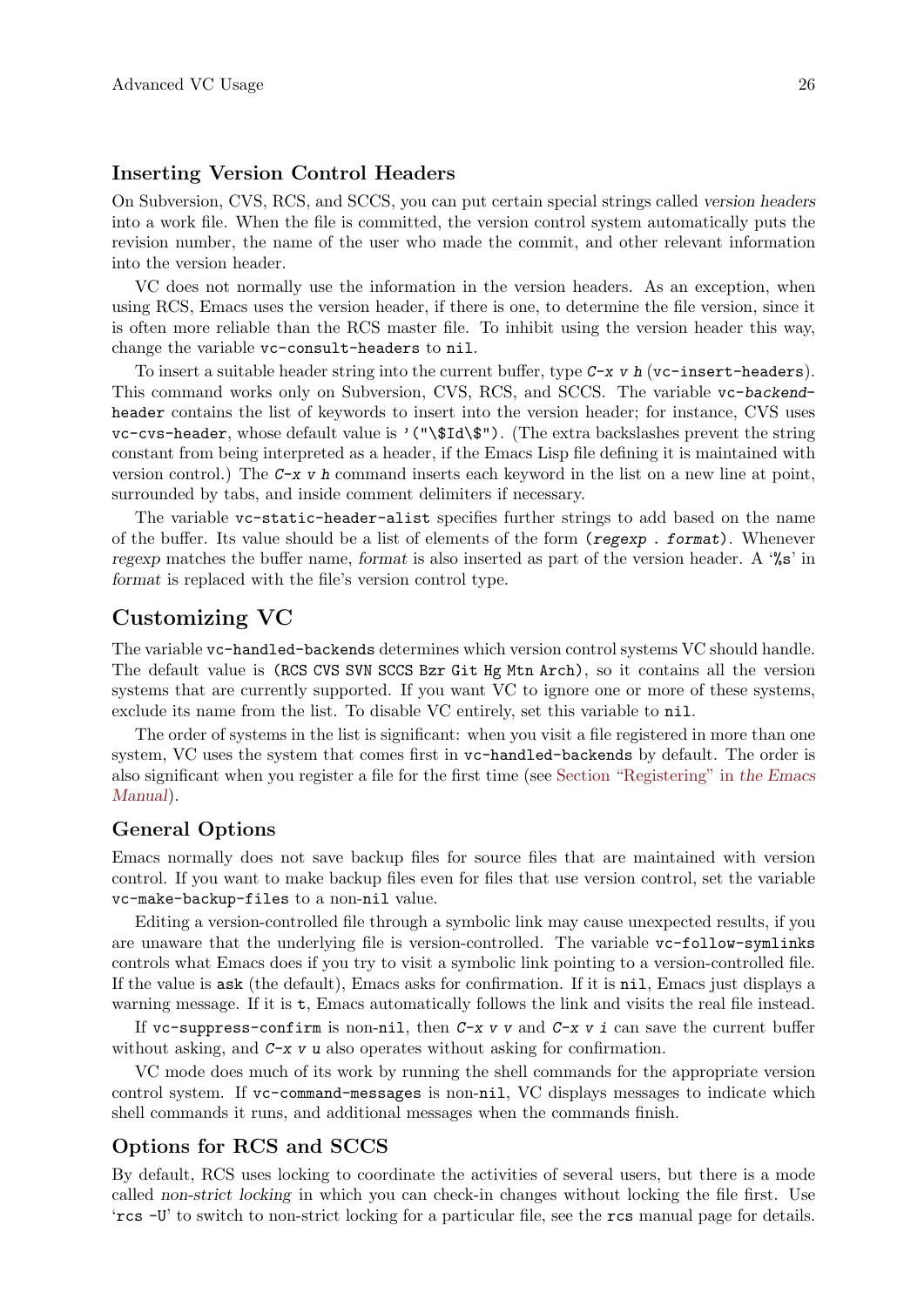<span id="page-30-0"></span>When deducing the version control state of an RCS file, VC first looks for an RCS version header string in the file (see [\[Version Headers\], page 26](#page-29-0)). If there is no header string, VC normally looks at the file permissions of the work file; this is fast. But there might be situations when the file permissions cannot be trusted. In this case the master file has to be consulted, which is rather expensive. Also the master file can only tell you if there's any lock on the file, but not whether your work file really contains that locked version.

You can tell VC not to use version headers to determine the file status by setting vc-consultheaders to nil. VC then always uses the file permissions (if it is supposed to trust them), or else checks the master file.

You can specify the criterion for whether to trust the file permissions by setting the variable vc-mistrust-permissions. Its value can be t (always mistrust the file permissions and check the master file), nil (always trust the file permissions), or a function of one argument which makes the decision. The argument is the directory name of the RCS subdirectory. A non-nil value from the function says to mistrust the file permissions. If you find that the file permissions of work files are changed erroneously, set vc-mistrust-permissions to t. Then VC always checks the master file to determine the file's status.

VC determines the version control state of files under SCCS much as with RCS. It does not consider SCCS version headers, though. Thus, the variable vc-mistrust-permissions affects SCCS use, but vc-consult-headers does not.

### Options specific for CVS

You can specify additional command line options to pass to all CVS operations in the variable vc-cvs-global-switches. These switches are inserted immediately after the cvs command, before the name of the operation to invoke.

When using a CVS repository on a remote machine, VC can try keeping network interactions to a minimum. This is controlled by the variable vc-cvs-stay-local. There is another variable, vc-stay-local, which enables the feature also for other back ends that support it, including CVS. In the following, we will talk only about vc-cvs-stay-local, but everything applies to vc-stay-local as well.

If vc-cvs-stay-local is only-file (the default), VC determines the version control status of each file using only the entry in the local CVS subdirectory and the information returned by previous CVS commands. As a consequence, if you have modified a file and somebody else has checked in other changes, you will not be notified of the conflict until you try to commit.

If you change vc-cvs-stay-local to nil, VC queries the remote repository before it decides what to do in  $vc$ -next-action  $(C-x \, v \, v)$ , just as it does for local repositories.

You can also set vc-cvs-stay-local to a regular expression that is matched against the repository host name; VC then stays local only for repositories from hosts that match the pattern.

When using a remote repository, Emacs normally makes automatic version backups of the original versions of each edited file. These local backups are made whenever you save the first changes to a file, and they are removed after you commit your changes to the repository. (Note that these are not the same as ordinary Emacs backup files; see Section "Backup" in the Emacs Manual.) Commands like  $C-x$   $v =$  and  $C-x$   $v u$  make use of automatic version backups, if possible, to avoid having to access the network.

Setting vc-cvs-stay-local to nil disables the making of automatic version backups.

Automatic version backups have names of the form file.~version.~. This is similar to the name that  $C-x$  v  $\tilde{c}$  saves old versions to (see Section "Old Revisions" in the Emacs Manual), except for the additional dot  $(2)$  after the version. The relevant VC commands can use both kinds of version backups. The main difference is that the "manual" version backups made by  $C\neg x$   $v$   $\tilde{\ }$  are not deleted automatically when you commit.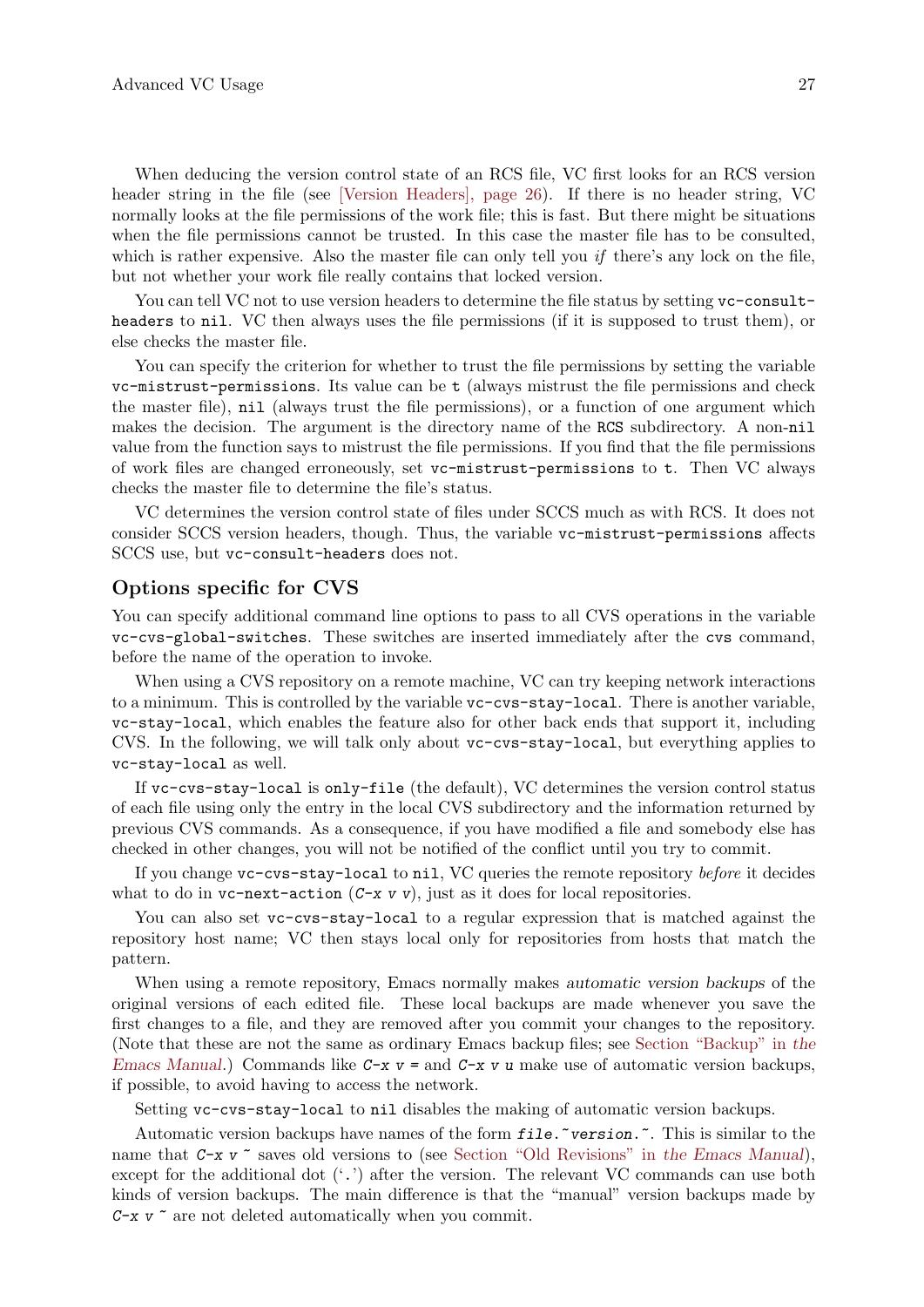CVS does not use locking by default, but there are ways to enable locking-like behavior using its CVSREAD or watch feature; see the CVS documentation for details. If that case, you can use C-x v v in Emacs to toggle locking, as you would for a locking-based version control system (see Section "VC With A Locking VCS" in the Emacs Manual).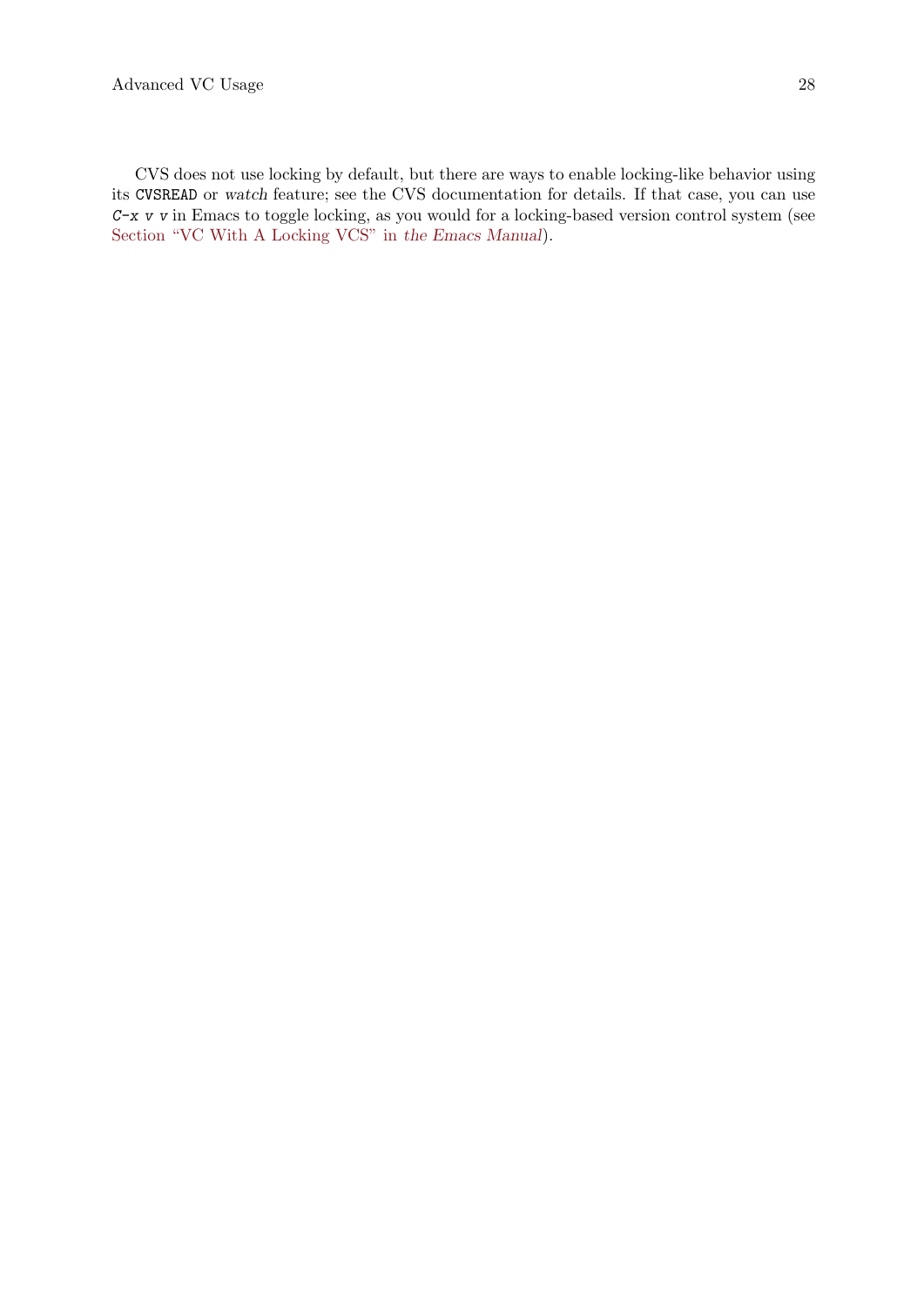# <span id="page-32-0"></span>Fortran Mode

Fortran mode is meant for editing "fixed form" (and also "tab format") source code (normally Fortran 77). For editing more modern "free form" source code (Fortran 90, 95, 2003, 2008), use F90 mode (f90-mode). Emacs normally uses Fortran mode for files with extension '.f', '.F' or '.for', and F90 mode for the extensions '.f90', '.f95', '.f03' and '.f08'. Customize auto-mode-alist to add more extensions. GNU Fortran supports both free and fixed form. This manual mainly documents Fortran mode, but the corresponding F90 mode features are mentioned when relevant.

Fortran mode provides special motion commands for Fortran statements and subprograms, and indentation commands that understand Fortran conventions of nesting, line numbers and continuation statements. Fortran mode has support for Auto Fill mode that breaks long lines into proper Fortran continuation lines. Fortran mode also supports Hideshow minor mode (see Section "Hideshow" in the Emacs Manual), and Imenu (see Section "Imenu" in the Emacs Manual).

Special commands for comments are provided because Fortran comments are unlike those of other languages. Built-in abbrevs optionally save typing when you insert Fortran keywords.

Use  $M-x$  fortran-mode to switch to this major mode. This command runs the hook fortranmode-hook. See Section "Hooks" in the Emacs Manual.

# Motion Commands

In addition to the normal commands for moving by and operating on "defuns" (Fortran subprograms—functions and subroutines, as well as modules for F90 mode, using the commands fortran-end-of-subprogram and fortran-beginning-of-subprogram), Fortran mode provides special commands to move by statements and other program units.

- $C-c$   $C-n$  Move to the beginning of the next statement (fortran-next-statement/f90-nextstatement).
- $C-c$  C-p Move to the beginning of the previous statement (fortran-previousstatement/f90-previous-statement). If there is no previous statement (i.e., if called from the first statement in the buffer), move to the start of the buffer.
- $C-c \rightarrow C-e$  Move point forward to the start of the next code block, or the end of the current one, whichever comes first (f90-next-block). A code block is a subroutine, if-endif statement, and so forth. This command exists for F90 mode only, not Fortran mode. With a numeric argument, it moves forward that many blocks.
- C-c C-a Move point backward to the previous block (f90-previous-block). This is like f90-next-block, but moves backwards.
- C-M-n Move to the end of the current code block (fortran-end-of-block/f90-end-ofblock). With a numeric argument, move forward that number of blocks. The mark is set before moving point. The F90 mode version of this command checks for consistency of block types and labels (if present), but it does not check the outermost block since that may be incomplete.
- $C-M-p$  Move to the start of the current code block (fortran-beginning-of-block/f90beginning-of-block). This is like fortran-end-of-block, but moves backwards.

The commands fortran-beginning-of-subprogram and fortran-end-of-subprogram move to the start or end of the current subprogram, respectively. The commands fortran-mark-do and fortran-mark-if mark the end of the current do or if block, and move point to the start.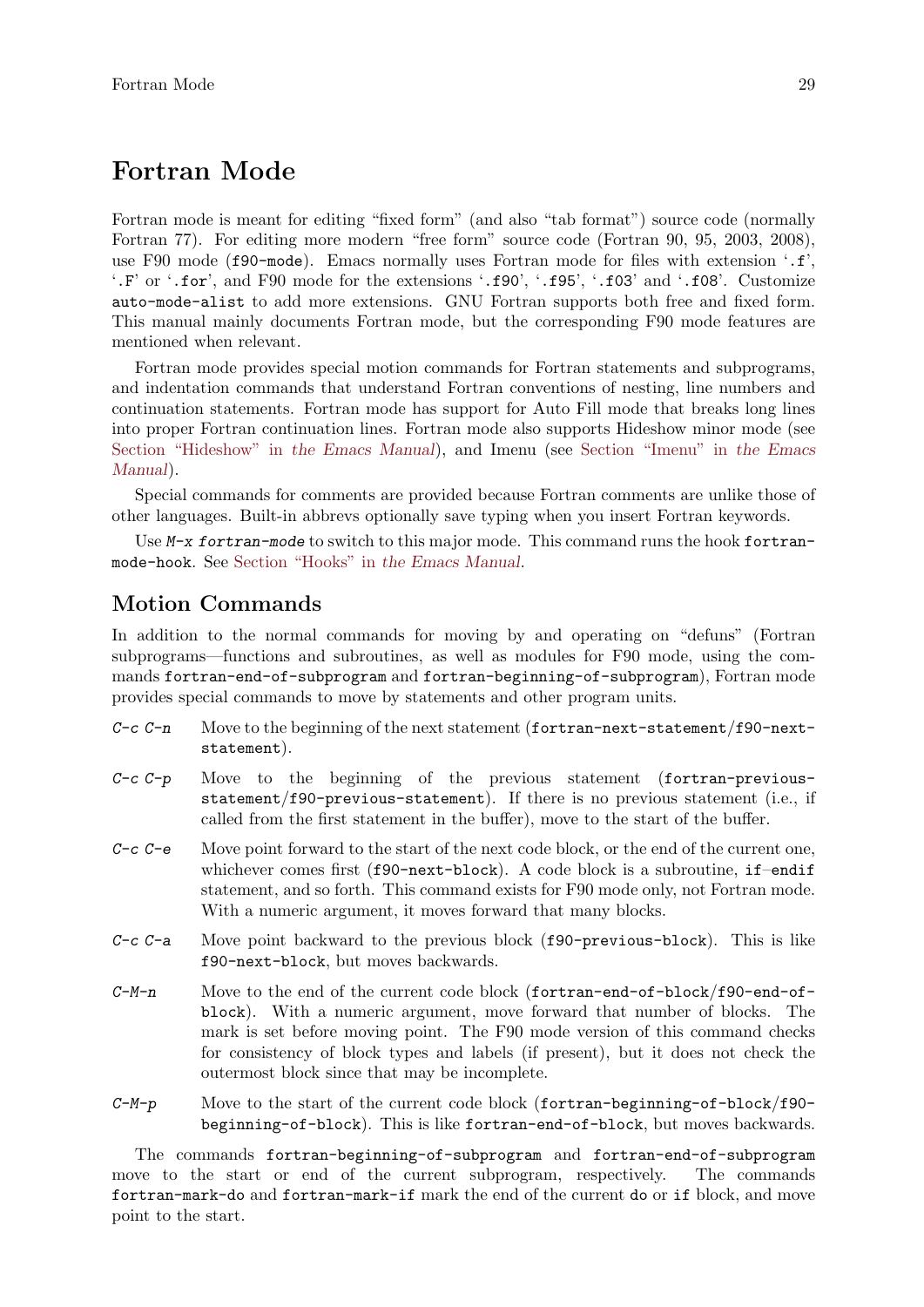## <span id="page-33-0"></span>Fortran Indentation

Special commands and features are needed for indenting fixed (or tab) form Fortran code in order to make sure various syntactic entities (line numbers, comment line indicators and continuation line flags) appear in the required columns.

### Fortran Indentation and Filling Commands

| $C-M-j$       | Break the current line at point and set up a continuation line (fortran-split-<br>line).          |
|---------------|---------------------------------------------------------------------------------------------------|
| $M - \hat{ }$ | Join this line to the previous line (fortran-join-line).                                          |
| $C-M-q$       | Indent all the lines of the subprogram that point is in (fortran-indent-<br>subprogram).          |
| $M-q$         | Fill a comment block or statement (using fortran-fill-paragraph or fortran-<br>fill-statement).   |
|               | The level $C-M_{\alpha}$ runs $f$ extrep-indept-cubpresses a semmand to rejudent all the lines of |

The key C-M-q runs fortran-indent-subprogram, a command to reindent all the lines of the Fortran subprogram (function or subroutine) containing point.

The key  $C-M-j$  runs fortran-split-line, which splits a line in the appropriate fashion for Fortran. In a non-comment line, the second half becomes a continuation line and is indented accordingly. In a comment line, both halves become separate comment lines.

 $M-$ <sup>o</sup> or C-c C-d runs the command fortran-join-line, which joins a continuation line back to the previous line, roughly as the inverse of fortran-split-line. The point must be on a continuation line when this command is invoked.

 $M-g$  in Fortran mode fills the comment block or statement that point is in. This removes any excess statement continuations.

## <span id="page-33-1"></span>Continuation Lines

Most Fortran 77 compilers allow two ways of writing continuation lines. If the first non-space character on a line is in column 5, then that line is a continuation of the previous line. We call this fixed form. (In GNU Emacs we always count columns from 0; but note that the Fortran standard counts from 1.) The variable fortran-continuation-string specifies what character to put in column 5. A line that starts with a tab character followed by any digit except '0' is also a continuation line. We call this style of continuation tab format. (Fortran 90 introduced "free form", with another style of continuation lines).

Fortran mode can use either style of continuation line. When you enter Fortran mode, it tries to deduce the proper continuation style automatically from the buffer contents. It does this by scanning up to fortran-analyze-depth (default 100) lines from the start of the buffer. The first line that begins with either a tab character or six spaces determines the choice. If the scan fails (for example, if the buffer is new and therefore empty), the value of fortran-tab-mode-default (nil for fixed form, and non-nil for tab format) is used. '/t' (fortran-tab-mode-string) in the mode line indicates tab format is selected. Fortran mode sets the value of indent-tabs-mode accordingly.

If the text on a line starts with the Fortran continuation marker '\$', or if it begins with any non-whitespace character in column 5, Fortran mode treats it as a continuation line. When you indent a continuation line with TAB, it converts the line to the current continuation style. When you split a Fortran statement with  $C-M-j$ , the continuation marker on the newline is created according to the continuation style.

The setting of continuation style affects several other aspects of editing in Fortran mode. In fixed form mode, the minimum column number for the body of a statement is 6. Lines inside of Fortran blocks that are indented to larger column numbers must use only the space character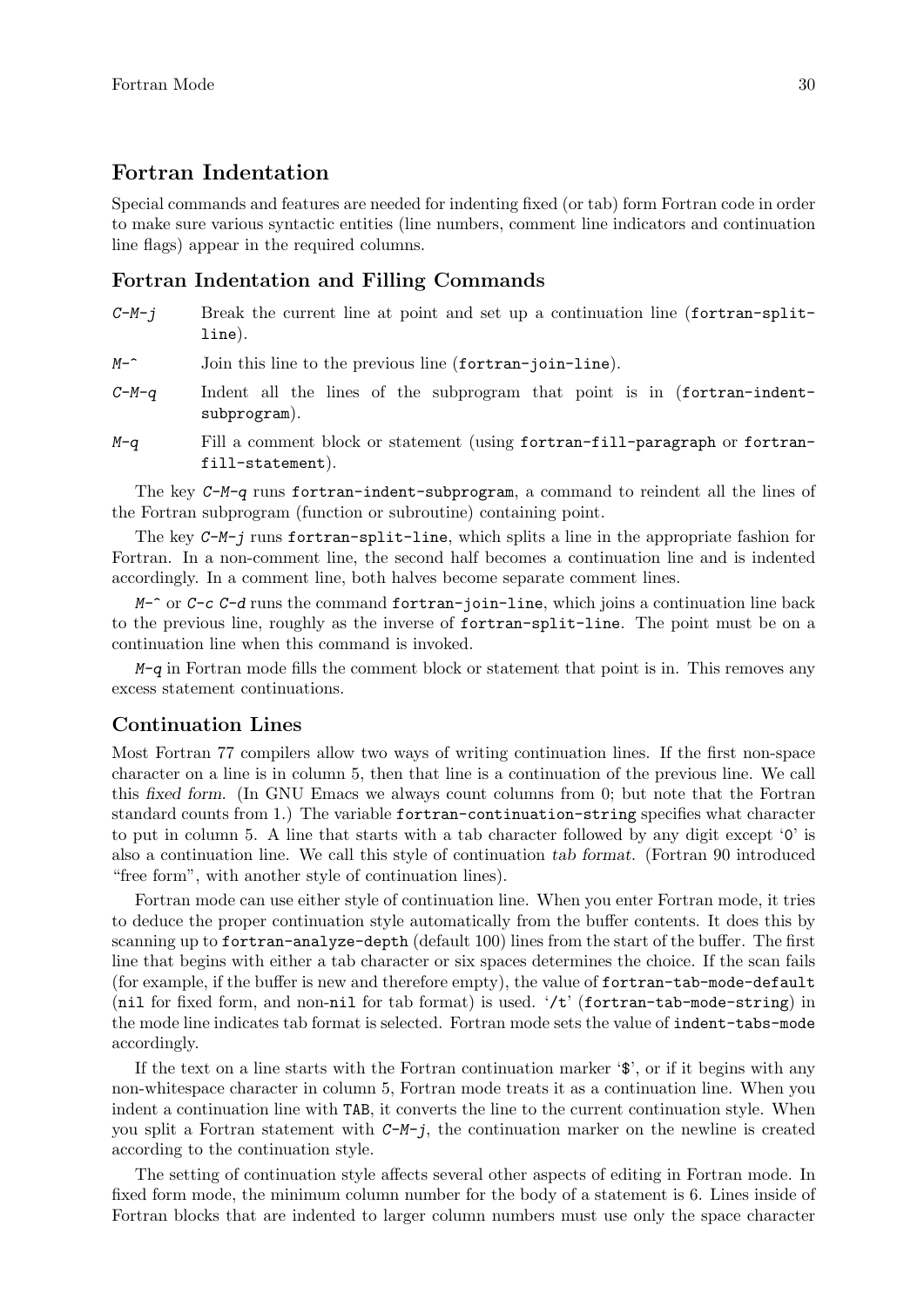<span id="page-34-0"></span>for whitespace. In tab format mode, the minimum column number for the statement body is 8, and the whitespace before column 8 must consist of one tab character.

## Line Numbers

If a number is the first non-whitespace in the line, Fortran indentation assumes it is a line number and moves it to columns 0 through 4. (Columns always count from 0 in Emacs.)

Line numbers of four digits or less are normally indented one space. The variable fortranline-number-indent controls this; it specifies the maximum indentation a line number can have. The default value of the variable is 1. Fortran mode tries to prevent line number digits passing column 4, reducing the indentation below the specified maximum if necessary. If fortran-linenumber-indent has the value 5, line numbers are right-justified to end in column 4.

Simply inserting a line number is enough to indent it according to these rules. As each digit is inserted, the indentation is recomputed. To turn off this feature, set the variable fortranelectric-line-number to nil.

## Syntactic Conventions

Fortran mode assumes that you follow certain conventions that simplify the task of understanding a Fortran program well enough to indent it properly:

- Two nested 'do' loops never share a 'continue' statement.
- Fortran keywords such as 'if', 'else', 'then', 'do' and others are written without embedded whitespace or line breaks.

Fortran compilers generally ignore whitespace outside of string constants, but Fortran mode does not recognize these keywords if they are not contiguous. Constructs such as 'else if' or 'end do' are acceptable, but the second word should be on the same line as the first and not on a continuation line.

If you fail to follow these conventions, the indentation commands may indent some lines unaesthetically. However, a correct Fortran program retains its meaning when reindented even if the conventions are not followed.

## Variables for Fortran Indentation

Several additional variables control how Fortran indentation works:

```
fortran-do-indent
```
Extra indentation within each level of 'do' statement (default 3).

fortran-if-indent

Extra indentation within each level of 'if', 'select case', or 'where' statements (default 3).

fortran-structure-indent

Extra indentation within each level of 'structure', 'union', 'map', or 'interface' statements (default 3).

#### fortran-continuation-indent

Extra indentation for bodies of continuation lines (default 5).

### fortran-check-all-num-for-matching-do

In Fortran 77, a numbered 'do' statement is ended by any statement with a matching line number. It is common (but not compulsory) to use a 'continue' statement for this purpose. If this variable has a non-nil value, indenting any numbered statement must check for a 'do' that ends there. If you always end 'do' statements with a 'continue' line (or if you use the more modern 'enddo'), then you can speed up indentation by setting this variable to nil (the default).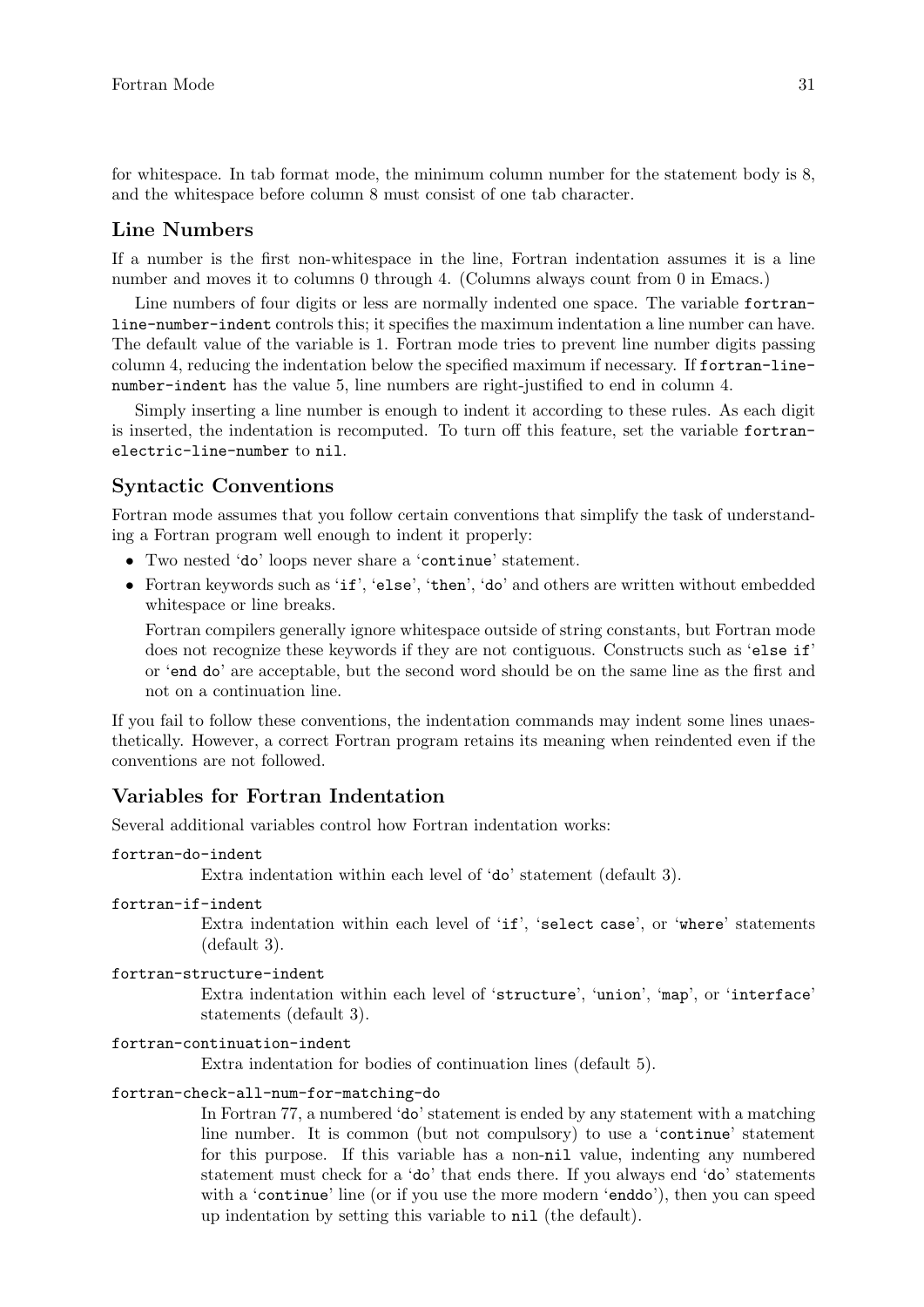```
fortran-blink-matching-if
```
If this is t, indenting an 'endif' (or 'enddo' statement moves the cursor momentarily to the matching 'if' (or 'do') statement to show where it is. The default is nil.

```
fortran-minimum-statement-indent-fixed
```
Minimum indentation for Fortran statements when using fixed form continuation line style. Statement bodies are never indented by less than this. The default is 6.

```
fortran-minimum-statement-indent-tab
```
Minimum indentation for Fortran statements for tab format continuation line style. Statement bodies are never indented by less than this. The default is 8.

The following section describes the variables controlling the indentation of comments.

# Fortran Comments

The usual Emacs comment commands assume that a comment can follow a line of code. In Fortran 77, the standard comment syntax requires an entire line to be just a comment. Therefore, Fortran mode replaces the standard Emacs comment commands and defines some new variables.

Fortran mode can also handle the Fortran 90 comment syntax where comments start with '!' and can follow other text. Because only some Fortran 77 compilers accept this syntax, Fortran mode will not insert such comments unless you have said in advance to do so. To do this, set the variable fortran-comment-line-start to '"!"'. If you use an unusual value, you may need to change fortran-comment-line-start-skip.

- $M-$ ; Align comment or insert new comment (comment-dwim).
- $C-x$ ; Applies to nonstandard '!' comments only (comment-set-column).
- $C-c$ ; Turn all lines of the region into comments, or (with argument) turn them back into real code (fortran-comment-region).

M-; in Fortran mode runs the standard comment-dwim. This recognizes any kind of existing comment and aligns its text appropriately; if there is no existing comment, a comment is inserted and aligned. Inserting and aligning comments are not the same in Fortran mode as in other modes.

When a new comment must be inserted, if the current line is blank, a full-line comment is inserted. On a non-blank line, a nonstandard '!' comment is inserted if you have said you want to use them. Otherwise a full-line comment is inserted on a new line before the current line.

Nonstandard '!' comments are aligned like comments in other languages, but full-line comments are different. In a standard full-line comment, the comment delimiter itself must always appear in column zero. What can be aligned is the text within the comment. You can choose from three styles of alignment by setting the variable fortran-comment-indent-style to one of these values:

- fixed Align the text at a fixed column, which is the sum of fortran-comment-lineextra-indent and the minimum statement indentation. This is the default. The minimum indentation is fortran-minimum-statement-indent-tab for tab format continuation line style and fortran-minimum-statement-indent-fixed for fixed form style.
- relative Align the text as if it were a line of code, but with an additional fortran-commentline-extra-indent columns of indentation.
- nil Don't move text in full-line comments automatically.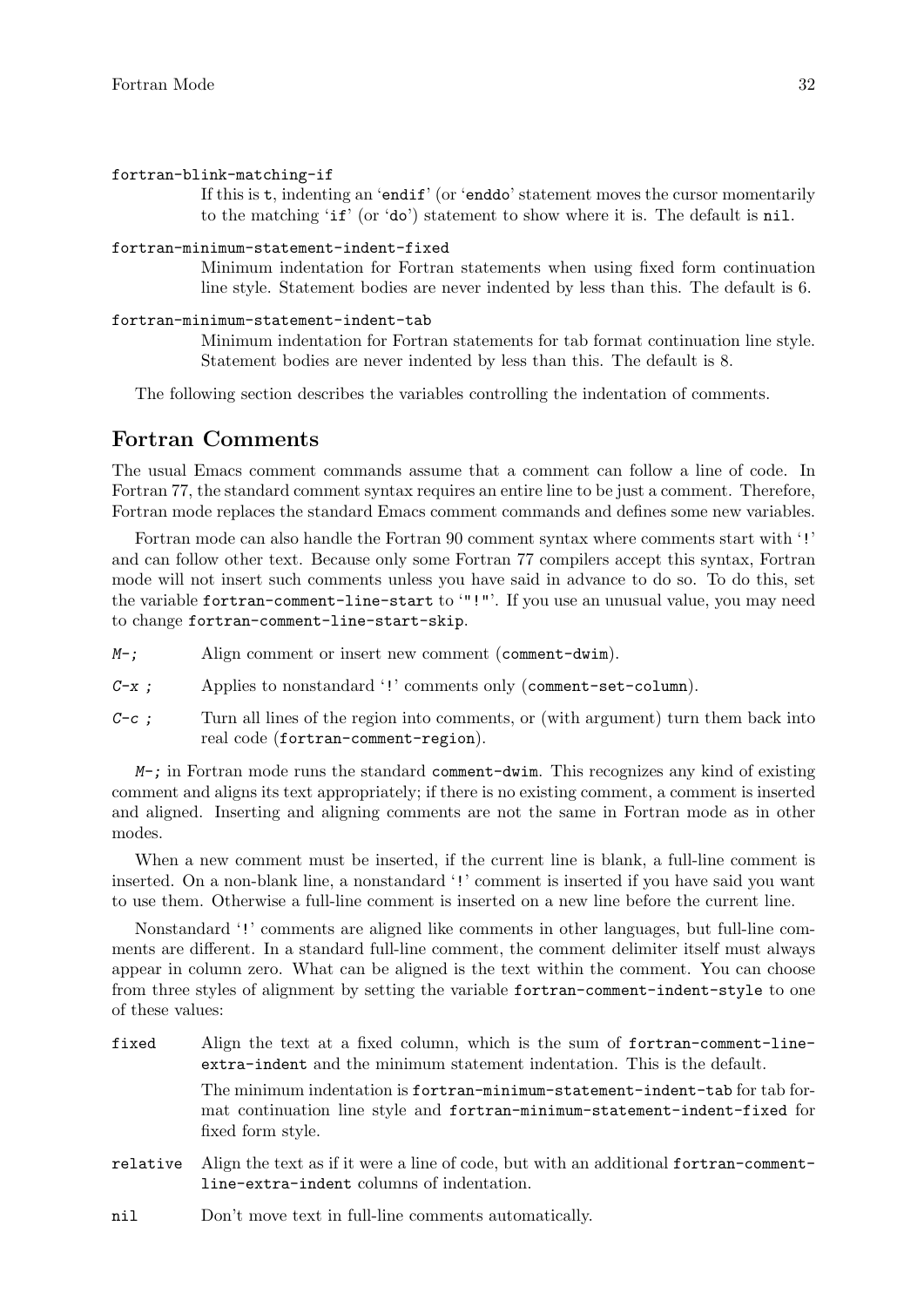<span id="page-36-0"></span>In addition, you can specify the character to be used to indent within full-line comments by setting the variable fortran-comment-indent-char to the single-character string you want to use.

Compiler directive lines, or preprocessor lines, have much the same appearance as comment lines. It is important, though, that such lines never be indented at all, no matter what the value of fortran-comment-indent-style. The variable fortran-directive-re is a regular expression that specifies which lines are directives. Matching lines are never indented, and receive distinctive font-locking.

The normal Emacs comment command  $C-x$ ; (comment-set-column) has not been redefined. If you use '!' comments, this command can be used with them. Otherwise it is useless in Fortran mode.

The command C-c; (fortran-comment-region) turns all the lines of the region into comments by inserting the string 'c $\frac{2}{3}$ ' at the front of each one. With a numeric argument, it turns the region back into live code by deleting 'c\$\$\$' from the front of each line in it. The string used for these comments can be controlled by setting the variable fortran-comment-region. Note that here we have an example of a command and a variable with the same name; these two uses of the name never conflict because in Lisp and in Emacs it is always clear from the context which one is meant.

## Auto Fill in Fortran Mode

Fortran mode has specialized support for Auto Fill mode, which is a minor mode that automatically splits statements as you insert them when they become too wide. Splitting a statement involves making continuation lines using fortran-continuation-string (see [\[ForIndent Cont\],](#page-33-1) [page 30\)](#page-33-1). This splitting happens when you type SPC, RET, or TAB, and also in the Fortran indentation commands. You activate Auto Fill in Fortran mode in the normal way. See Section "Auto Fill" in the Emacs Manual.

Auto Fill breaks lines at spaces or delimiters when the lines get longer than the desired width (the value of fill-column). The delimiters (besides whitespace) that Auto Fill can break at are '+', '-', '/', '\*', '=', '<', '>', and ','. The line break comes after the delimiter if the variable fortran-break-before-delimiters is nil. Otherwise (and by default), the break comes before the delimiter.

To enable Auto Fill in all Fortran buffers, add auto-fill-mode to fortran-mode-hook. See Section "Hooks" in the Emacs Manual.

## Checking Columns in Fortran

In standard Fortran 77, anything beyond column 72 is ignored. Most compilers provide an option to change this (for example, '-ffixed-line-length-N' in gfortran). Customize the variable fortran-line-length to change the line length in Fortran mode. Anything beyond this point is font-locked as a comment. (Unless it is inside a string: strings that extend beyond fortran-line-length will confuse font-lock.)

- $C-c C-r$  Display a "column ruler" momentarily above the current line (fortran-columnruler).
- $C-c-c-w$  Split the current window horizontally temporarily so that it is fortran-linelength columns wide (fortran-window-create-momentarily). This may help you avoid making lines longer than the limit imposed by your Fortran compiler.

 $C-u$   $C-c$   $C-w$ 

Split the current window horizontally so that it is fortran-line-length columns wide (fortran-window-create). You can then continue editing.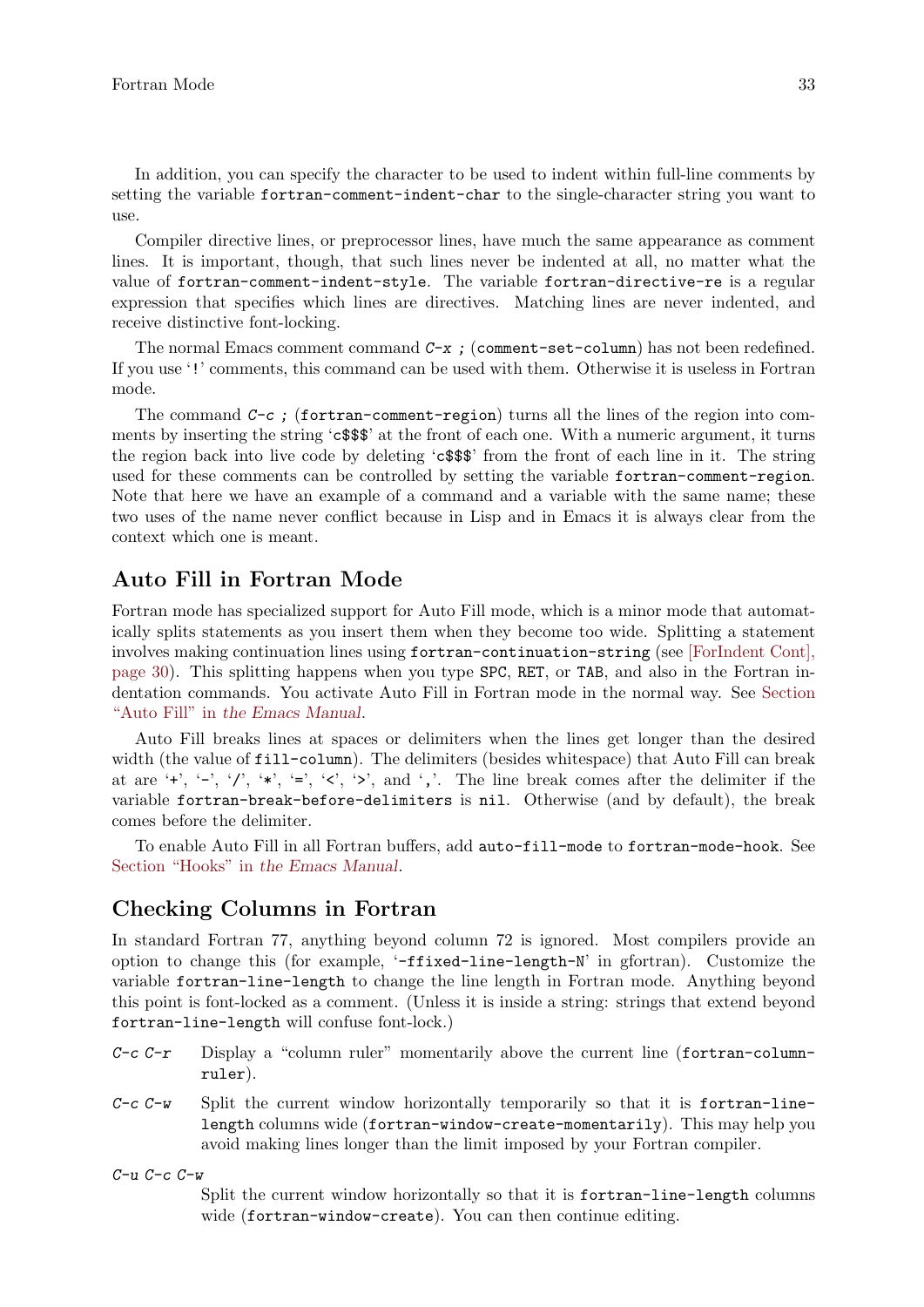#### <span id="page-37-0"></span>M-x fortran-strip-sequence-nos

Delete all text in column fortran-line-length and beyond.

The command  $C-c$   $C-r$  (fortran-column-ruler) shows a column ruler momentarily above the current line. The comment ruler is two lines of text that show you the locations of columns with special significance in Fortran programs. Square brackets show the limits of the columns for line numbers, and curly brackets show the limits of the columns for the statement body. Column numbers appear above them.

Note that the column numbers count from zero, as always in GNU Emacs. As a result, the numbers may be one less than those you are familiar with; but the positions they indicate in the line are standard for Fortran.

The text used to display the column ruler depends on the value of the variable indent-tabsmode. If indent-tabs-mode is nil, then the value of the variable fortran-column-ruler-fixed is used as the column ruler. Otherwise, the value of the variable fortran-column-ruler-tab is displayed. By changing these variables, you can change the column ruler display.

 $C-c$  C-w (fortran-window-create-momentarily) temporarily splits the current window horizontally, making a window fortran-line-length columns wide, so you can see any lines that are too long. Type a space to restore the normal width.

You can also split the window horizontally and continue editing with the split in place. To do this, use  $C-u$   $C-c$   $\sim$   $(N-x)$  fortran-window-create). By editing in this window you can immediately see when you make a line too wide to be correct Fortran.

The command M-x fortran-strip-sequence-nos deletes all text in column fortran-linelength and beyond, on all lines in the current buffer. This is the easiest way to get rid of old sequence numbers.

## Fortran Keyword Abbrevs

Fortran mode provides many built-in abbrevs for common keywords and declarations. These are the same sort of abbrev that you can define yourself. To use them, you must turn on Abbrev mode. See Section "Abbrevs" in the Emacs Manual.

The built-in abbrevs are unusual in one way: they all start with a semicolon. For example, one built-in Fortran abbrev is ';c' for 'continue'. If you insert ';c' and then insert a punctuation character such as a space or a newline, the ';c' expands automatically to 'continue', provided Abbrev mode is enabled.

Type ';?' or ';C-h' to display a list of all the built-in Fortran abbrevs and what they stand for.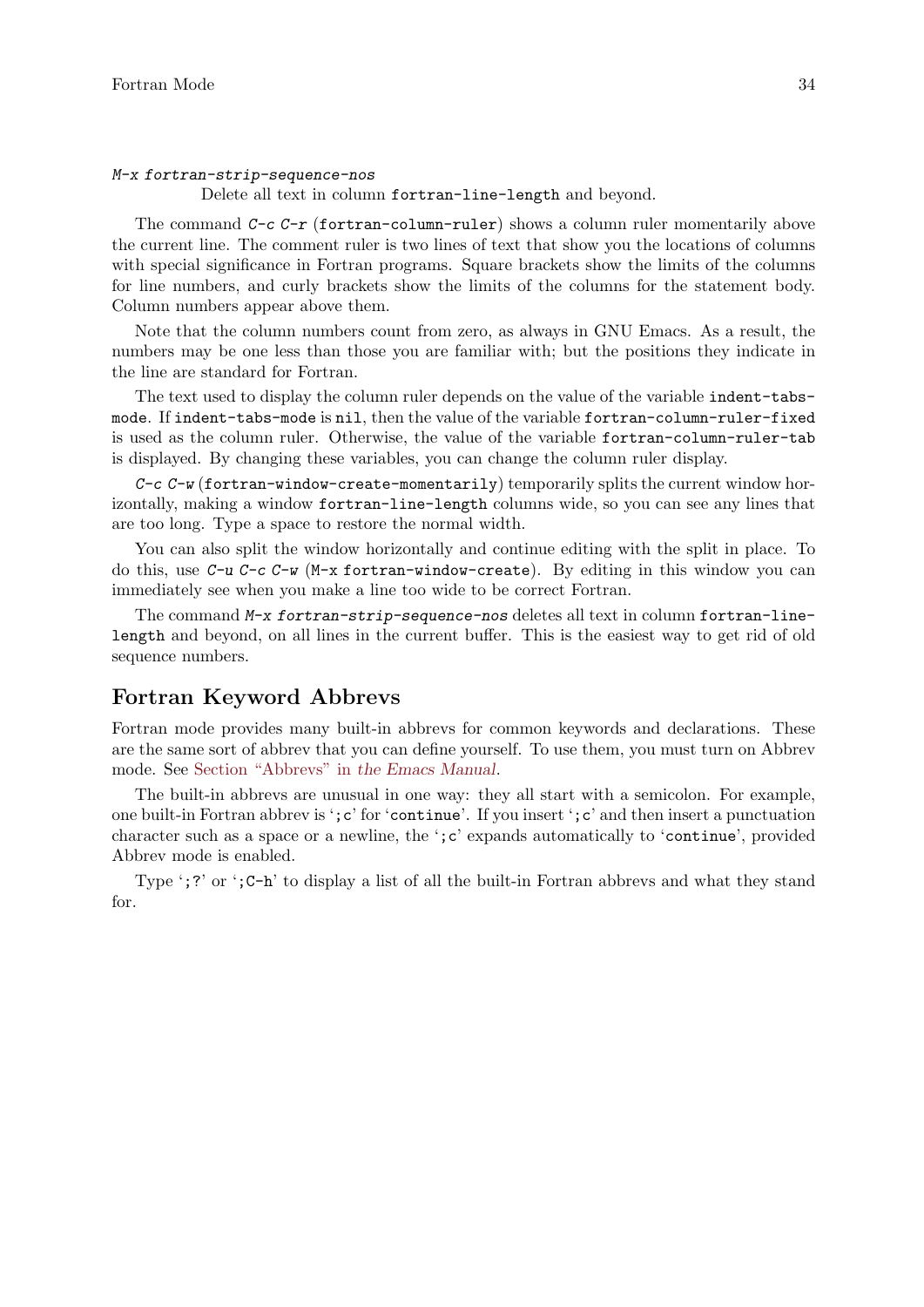# <span id="page-38-0"></span>Emacs and MS-DOS

This section briefly describes the peculiarities of using Emacs on the MS-DOS "operating system" (also known as "MS-DOG"). Information about Emacs and Microsoft's current operating system Windows (also known as "Losedows") is in the main Emacs manual (see Section "Microsoft Windows" in the Emacs Manual).

If you build Emacs for MS-DOS, the binary will also run on Windows 3.X, Windows NT, Windows 9X/ME, Windows 2000/XP, or OS/2 as a DOS application; all of this chapter applies for all of those systems, if you use an Emacs that was built for MS-DOS.

See Section "Text and Binary" in the Emacs Manual, for information about Emacs's special handling of text files under MS-DOS (and Windows).

# Keyboard Usage on MS-DOS

The key that is called DEL in Emacs (because that's how it is designated on most workstations) is known as BS (backspace) on a PC. That is why the PC-specific terminal initialization remaps the BS key to act as DEL; the Delete key is remapped to act as  $C-d$  for the same reasons.

Emacs built for MS-DOS recognizes  $C$ -Break as a quit character, just like  $C$ -g. This is because Emacs cannot detect that you have typed  $C-g$  until it is ready for more input. As a consequence, you cannot use  $C-\mathcal{g}$  to stop a running command (see Section "Quitting" in the Emacs Manual). By contrast, C-Break is detected as soon as you type it (as  $C-g$  is on other systems), so it can be used to stop a running command and for emergency escape (see Section "Emergency Escape" in the Emacs Manual).

The PC keyboard maps use the left Alt key as the META key. You have two choices for emulating the SUPER and HYPER keys: choose either the right Ctrl key or the right Alt key by setting the variables dos-hyper-key and dos-super-key to 1 or 2 respectively. If neither dos-super-key nor dos-hyper-key is 1, then by default the right Alt key is also mapped to the META key. However, if the MS-DOS international keyboard support program KEYB.COM is installed, Emacs will not map the right Alt to META, since it is used for accessing characters like ~ and @ on non-US keyboard layouts; in this case, you may only use the left Alt as META key.

The variable dos-keypad-mode is a flag variable that controls what key codes are returned by keys in the numeric keypad. You can also define the keypad ENTER key to act like  $C-i$ , by putting the following line into your \_emacs file:

;; Make the ENTER key from the numeric keypad act as  $C-i$ . (define-key function-key-map [kp-enter] [?\C-j])

## Mouse Usage on MS-DOS

Emacs on MS-DOS supports a mouse (on the default terminal only). The mouse commands work as documented, including those that use menus and the menu bar (see Section "Menu Bar" in the Emacs Manual). Scroll bars don't work in MS-DOS Emacs. PC mice usually have only two buttons; these act as Mouse-1 and Mouse-2, but if you press both of them together, that has the effect of Mouse-3. If the mouse does have 3 buttons, Emacs detects that at startup, and all the 3 buttons function normally, as on X.

Help strings for menu-bar and pop-up menus are displayed in the echo area when the mouse pointer moves across the menu items. Highlighting of mouse-sensitive text (see Section "Mouse References" in the Emacs Manual) is also supported.

Some versions of mouse drivers don't report the number of mouse buttons correctly. For example, mice with a wheel report that they have 3 buttons, but only 2 of them are passed to Emacs; the clicks on the wheel, which serves as the middle button, are not passed. In these cases, you can use the M-x msdos-set-mouse-buttons command to tell Emacs how many mouse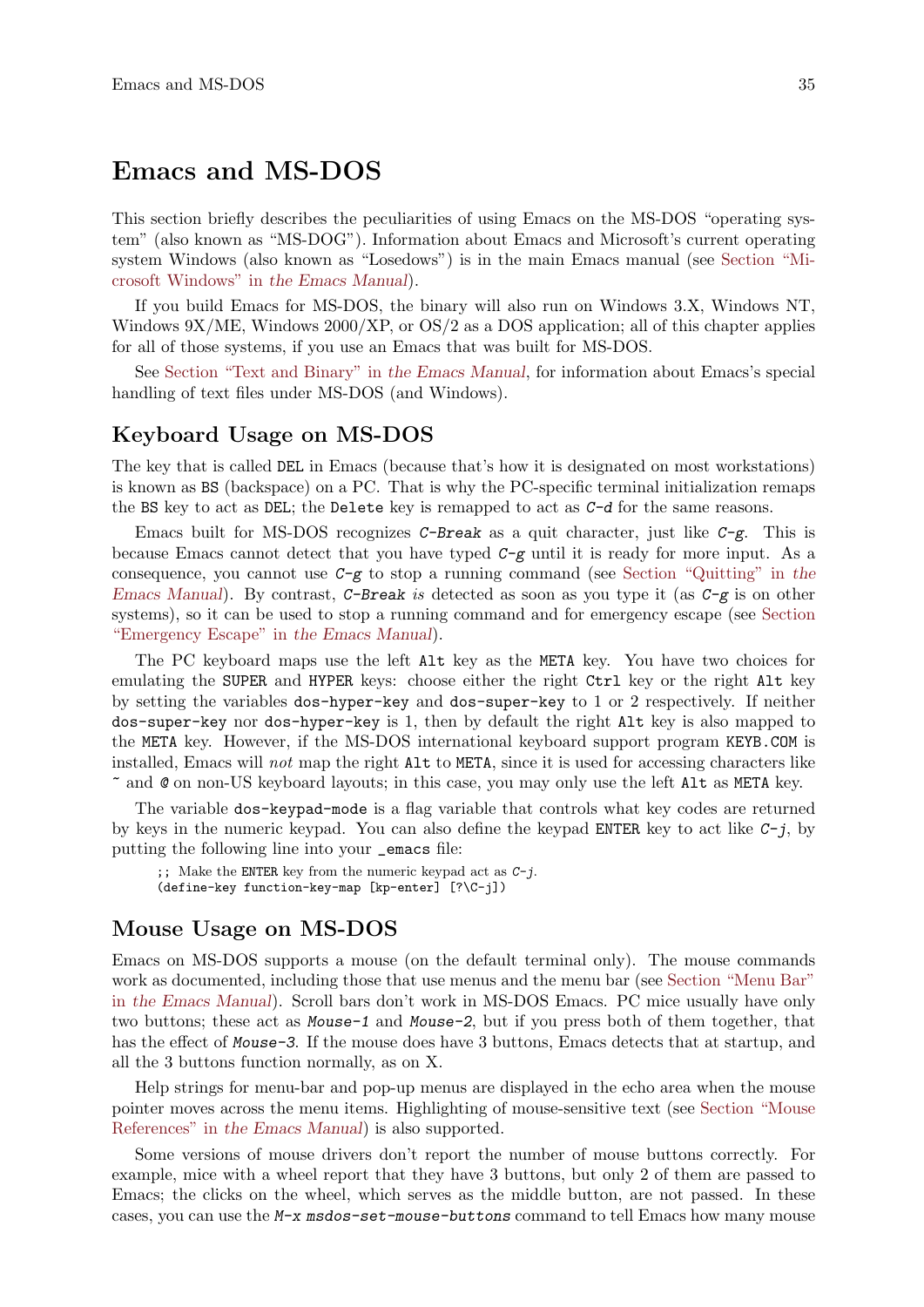<span id="page-39-0"></span>buttons to expect. You could make such a setting permanent by adding this fragment to your \_emacs init file:

;; Treat the mouse like a 2-button mouse.

(msdos-set-mouse-buttons 2)

Emacs built for MS-DOS supports clipboard operations when it runs on Windows. Commands that put text on the kill ring, or yank text from the ring, check the Windows clipboard first, just as Emacs does on the X Window System (see Section "Mouse Commands" in the Emacs Manual). Only the primary selection and the cut buffer are supported by MS-DOS Emacs on Windows; the secondary selection always appears as empty.

Due to the way clipboard access is implemented by Windows, the length of text you can put into the clipboard is limited by the amount of free DOS memory that is available to Emacs. Usually, up to 620KB of text can be put into the clipboard, but this limit depends on the system configuration and is lower if you run Emacs as a subprocess of another program. If the killed text does not fit, Emacs outputs a message saying so, and does not put the text into the clipboard.

Null characters also cannot be put into the Windows clipboard. If the killed text includes null characters, Emacs does not put such text into the clipboard, and displays in the echo area a message to that effect.

The variable dos-display-scancodes, when non-nil, directs Emacs to display the ASCII value and the keyboard scan code of each keystroke; this feature serves as a complement to the view-lossage command, for debugging.

## Display on MS-DOS

Display on MS-DOS cannot use font variants, like bold or italic, but it does support multiple faces, each of which can specify a foreground and a background color. Therefore, you can get the full functionality of Emacs packages that use fonts (such as font-lock, Enriched Text mode, and others) by defining the relevant faces to use different colors. Use the list-colors-display command (see Section "Colors" in the Emacs Manual) and the list-faces-display command (see Section "Faces" in the Emacs Manual) to see what colors and faces are available and what they look like.

See [\[MS-DOS and MULE\], page 38](#page-41-1), later in this chapter, for information on how Emacs displays glyphs and characters that aren't supported by the native font built into the DOS display.

When Emacs starts, it changes the cursor shape to a solid box. This is for compatibility with other systems, where the box cursor is the default in Emacs. This default shape can be changed to a bar by specifying the cursor-type parameter in the variable default-frame-alist (see Section "Creating Frames" in the Emacs Manual). The MS-DOS terminal doesn't support a vertical-bar cursor, so the bar cursor is horizontal, and the width parameter, if specified by the frame parameters, actually determines its height. For this reason, the bar and hbar cursor types produce the same effect on MS-DOS. As an extension, the bar cursor specification can include the starting scan line of the cursor as well as its width, like this:

```
'(cursor-type bar width . start)
```
In addition, if the width parameter is negative, the cursor bar begins at the top of the character cell.

The MS-DOS terminal can only display a single frame at a time. The Emacs frame facilities work on MS-DOS much as they do on text terminals (see Section "Frames" in the Emacs Manual). When you run Emacs from a DOS window on MS-Windows, you can make the visible frame smaller than the full screen, but Emacs still cannot display more than a single frame at a time.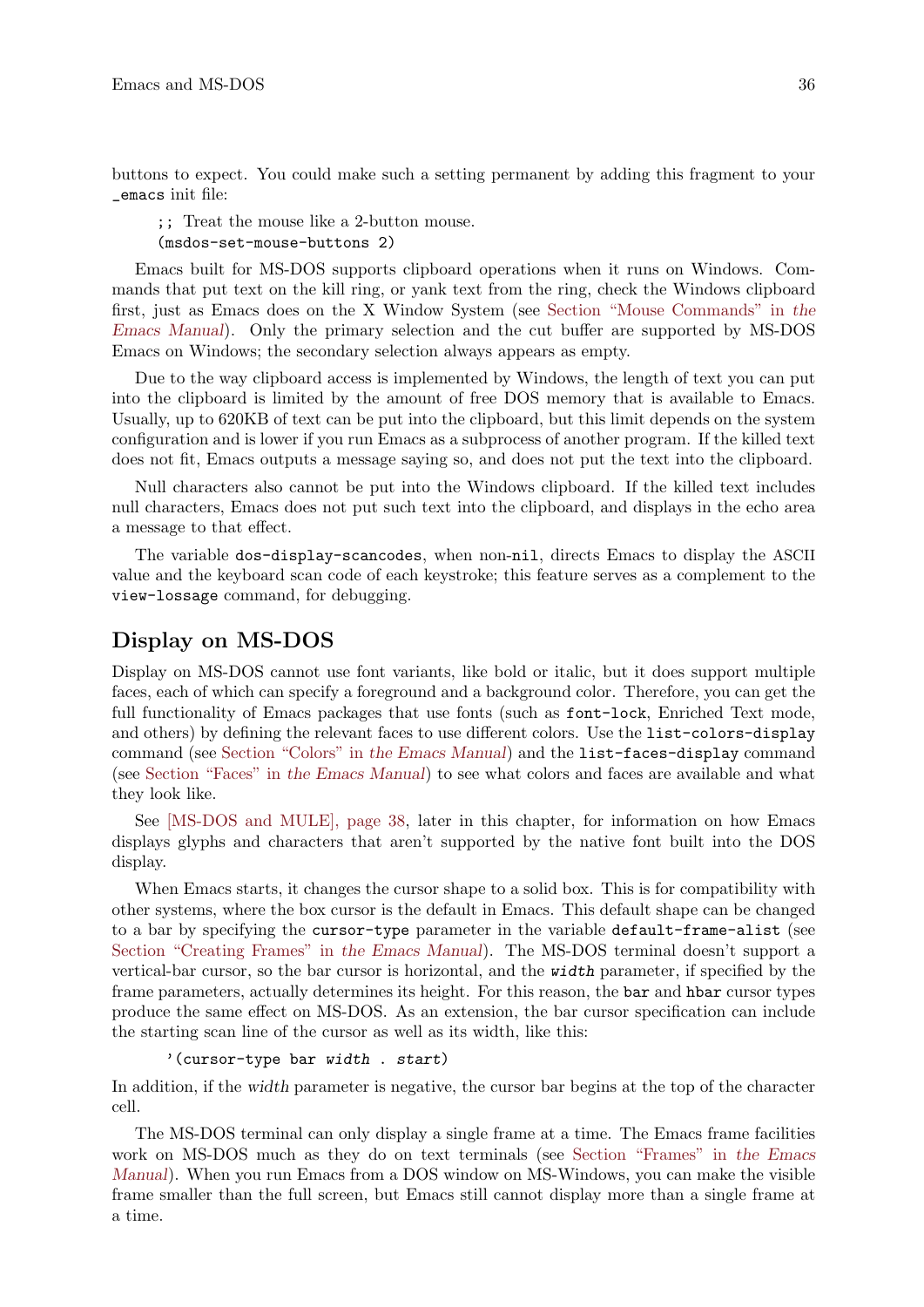<span id="page-40-0"></span>The dos-mode4350 command switches the display to 43 or 50 lines, depending on your hardware; the dos-mode25 command switches to the default  $80x25$  screen size.

By default, Emacs only knows how to set screen sizes of 80 columns by 25, 28, 35, 40, 43 or 50 rows. However, if your video adapter has special video modes that will switch the display to other sizes, you can have Emacs support those too. When you ask Emacs to switch the frame to n rows by m columns dimensions, it checks if there is a variable called  $screen\text{-dimensions-}nxm$ . and if so, uses its value (which must be an integer) as the video mode to switch to. (Emacs switches to that video mode by calling the BIOS Set Video Mode function with the value of screen-dimensions-nxm in the AL register.) For example, suppose your adapter will switch to 66x80 dimensions when put into video mode 85. Then you can make Emacs support this screen size by putting the following into your \_emacs file:

(setq screen-dimensions-66x80 85)

Since Emacs on MS-DOS can only set the frame size to specific supported dimensions, it cannot honor every possible frame resizing request. When an unsupported size is requested, Emacs chooses the next larger supported size beyond the specified size. For example, if you ask for 36x80 frame, you will get 40x80 instead.

The variables screen-dimensions-nxm are used only when they exactly match the specified size; the search for the next larger supported size ignores them. In the above example, even if your VGA supports 38x80 dimensions and you define a variable screen-dimensions-38x80 with a suitable value, you will still get  $40x80$  screen when you ask for a  $36x80$  frame. If you want to get the 38x80 size in this case, you can do it by setting the variable named screendimensions-36x80 with the same video mode value as screen-dimensions-38x80.

Changing frame dimensions on MS-DOS has the effect of changing all the other frames to the new dimensions.

## File Names on MS-DOS

On MS-DOS, file names are case-insensitive and limited to eight characters, plus optionally a period and three more characters. Emacs knows enough about these limitations to handle file names that were meant for other operating systems. For instance, leading dots '.' in file names are invalid in MS-DOS, so Emacs transparently converts them to underscores '\_'; thus your default init file (see Section "Init File" in the Emacs Manual) is called \_emacs on MS-DOS. Excess characters before or after the period are generally ignored by MS-DOS itself; thus, if you visit the file LongFileName.EvenLongerExtension, you will silently get longfile.eve, but Emacs will still display the long file name on the mode line. Other than that, it's up to you to specify file names which are valid under MS-DOS; the transparent conversion as described above only works on file names built into Emacs.

The above restrictions on the file names on MS-DOS make it almost impossible to construct the name of a backup file (see Section "Backup Names" in the Emacs Manual) without losing some of the original file name characters. For example, the name of a backup file for docs.txt is docs.tx<sup> $\sim$ </sup> even if single backup is used.

If you run Emacs as a DOS application under Windows 9X, Windows ME, or Windows 2000/XP, you can turn on support for long file names. If you do that, Emacs doesn't truncate file names or convert them to lower case; instead, it uses the file names that you specify, verbatim. To enable long file name support, set the environment variable LFN to 'y' before starting Emacs. Unfortunately, Windows NT doesn't allow DOS programs to access long file names, so Emacs built for MS-DOS will only see their short 8+3 aliases.

MS-DOS has no notion of home directory, so Emacs on MS-DOS pretends that the directory where it is installed is the value of the HOME environment variable. That is, if your Emacs binary, emacs.exe, is in the directory c:/utils/emacs/bin, then Emacs acts as if HOME were set to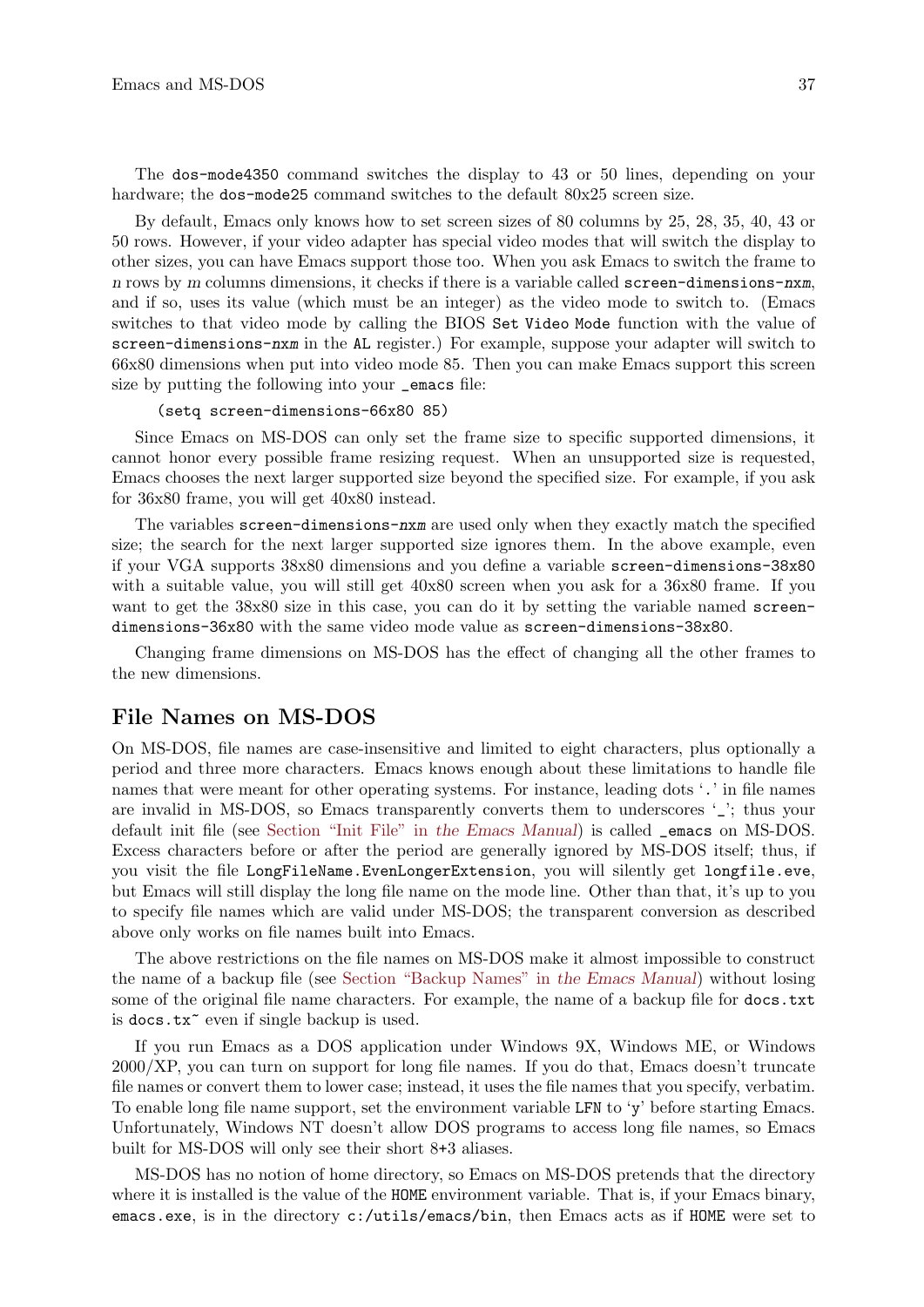<span id="page-41-0"></span>'c:/utils/emacs'. In particular, that is where Emacs looks for the init file \_emacs. With this in mind, you can use '" in file names as an alias for the home directory, as you would on GNU or Unix. You can also set HOME variable in the environment before starting Emacs; its value will then override the above default behavior.

Emacs on MS-DOS handles the directory name /dev specially, because of a feature in the emulator libraries of DJGPP that pretends I/O devices have names in that directory. We recommend that you avoid using an actual directory named /dev on any disk.

# <span id="page-41-2"></span>Printing and MS-DOS

Printing commands, such as lpr-buffer (see Section "Printing" in the Emacs Manual) and ps-print-buffer (see Section "PostScript" in the Emacs Manual) can work on MS-DOS by sending the output to one of the printer ports, if a Posix-style lpr program is unavailable. The same Emacs variables control printing on all systems, but in some cases they have different default values on MS-DOS.

See Section "Windows Printing" in the Emacs Manual, for details about setting up printing to a networked printer.

Some printers expect DOS codepage encoding of non-ASCII text, even though they are connected to a Windows machine that uses a different encoding for the same locale. For example, in the Latin-1 locale, DOS uses codepage 850 whereas Windows uses codepage 1252. See [\[MS-DOS](#page-41-1) [and MULE\], page 38.](#page-41-1) When you print to such printers from Windows, you can use the  $C-x$  RET c (universal-coding-system-argument) command before  $M-x$  lpr-buffer; Emacs will then convert the text to the DOS codepage that you specify. For example, C-x RET c cp850-dos RET  $M-x$  1pr-region RET will print the region while converting it to the codepage 850 encoding.

For backwards compatibility, the value of dos-printer (dos-ps-printer), if it has a value, overrides the value of printer-name (ps-printer-name), on MS-DOS.

## <span id="page-41-1"></span>International Support on MS-DOS

Emacs on MS-DOS supports the same international character sets as it does on GNU, Unix and other platforms (see Section "International" in the Emacs Manual), including coding systems for converting between the different character sets. However, due to incompatibilities between MS-DOS/MS-Windows and other systems, there are several DOS-specific aspects of this support that you should be aware of. This section describes these aspects.

The description below is largely specific to the MS-DOS port of Emacs, especially where it talks about practical implications for Emacs users.

#### M-x dos-codepage-setup

Set up Emacs display and coding systems as appropriate for the current DOS codepage.

MS-DOS is designed to support one character set of 256 characters at any given time, but gives you a variety of character sets to choose from. The alternative character sets are known as DOS codepages. Each codepage includes all 128 ASCII characters, but the other 128 characters (codes 128 through 255) vary from one codepage to another. Each DOS codepage is identified by a 3-digit number, such as 850, 862, etc.

In contrast to X, which lets you use several fonts at the same time, MS-DOS normally doesn't allow use of several codepages in a single session. MS-DOS was designed to load a single codepage at system startup, and require you to reboot in order to change it<sup>1</sup>. Much the same limitation applies when you run DOS executables on other systems such as MS-Windows.

<sup>&</sup>lt;sup>1</sup> Normally, one particular codepage is burnt into the display memory, while other codepages can be installed by modifying system configuration files, such as CONFIG.SYS, and rebooting. While there is third-party software that allows changing the codepage without rebooting, we describe here how a stock MS-DOS system behaves.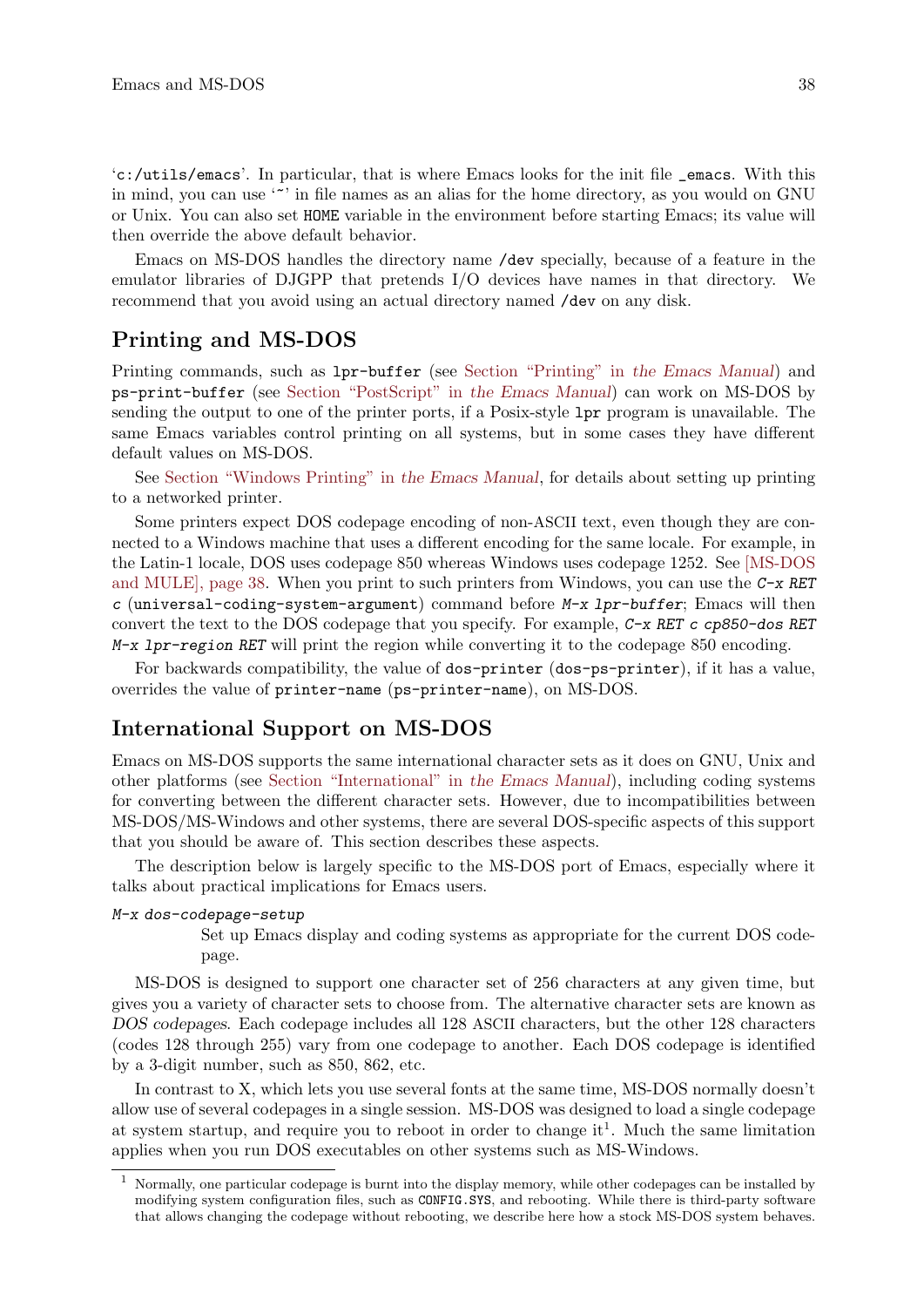<span id="page-42-0"></span>For multibyte operation on MS-DOS, Emacs needs to know which characters the chosen DOS codepage can display. So it queries the system shortly after startup to get the chosen codepage number, and stores the number in the variable dos-codepage. Some systems return the default value 437 for the current codepage, even though the actual codepage is different. (This typically happens when you use the codepage built into the display hardware.) You can specify a different codepage for Emacs to use by setting the variable dos-codepage in your init file.

Multibyte Emacs supports only certain DOS codepages: those which can display Far-Eastern scripts, like the Japanese codepage 932, and those that encode a single ISO 8859 character set.

The Far-Eastern codepages can directly display one of the MULE character sets for these countries, so Emacs simply sets up to use the appropriate terminal coding system that is supported by the codepage. The special features described in the rest of this section mostly pertain to codepages that encode ISO 8859 character sets.

For the codepages that correspond to one of the ISO character sets, Emacs knows the character set based on the codepage number. Emacs automatically creates a coding system to support reading and writing files that use the current codepage, and uses this coding system by default. The name of this coding system is  $\epsilon$  cpnnn, where nnn is the codepage number.<sup>2</sup>

All the cpnnn coding systems use the letter 'D' (for "DOS") as their mode-line mnemonic. Since both the terminal coding system and the default coding system for file I/O are set to the proper cpnnn coding system at startup, it is normal for the mode line on MS-DOS to begin with '-DD\-'. See Section "Mode Line" in the Emacs Manual. Far-Eastern DOS terminals do not use the cpnnn coding systems, and thus their initial mode line looks like the Emacs default.

Since the codepage number also indicates which script you are using, Emacs automatically runs set-language-environment to select the language environment for that script (see Section "Language Environments" in the Emacs Manual).

If a buffer contains a character belonging to some other ISO 8859 character set, not the one that the chosen DOS codepage supports, Emacs displays it using a sequence of ASCII characters. For example, if the current codepage doesn't have a glyph for the letter ' $\delta$ ' (small ' $\circ$ ' with a grave accent), it is displayed as '{'o}', where the braces serve as a visual indication that this is a single character. (This may look awkward for some non-Latin characters, such as those from Greek or Hebrew alphabets, but it is still readable by a person who knows the language.) Even though the character may occupy several columns on the screen, it is really still just a single character, and all Emacs commands treat it as one.

MS-Windows provides its own codepages, which are different from the DOS codepages for the same locale. For example, DOS codepage 850 supports the same character set as Windows codepage 1252; DOS codepage 855 supports the same character set as Windows codepage 1251, etc. The MS-Windows version of Emacs uses the current codepage for display when invoked with the '-nw' option.

## Subprocesses on MS-DOS

Because MS-DOS is a single-process "operating system", asynchronous subprocesses are not available. In particular, Shell mode and its variants do not work. Most Emacs features that use asynchronous subprocesses also don't work on MS-DOS, including Shell mode and GUD. When in doubt, try and see; commands that don't work output an error message saying that asynchronous processes aren't supported.

<sup>&</sup>lt;sup>2</sup> The standard Emacs coding systems for ISO 8859 are not quite right for the purpose, because typically the DOS codepage does not match the standard ISO character codes. For example, the letter  $\zeta'$  ( $\zeta'$  with cedilla) has code 231 in the standard Latin-1 character set, but the corresponding DOS codepage 850 uses code 135 for this glyph.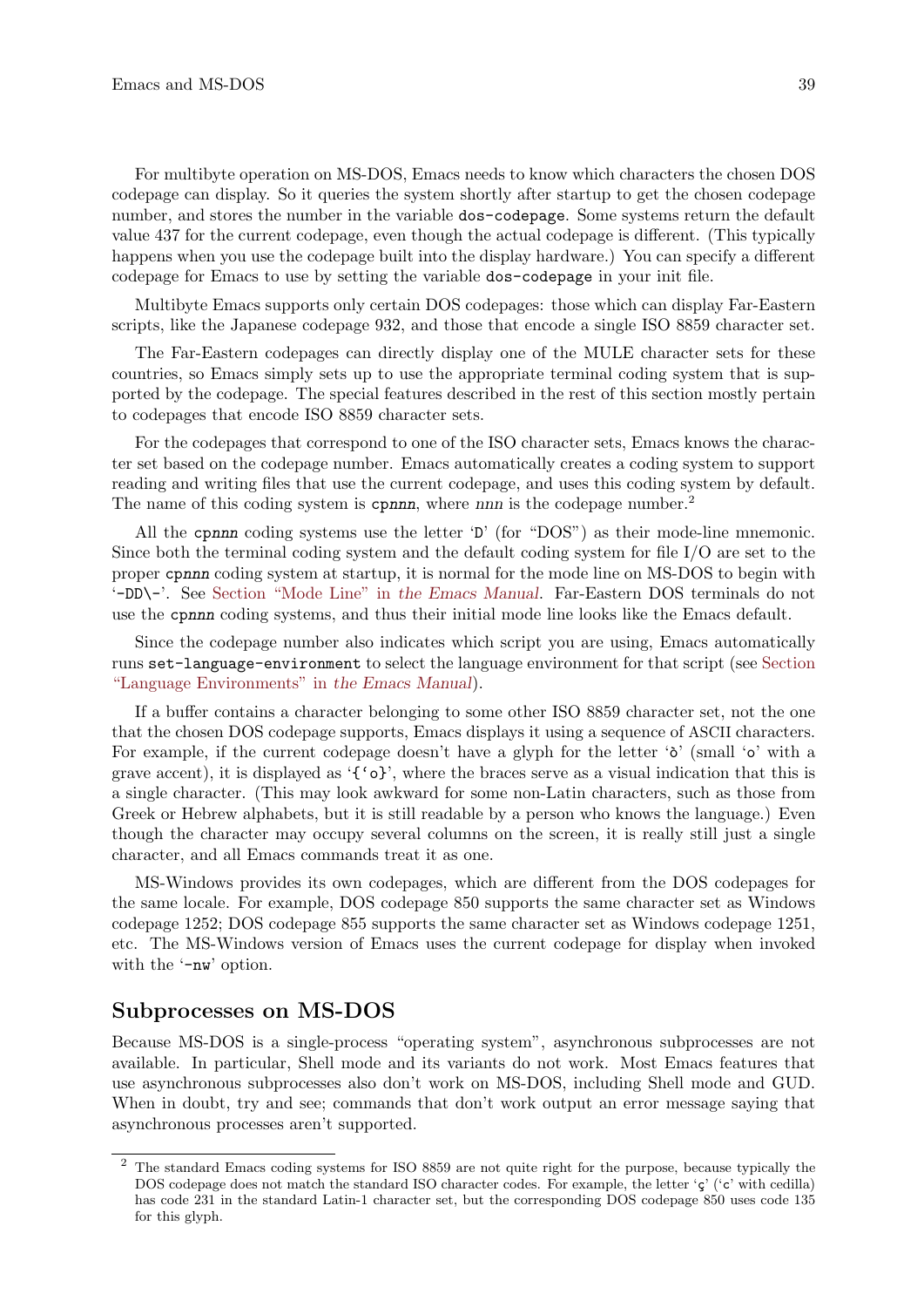<span id="page-43-0"></span>Compilation under Emacs with  $M-x$  compile, searching files with  $M-x$  grep and displaying differences between files with  $M-x$  diff do work, by running the inferior processes synchronously. This means you cannot do any more editing until the inferior process finishes.

Spell checking also works, by means of special support for synchronous invocation of the ispell program. This is slower than the asynchronous invocation on other platforms

Instead of the Shell mode, which doesn't work on MS-DOS, you can use the M-x eshell command. This invokes the Eshell package that implements a Posix-like shell entirely in Emacs Lisp.

By contrast, Emacs compiled as a native Windows application does support asynchronous subprocesses. See Section "Windows Processes" in the Emacs Manual.

Printing commands, such as lpr-buffer (see Section "Printing" in the Emacs Manual) and ps-print-buffer (see Section "PostScript" in the Emacs Manual), work in MS-DOS by sending the output to one of the printer ports. See [Section "MS-DOS Printing" in](#page-41-2) the Emacs Manual.

When you run a subprocess synchronously on MS-DOS, make sure the program terminates and does not try to read keyboard input. If the program does not terminate on its own, you will be unable to terminate it, because MS-DOS provides no general way to terminate a process. Pressing C-c or C-Break might sometimes help in these cases.

Accessing files on other machines is not supported on MS-DOS. Other network-oriented commands such as sending mail, Web browsing, remote login, etc., don't work either, unless network access is built into MS-DOS with some network redirector.

Dired on MS-DOS uses the  $ls$ -lisp package (see Section "ls in Lisp" in the Emacs Manual). Therefore, Dired on MS-DOS supports only some of the possible options you can mention in the dired-listing-switches variable. The options that work are '-A', '-a', '-c', '-i', '-r', '-S',  $'-s'$ ,  $'-t'$ , and  $'-u'$ .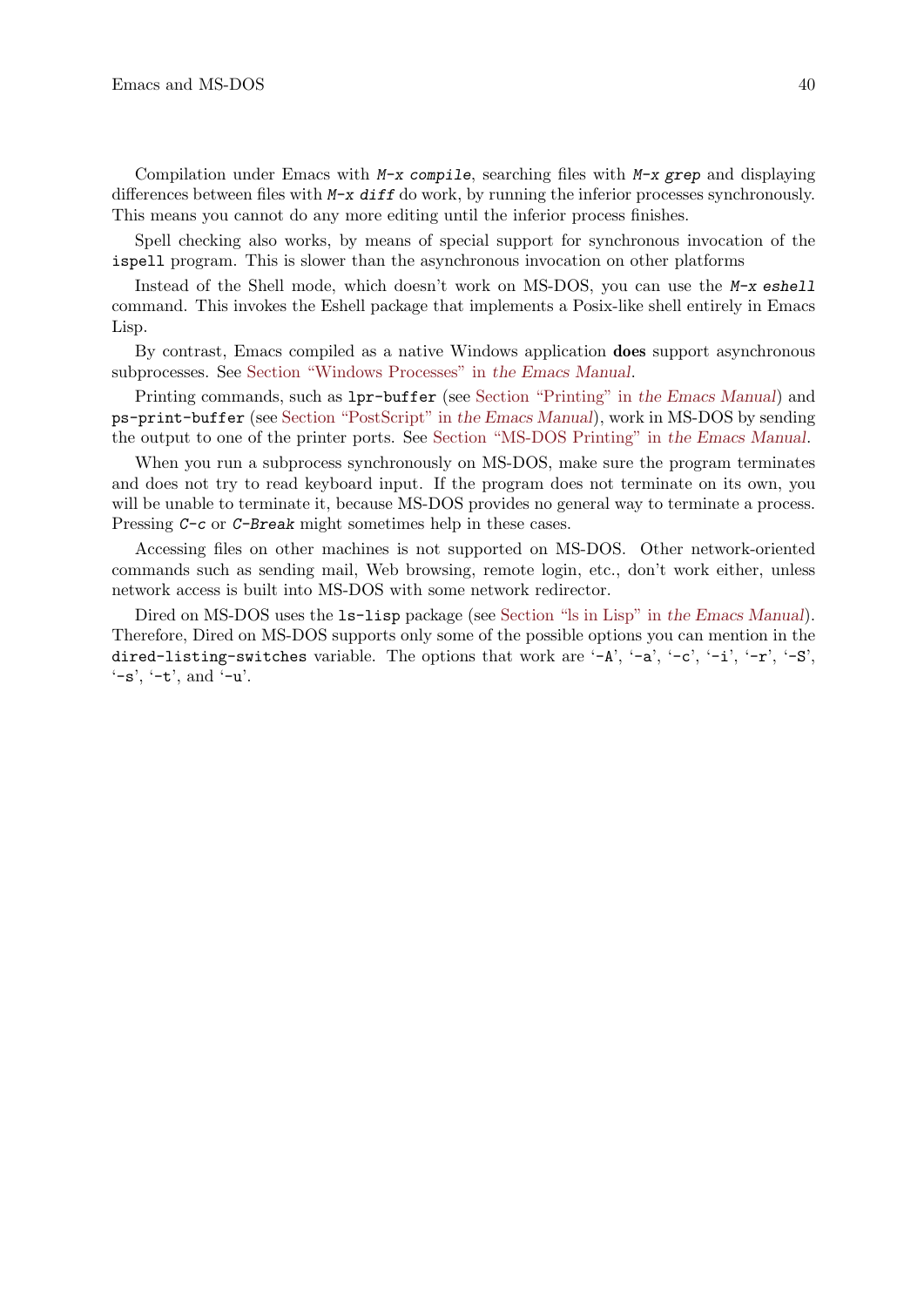# <span id="page-44-0"></span>Appendix A GNU Free Documentation License

Version 1.3, 3 November 2008

Copyright (c) 2000, 2001, 2002, 2007, 2008 Free Software Foundation, Inc. <http://fsf.org/>

Everyone is permitted to copy and distribute verbatim copies of this license document, but changing it is not allowed.

#### 0. PREAMBLE

The purpose of this License is to make a manual, textbook, or other functional and useful document free in the sense of freedom: to assure everyone the effective freedom to copy and redistribute it, with or without modifying it, either commercially or noncommercially. Secondarily, this License preserves for the author and publisher a way to get credit for their work, while not being considered responsible for modifications made by others.

This License is a kind of "copyleft", which means that derivative works of the document must themselves be free in the same sense. It complements the GNU General Public License, which is a copyleft license designed for free software.

We have designed this License in order to use it for manuals for free software, because free software needs free documentation: a free program should come with manuals providing the same freedoms that the software does. But this License is not limited to software manuals; it can be used for any textual work, regardless of subject matter or whether it is published as a printed book. We recommend this License principally for works whose purpose is instruction or reference.

## 1. APPLICABILITY AND DEFINITIONS

This License applies to any manual or other work, in any medium, that contains a notice placed by the copyright holder saying it can be distributed under the terms of this License. Such a notice grants a world-wide, royalty-free license, unlimited in duration, to use that work under the conditions stated herein. The "Document", below, refers to any such manual or work. Any member of the public is a licensee, and is addressed as "you". You accept the license if you copy, modify or distribute the work in a way requiring permission under copyright law.

A "Modified Version" of the Document means any work containing the Document or a portion of it, either copied verbatim, or with modifications and/or translated into another language.

A "Secondary Section" is a named appendix or a front-matter section of the Document that deals exclusively with the relationship of the publishers or authors of the Document to the Document's overall subject (or to related matters) and contains nothing that could fall directly within that overall subject. (Thus, if the Document is in part a textbook of mathematics, a Secondary Section may not explain any mathematics.) The relationship could be a matter of historical connection with the subject or with related matters, or of legal, commercial, philosophical, ethical or political position regarding them.

The "Invariant Sections" are certain Secondary Sections whose titles are designated, as being those of Invariant Sections, in the notice that says that the Document is released under this License. If a section does not fit the above definition of Secondary then it is not allowed to be designated as Invariant. The Document may contain zero Invariant Sections. If the Document does not identify any Invariant Sections then there are none.

The "Cover Texts" are certain short passages of text that are listed, as Front-Cover Texts or Back-Cover Texts, in the notice that says that the Document is released under this License. A Front-Cover Text may be at most 5 words, and a Back-Cover Text may be at most 25 words.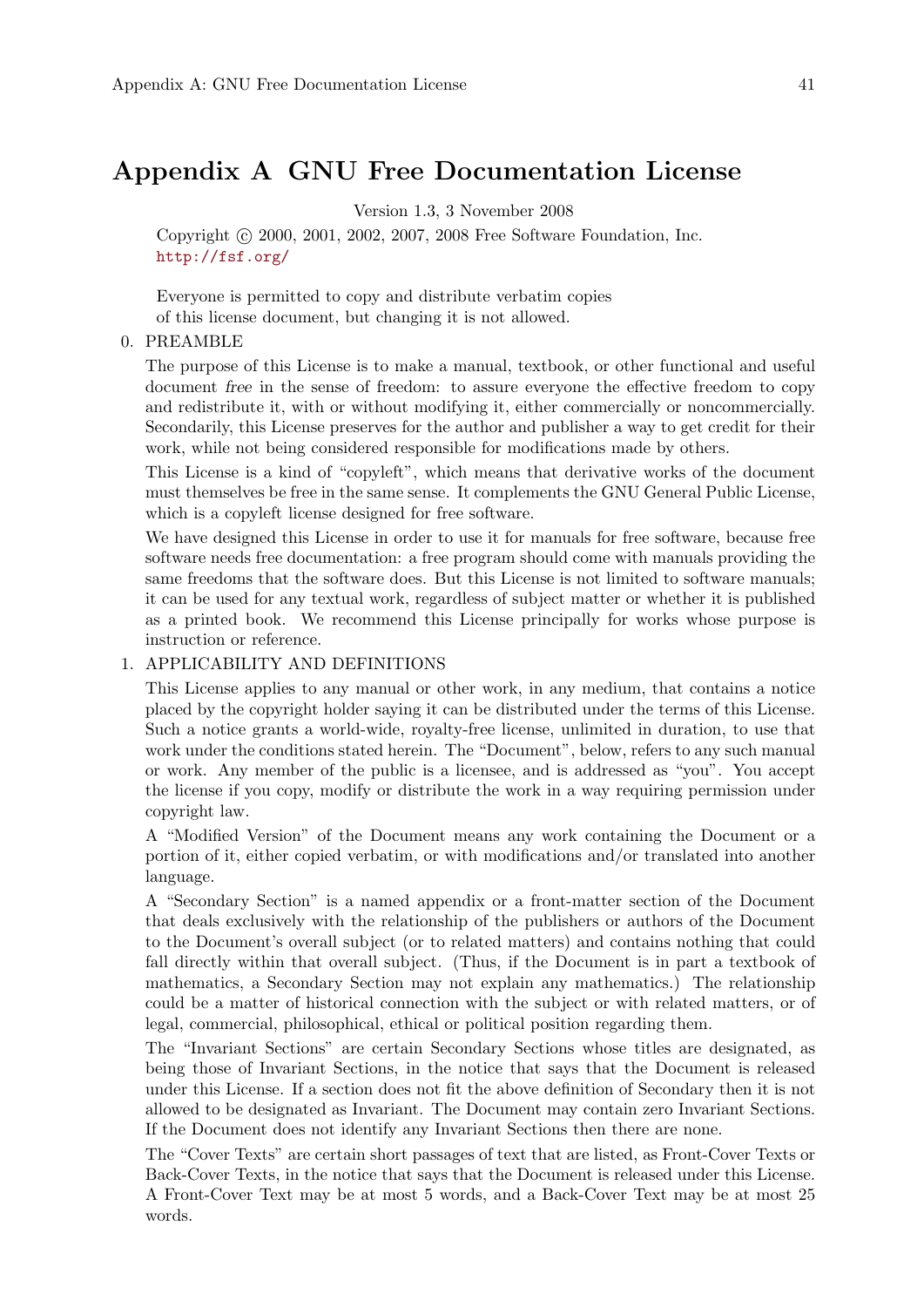A "Transparent" copy of the Document means a machine-readable copy, represented in a format whose specification is available to the general public, that is suitable for revising the document straightforwardly with generic text editors or (for images composed of pixels) generic paint programs or (for drawings) some widely available drawing editor, and that is suitable for input to text formatters or for automatic translation to a variety of formats suitable for input to text formatters. A copy made in an otherwise Transparent file format whose markup, or absence of markup, has been arranged to thwart or discourage subsequent modification by readers is not Transparent. An image format is not Transparent if used for any substantial amount of text. A copy that is not "Transparent" is called "Opaque".

Examples of suitable formats for Transparent copies include plain ASCII without markup, Texinfo input format, LaT<sub>E</sub>X input format, SGML or XML using a publicly available DTD, and standard-conforming simple HTML, PostScript or PDF designed for human modification. Examples of transparent image formats include PNG, XCF and JPG. Opaque formats include proprietary formats that can be read and edited only by proprietary word processors, SGML or XML for which the DTD and/or processing tools are not generally available, and the machine-generated HTML, PostScript or PDF produced by some word processors for output purposes only.

The "Title Page" means, for a printed book, the title page itself, plus such following pages as are needed to hold, legibly, the material this License requires to appear in the title page. For works in formats which do not have any title page as such, "Title Page" means the text near the most prominent appearance of the work's title, preceding the beginning of the body of the text.

The "publisher" means any person or entity that distributes copies of the Document to the public.

A section "Entitled XYZ" means a named subunit of the Document whose title either is precisely XYZ or contains XYZ in parentheses following text that translates XYZ in another language. (Here XYZ stands for a specific section name mentioned below, such as "Acknowledgements", "Dedications", "Endorsements", or "History".) To "Preserve the Title" of such a section when you modify the Document means that it remains a section "Entitled XYZ" according to this definition.

The Document may include Warranty Disclaimers next to the notice which states that this License applies to the Document. These Warranty Disclaimers are considered to be included by reference in this License, but only as regards disclaiming warranties: any other implication that these Warranty Disclaimers may have is void and has no effect on the meaning of this License.

### 2. VERBATIM COPYING

You may copy and distribute the Document in any medium, either commercially or noncommercially, provided that this License, the copyright notices, and the license notice saying this License applies to the Document are reproduced in all copies, and that you add no other conditions whatsoever to those of this License. You may not use technical measures to obstruct or control the reading or further copying of the copies you make or distribute. However, you may accept compensation in exchange for copies. If you distribute a large enough number of copies you must also follow the conditions in section 3.

You may also lend copies, under the same conditions stated above, and you may publicly display copies.

### 3. COPYING IN QUANTITY

If you publish printed copies (or copies in media that commonly have printed covers) of the Document, numbering more than 100, and the Document's license notice requires Cover Texts, you must enclose the copies in covers that carry, clearly and legibly, all these Cover Texts: Front-Cover Texts on the front cover, and Back-Cover Texts on the back cover. Both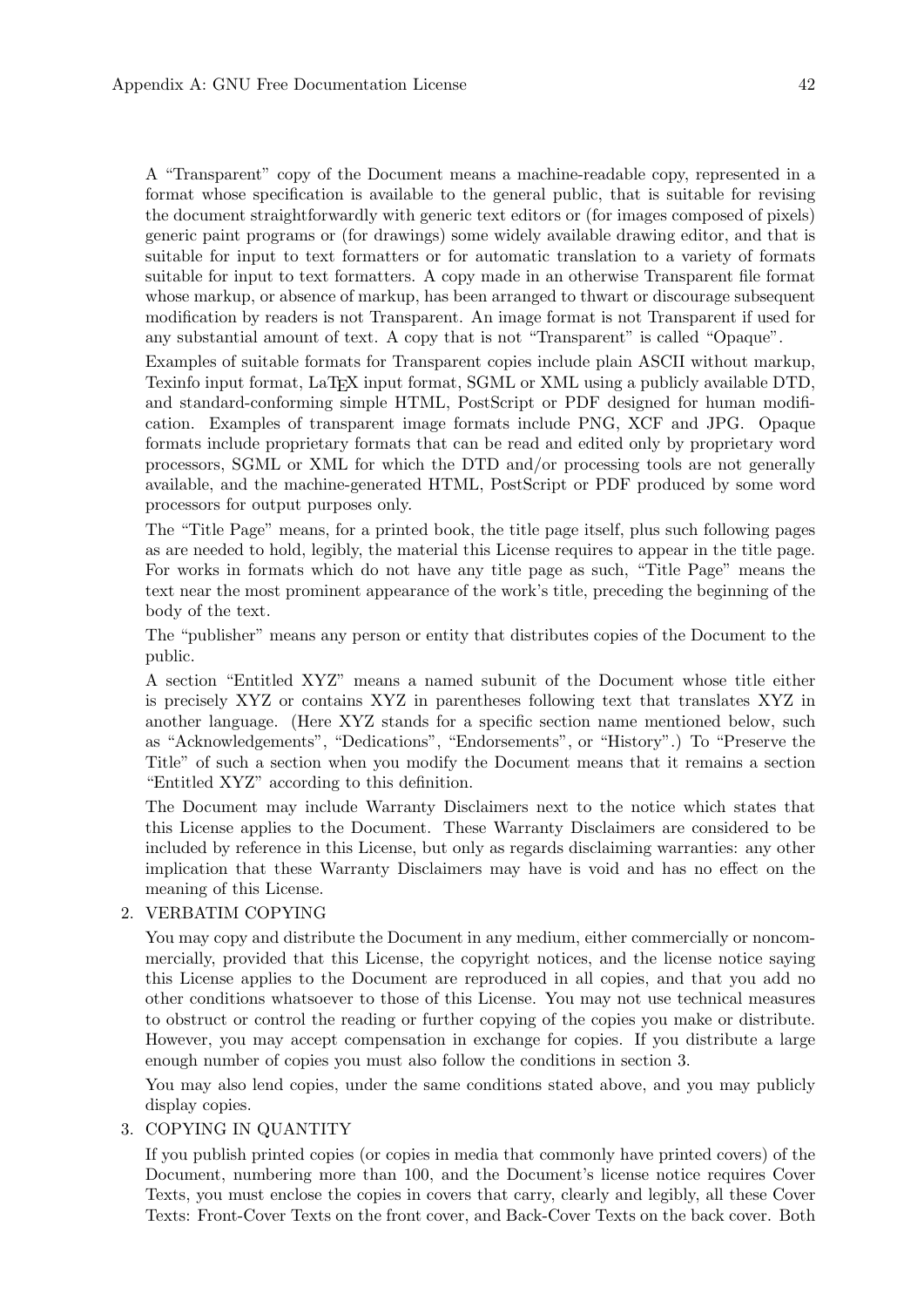covers must also clearly and legibly identify you as the publisher of these copies. The front cover must present the full title with all words of the title equally prominent and visible. You may add other material on the covers in addition. Copying with changes limited to the covers, as long as they preserve the title of the Document and satisfy these conditions, can be treated as verbatim copying in other respects.

If the required texts for either cover are too voluminous to fit legibly, you should put the first ones listed (as many as fit reasonably) on the actual cover, and continue the rest onto adjacent pages.

If you publish or distribute Opaque copies of the Document numbering more than 100, you must either include a machine-readable Transparent copy along with each Opaque copy, or state in or with each Opaque copy a computer-network location from which the general network-using public has access to download using public-standard network protocols a complete Transparent copy of the Document, free of added material. If you use the latter option, you must take reasonably prudent steps, when you begin distribution of Opaque copies in quantity, to ensure that this Transparent copy will remain thus accessible at the stated location until at least one year after the last time you distribute an Opaque copy (directly or through your agents or retailers) of that edition to the public.

It is requested, but not required, that you contact the authors of the Document well before redistributing any large number of copies, to give them a chance to provide you with an updated version of the Document.

### 4. MODIFICATIONS

You may copy and distribute a Modified Version of the Document under the conditions of sections 2 and 3 above, provided that you release the Modified Version under precisely this License, with the Modified Version filling the role of the Document, thus licensing distribution and modification of the Modified Version to whoever possesses a copy of it. In addition, you must do these things in the Modified Version:

- A. Use in the Title Page (and on the covers, if any) a title distinct from that of the Document, and from those of previous versions (which should, if there were any, be listed in the History section of the Document). You may use the same title as a previous version if the original publisher of that version gives permission.
- B. List on the Title Page, as authors, one or more persons or entities responsible for authorship of the modifications in the Modified Version, together with at least five of the principal authors of the Document (all of its principal authors, if it has fewer than five), unless they release you from this requirement.
- C. State on the Title page the name of the publisher of the Modified Version, as the publisher.
- D. Preserve all the copyright notices of the Document.
- E. Add an appropriate copyright notice for your modifications adjacent to the other copyright notices.
- F. Include, immediately after the copyright notices, a license notice giving the public permission to use the Modified Version under the terms of this License, in the form shown in the Addendum below.
- G. Preserve in that license notice the full lists of Invariant Sections and required Cover Texts given in the Document's license notice.
- H. Include an unaltered copy of this License.
- I. Preserve the section Entitled "History", Preserve its Title, and add to it an item stating at least the title, year, new authors, and publisher of the Modified Version as given on the Title Page. If there is no section Entitled "History" in the Document, create one stating the title, year, authors, and publisher of the Document as given on its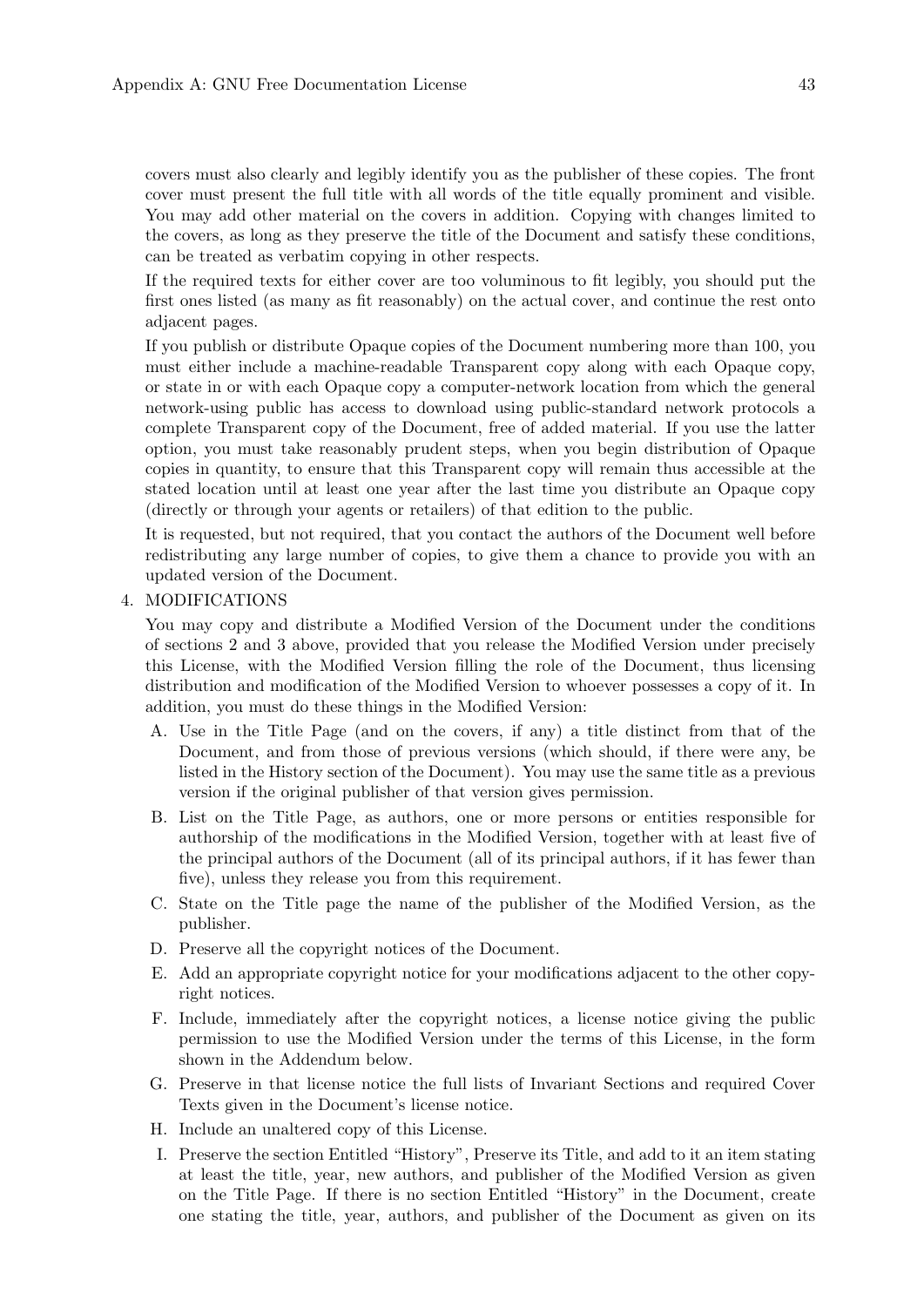Title Page, then add an item describing the Modified Version as stated in the previous sentence.

- J. Preserve the network location, if any, given in the Document for public access to a Transparent copy of the Document, and likewise the network locations given in the Document for previous versions it was based on. These may be placed in the "History" section. You may omit a network location for a work that was published at least four years before the Document itself, or if the original publisher of the version it refers to gives permission.
- K. For any section Entitled "Acknowledgements" or "Dedications", Preserve the Title of the section, and preserve in the section all the substance and tone of each of the contributor acknowledgements and/or dedications given therein.
- L. Preserve all the Invariant Sections of the Document, unaltered in their text and in their titles. Section numbers or the equivalent are not considered part of the section titles.
- M. Delete any section Entitled "Endorsements". Such a section may not be included in the Modified Version.
- N. Do not retitle any existing section to be Entitled "Endorsements" or to conflict in title with any Invariant Section.
- O. Preserve any Warranty Disclaimers.

If the Modified Version includes new front-matter sections or appendices that qualify as Secondary Sections and contain no material copied from the Document, you may at your option designate some or all of these sections as invariant. To do this, add their titles to the list of Invariant Sections in the Modified Version's license notice. These titles must be distinct from any other section titles.

You may add a section Entitled "Endorsements", provided it contains nothing but endorsements of your Modified Version by various parties—for example, statements of peer review or that the text has been approved by an organization as the authoritative definition of a standard.

You may add a passage of up to five words as a Front-Cover Text, and a passage of up to 25 words as a Back-Cover Text, to the end of the list of Cover Texts in the Modified Version. Only one passage of Front-Cover Text and one of Back-Cover Text may be added by (or through arrangements made by) any one entity. If the Document already includes a cover text for the same cover, previously added by you or by arrangement made by the same entity you are acting on behalf of, you may not add another; but you may replace the old one, on explicit permission from the previous publisher that added the old one.

The author(s) and publisher(s) of the Document do not by this License give permission to use their names for publicity for or to assert or imply endorsement of any Modified Version.

### 5. COMBINING DOCUMENTS

You may combine the Document with other documents released under this License, under the terms defined in section 4 above for modified versions, provided that you include in the combination all of the Invariant Sections of all of the original documents, unmodified, and list them all as Invariant Sections of your combined work in its license notice, and that you preserve all their Warranty Disclaimers.

The combined work need only contain one copy of this License, and multiple identical Invariant Sections may be replaced with a single copy. If there are multiple Invariant Sections with the same name but different contents, make the title of each such section unique by adding at the end of it, in parentheses, the name of the original author or publisher of that section if known, or else a unique number. Make the same adjustment to the section titles in the list of Invariant Sections in the license notice of the combined work.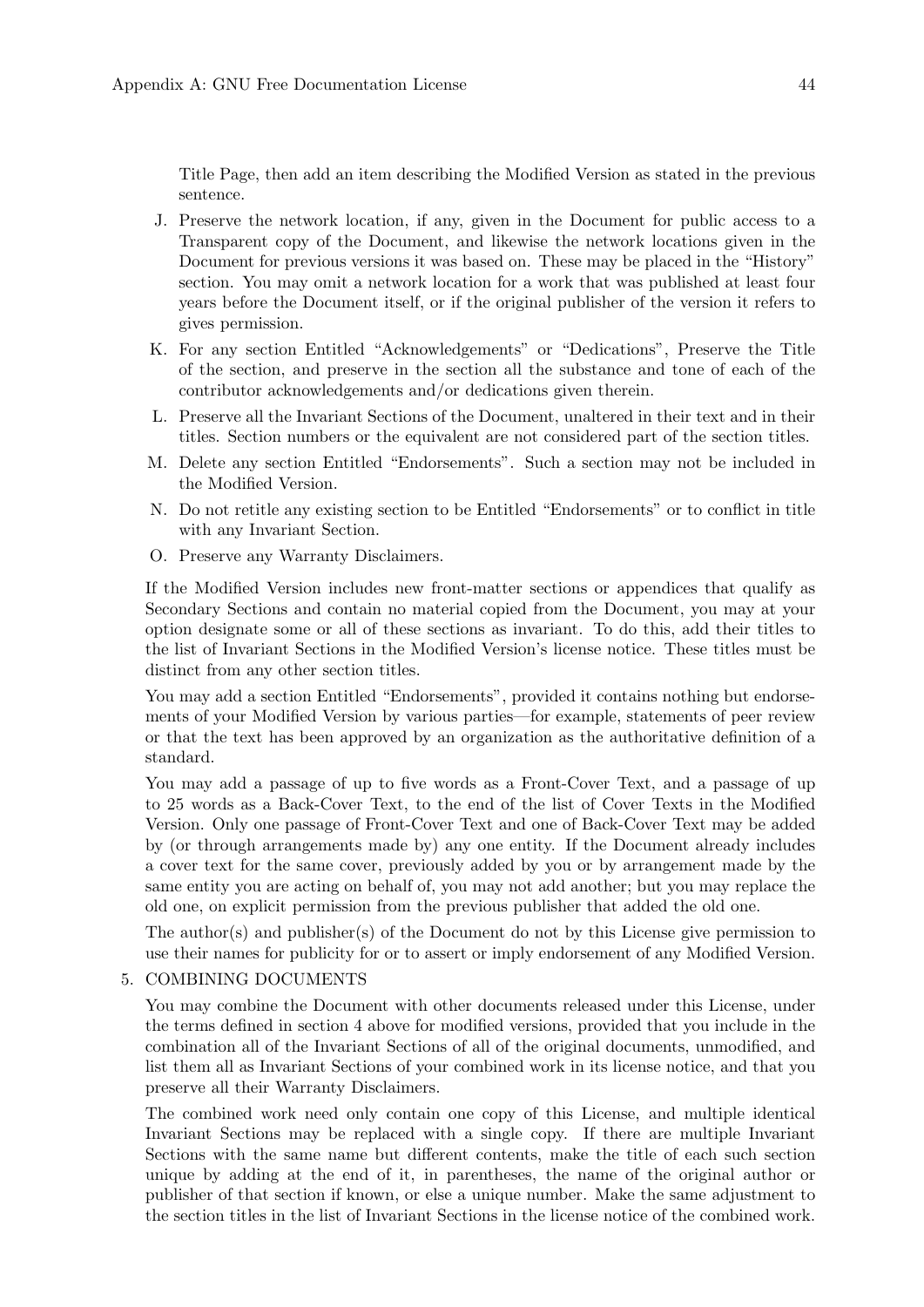In the combination, you must combine any sections Entitled "History" in the various original documents, forming one section Entitled "History"; likewise combine any sections Entitled "Acknowledgements", and any sections Entitled "Dedications". You must delete all sections Entitled "Endorsements."

### 6. COLLECTIONS OF DOCUMENTS

You may make a collection consisting of the Document and other documents released under this License, and replace the individual copies of this License in the various documents with a single copy that is included in the collection, provided that you follow the rules of this License for verbatim copying of each of the documents in all other respects.

You may extract a single document from such a collection, and distribute it individually under this License, provided you insert a copy of this License into the extracted document, and follow this License in all other respects regarding verbatim copying of that document.

## 7. AGGREGATION WITH INDEPENDENT WORKS

A compilation of the Document or its derivatives with other separate and independent documents or works, in or on a volume of a storage or distribution medium, is called an "aggregate" if the copyright resulting from the compilation is not used to limit the legal rights of the compilation's users beyond what the individual works permit. When the Document is included in an aggregate, this License does not apply to the other works in the aggregate which are not themselves derivative works of the Document.

If the Cover Text requirement of section 3 is applicable to these copies of the Document, then if the Document is less than one half of the entire aggregate, the Document's Cover Texts may be placed on covers that bracket the Document within the aggregate, or the electronic equivalent of covers if the Document is in electronic form. Otherwise they must appear on printed covers that bracket the whole aggregate.

#### 8. TRANSLATION

Translation is considered a kind of modification, so you may distribute translations of the Document under the terms of section 4. Replacing Invariant Sections with translations requires special permission from their copyright holders, but you may include translations of some or all Invariant Sections in addition to the original versions of these Invariant Sections. You may include a translation of this License, and all the license notices in the Document, and any Warranty Disclaimers, provided that you also include the original English version of this License and the original versions of those notices and disclaimers. In case of a disagreement between the translation and the original version of this License or a notice or disclaimer, the original version will prevail.

If a section in the Document is Entitled "Acknowledgements", "Dedications", or "History", the requirement (section 4) to Preserve its Title (section 1) will typically require changing the actual title.

### 9. TERMINATION

You may not copy, modify, sublicense, or distribute the Document except as expressly provided under this License. Any attempt otherwise to copy, modify, sublicense, or distribute it is void, and will automatically terminate your rights under this License.

However, if you cease all violation of this License, then your license from a particular copyright holder is reinstated (a) provisionally, unless and until the copyright holder explicitly and finally terminates your license, and (b) permanently, if the copyright holder fails to notify you of the violation by some reasonable means prior to 60 days after the cessation.

Moreover, your license from a particular copyright holder is reinstated permanently if the copyright holder notifies you of the violation by some reasonable means, this is the first time you have received notice of violation of this License (for any work) from that copyright holder, and you cure the violation prior to 30 days after your receipt of the notice.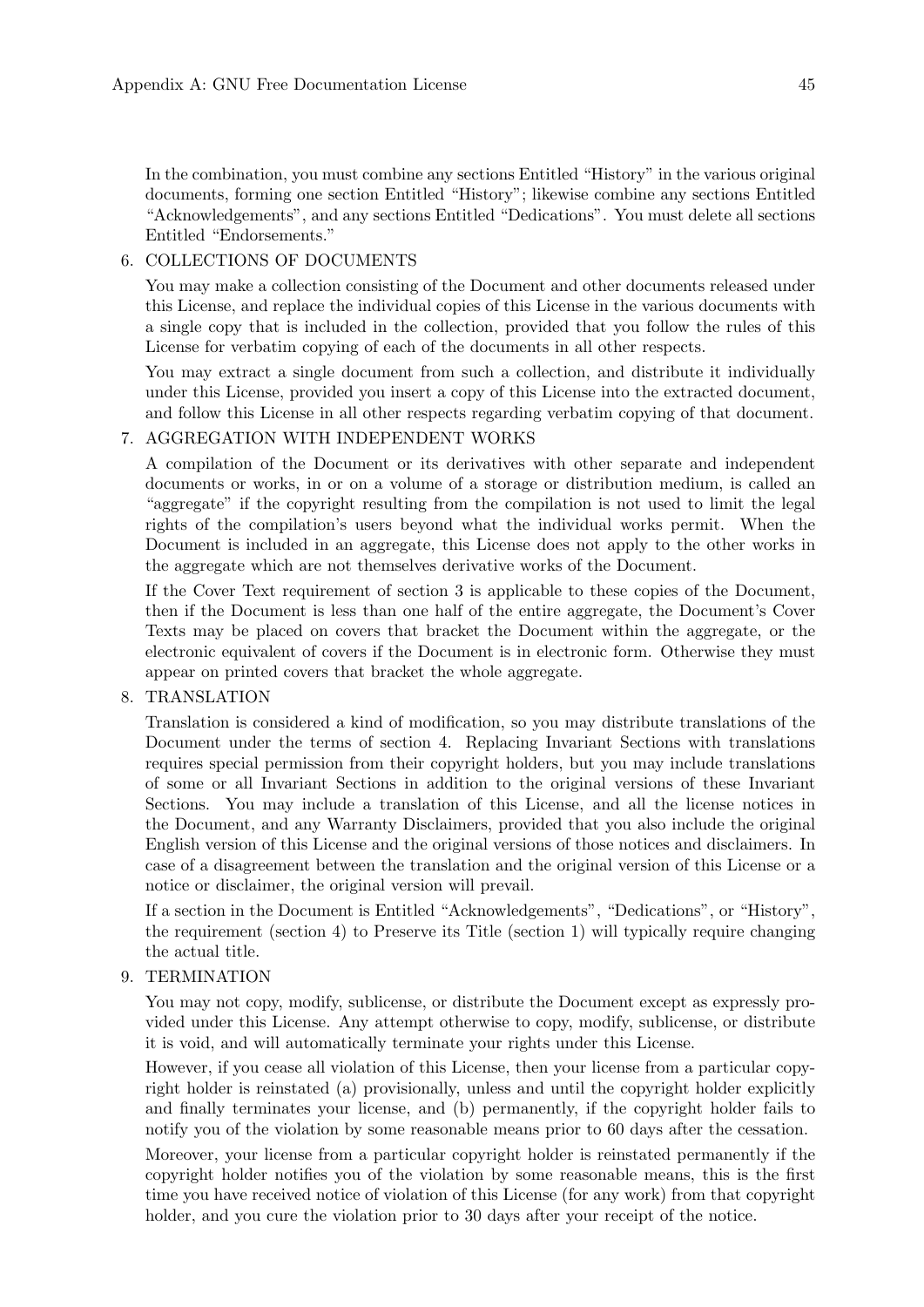Termination of your rights under this section does not terminate the licenses of parties who have received copies or rights from you under this License. If your rights have been terminated and not permanently reinstated, receipt of a copy of some or all of the same material does not give you any rights to use it.

### 10. FUTURE REVISIONS OF THIS LICENSE

The Free Software Foundation may publish new, revised versions of the GNU Free Documentation License from time to time. Such new versions will be similar in spirit to the present version, but may differ in detail to address new problems or concerns. See [http://](http://www.gnu.org/copyleft/) [www.gnu.org/copyleft/](http://www.gnu.org/copyleft/).

Each version of the License is given a distinguishing version number. If the Document specifies that a particular numbered version of this License "or any later version" applies to it, you have the option of following the terms and conditions either of that specified version or of any later version that has been published (not as a draft) by the Free Software Foundation. If the Document does not specify a version number of this License, you may choose any version ever published (not as a draft) by the Free Software Foundation. If the Document specifies that a proxy can decide which future versions of this License can be used, that proxy's public statement of acceptance of a version permanently authorizes you to choose that version for the Document.

#### 11. RELICENSING

"Massive Multiauthor Collaboration Site" (or "MMC Site") means any World Wide Web server that publishes copyrightable works and also provides prominent facilities for anybody to edit those works. A public wiki that anybody can edit is an example of such a server. A "Massive Multiauthor Collaboration" (or "MMC") contained in the site means any set of copyrightable works thus published on the MMC site.

"CC-BY-SA" means the Creative Commons Attribution-Share Alike 3.0 license published by Creative Commons Corporation, a not-for-profit corporation with a principal place of business in San Francisco, California, as well as future copyleft versions of that license published by that same organization.

"Incorporate" means to publish or republish a Document, in whole or in part, as part of another Document.

An MMC is "eligible for relicensing" if it is licensed under this License, and if all works that were first published under this License somewhere other than this MMC, and subsequently incorporated in whole or in part into the MMC, (1) had no cover texts or invariant sections, and (2) were thus incorporated prior to November 1, 2008.

The operator of an MMC Site may republish an MMC contained in the site under CC-BY-SA on the same site at any time before August 1, 2009, provided the MMC is eligible for relicensing.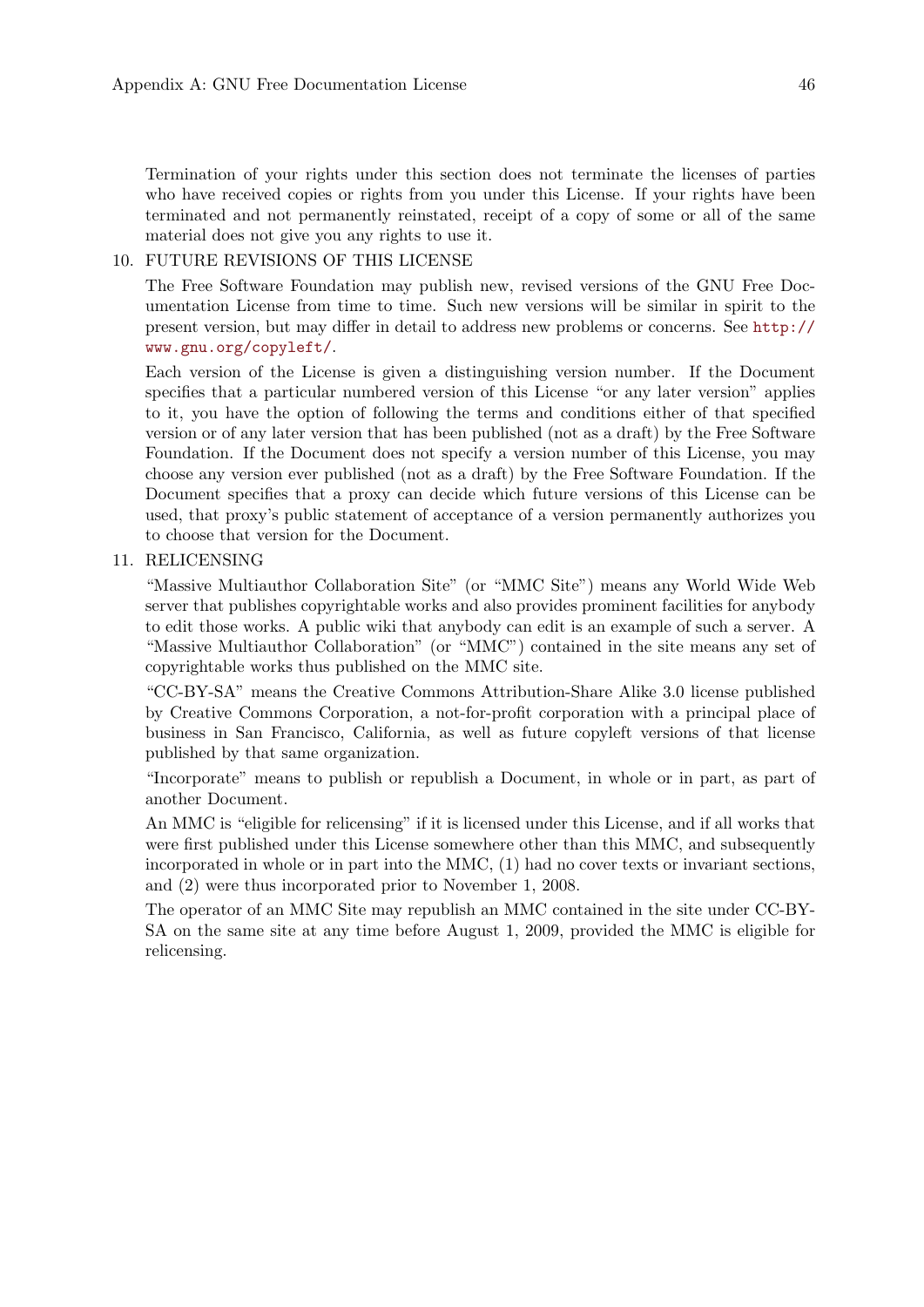## ADDENDUM: How to use this License for your documents

To use this License in a document you have written, include a copy of the License in the document and put the following copyright and license notices just after the title page:

Copyright (C) year your name. Permission is granted to copy, distribute and/or modify this document under the terms of the GNU Free Documentation License, Version 1.3 or any later version published by the Free Software Foundation; with no Invariant Sections, no Front-Cover Texts, and no Back-Cover Texts. A copy of the license is included in the section entitled ''GNU Free Documentation License''.

If you have Invariant Sections, Front-Cover Texts and Back-Cover Texts, replace the "with. . . Texts." line with this:

> with the Invariant Sections being list their titles, with the Front-Cover Texts being list, and with the Back-Cover Texts being list.

If you have Invariant Sections without Cover Texts, or some other combination of the three, merge those two alternatives to suit the situation.

If your document contains nontrivial examples of program code, we recommend releasing these examples in parallel under your choice of free software license, such as the GNU General Public License, to permit their use in free software.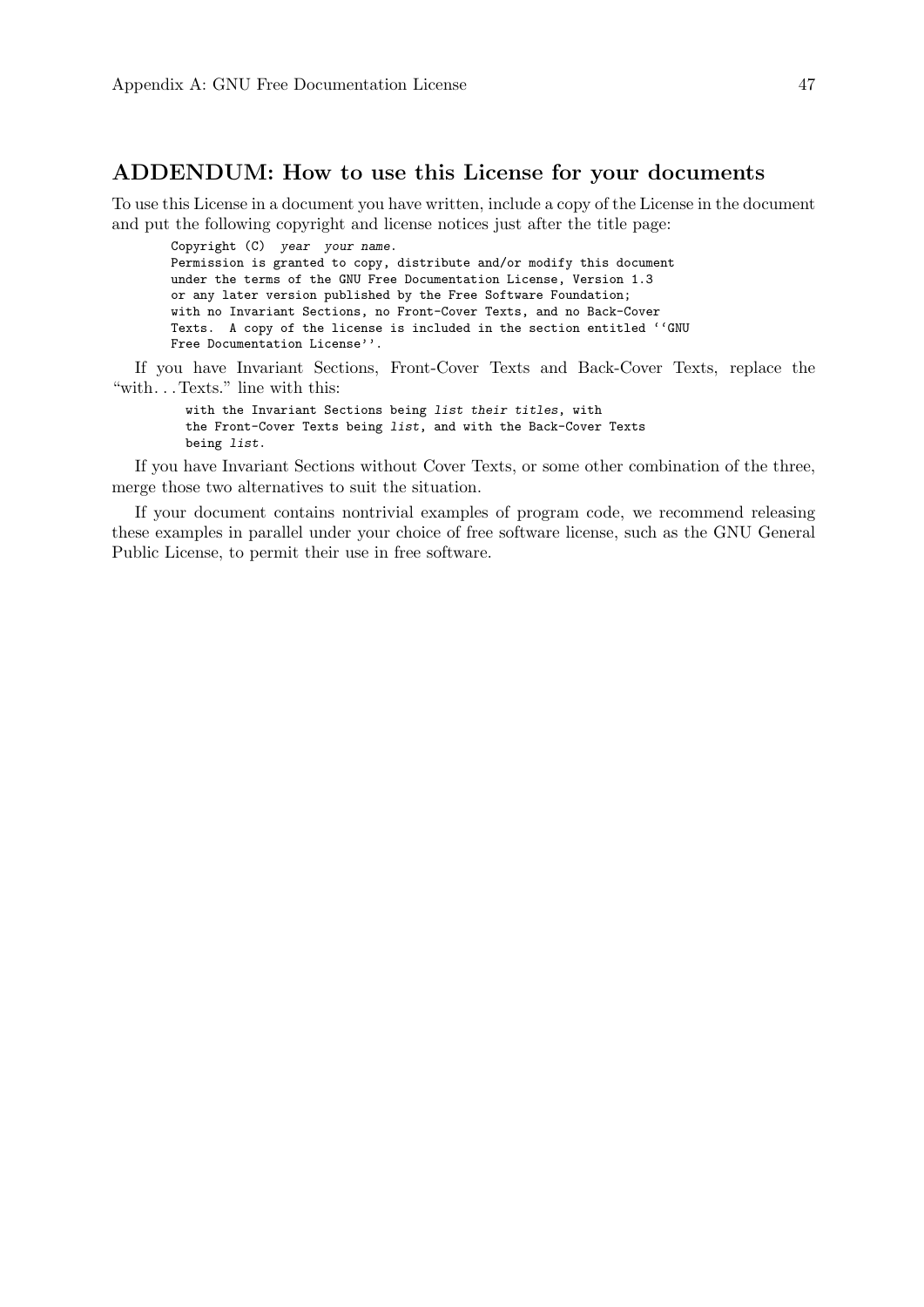# <span id="page-51-0"></span>Index

# A

# B

# C

| calendar-bahai-all-holidays-flag $10$                                                                                                   |
|-----------------------------------------------------------------------------------------------------------------------------------------|
| calendar-christian-all-holidays-flag $10$                                                                                               |
| $\mathtt{calendar}\text{-}\mathtt{date}\text{-}\mathtt{display}\text{-}\mathtt{form}\ldots\ldots\ldots\ldots\ldots\ldots\hspace{1mm}12$ |
| $\mathtt{calendar}\text{-}\mathtt{day}\text{-}\mathtt{header}\text{-}\mathtt{array}\ldots\ldots\ldots\ldots\ldots\ldots\ldots\quad9$    |
| calendar-hebrew-all-holidays-flag $10$                                                                                                  |
|                                                                                                                                         |
|                                                                                                                                         |
| $\verb calardar-inital-window+hook. \dots. \dots. \dots. \dots. \ 9$                                                                    |
|                                                                                                                                         |
| calendar-islamic-all-holidays-flag $10$                                                                                                 |
| calendar-load-hook<br>9                                                                                                                 |
|                                                                                                                                         |

| calendar-mayan-goto-long-count-date<br>12                                                                                                                 |
|-----------------------------------------------------------------------------------------------------------------------------------------------------------|
| calendar-mayan-next-calendar-round-date<br>12                                                                                                             |
| calendar-mayan-next-haab-date<br>12                                                                                                                       |
| calendar-mayan-next-tzolkin-date<br>12                                                                                                                    |
| calendar-mayan-previous-haab-date<br>-12                                                                                                                  |
| calendar-mayan-previous-tzolkin-date<br>12                                                                                                                |
|                                                                                                                                                           |
| $\mathtt{calendar-move-hook}\ldots\ldots\ldots\ldots\ldots\ldots\ldots\ldots\ldots\ldots\qquad9$                                                          |
|                                                                                                                                                           |
|                                                                                                                                                           |
|                                                                                                                                                           |
|                                                                                                                                                           |
| ${\tt calendar\text{-}today\text{-}visible\text{-}hook}\dots\dots\dots\dots\dots\dots\dots \mathbin{\raisebox{.3pt}{\hbox{.}}\raisebox{.3pt}{\hbox{.}}}.$ |
| 18                                                                                                                                                        |
| $codepage, MS-DOS \ldots \ldots \ldots \ldots \ldots \ldots \ldots \ldots$<br>38                                                                          |
| compilation under MS-DOS<br>39                                                                                                                            |
| $\mathsf{compile}\ (\text{MS-DOS}) \dots \dots \dots \dots \dots \dots \dots \dots \dots$<br>39                                                           |
|                                                                                                                                                           |

# D

|                                   | 35 |
|-----------------------------------|----|
|                                   | 15 |
| diary-anniversary                 | 16 |
| diary-astro-day-number            | 17 |
| diary-bahai-date                  | 17 |
| diary-bahai-entry-symbol          | 14 |
| diary-bahai-insert-entry          | 14 |
| diary-bahai-insert-monthly-entry  | 14 |
| diary-bahai-insert-yearly-entry   | 14 |
| diary-bahai-list-entries          | 14 |
| diary-bahai-mark-entries          | 14 |
| diary-chinese-date                | 17 |
| diary-comment-start               | 16 |
| diary-coptic-date                 | 17 |
|                                   | 16 |
|                                   | 16 |
| diary-date-forms                  | 13 |
| diary-day-of-year                 | 17 |
| diary-display-function            | 15 |
| diary-entry-marker                | -9 |
| diary-ethiopic-date               | 17 |
| diary-fancy-display               | 15 |
|                                   | 17 |
| diary-french-date                 | 17 |
| diary-hebrew-birthday             | 18 |
| diary-hebrew-date                 | 17 |
| diary-hebrew-entry-symbol         | 14 |
| diary-hebrew-insert-entry         | 14 |
| diary-hebrew-insert-monthly-entry | 14 |
| diary-hebrew-insert-yearly-entry  | 14 |
| diary-hebrew-list-entries         | 14 |
| diary-hebrew-mark-entries         | 14 |
| diary-hebrew-omer                 | 18 |
| diary-hebrew-parasha              | 18 |
| diary-hebrew-rosh-hodesh          | 18 |
| diary-hebrew-sabbath-candles      | 18 |
| diary-hebrew-yahrzeit             | 18 |
| diary-include-other-diary-files   | 16 |
| diary-include-string              | 16 |
|                                   |    |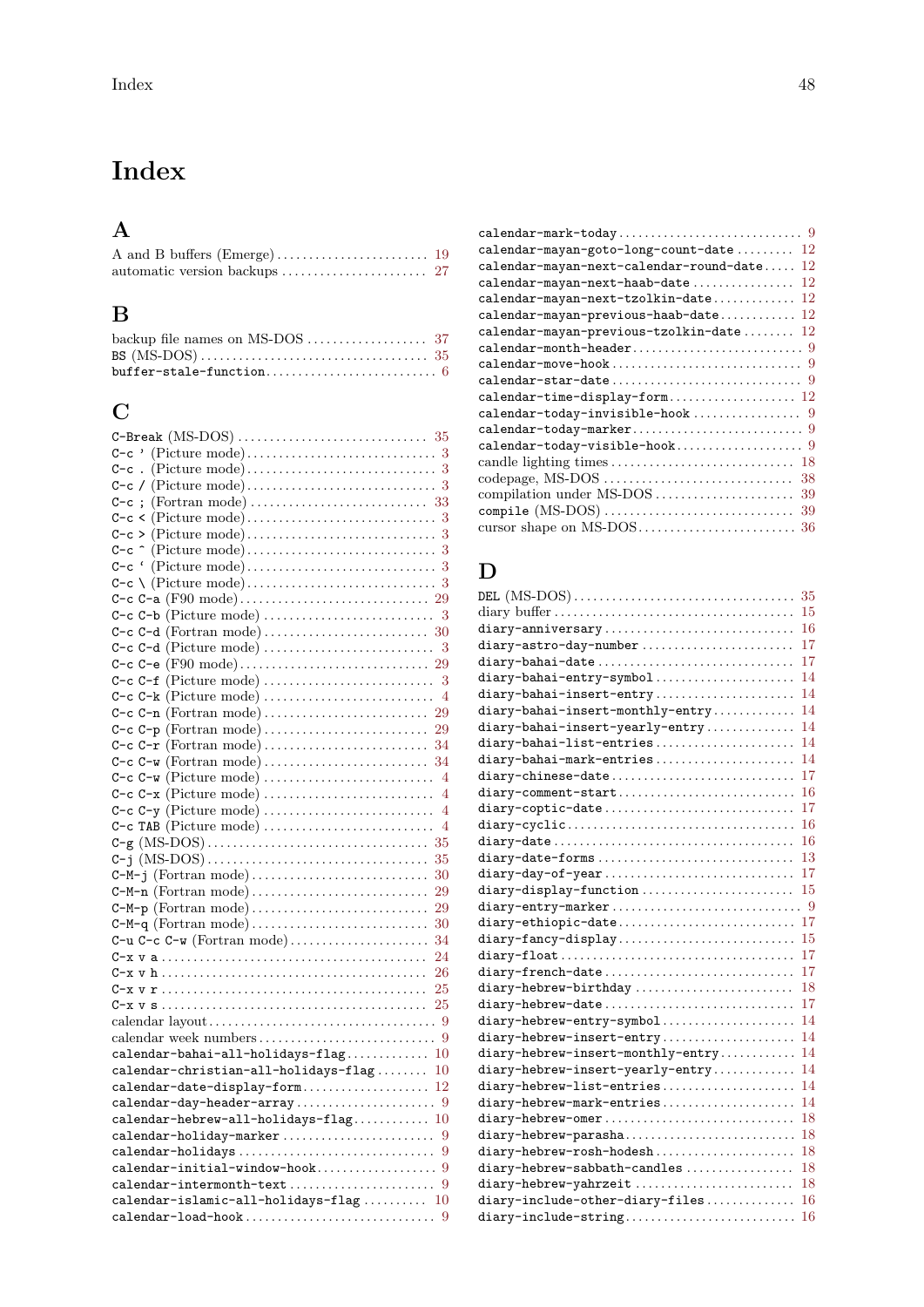| diary-islamic-date                 | 17 |
|------------------------------------|----|
| diary-islamic-entry-symbol         | 14 |
| diary-islamic-insert-entry         | 14 |
| diary-islamic-insert-monthly-entry | 14 |
| diary-islamic-insert-yearly-entry  | 14 |
| diary-islamic-list-entries         | 14 |
| diary-islamic-mark-entries         | 14 |
| diary-iso-date                     | 17 |
| diary-julian-date                  | 17 |
| diary-list-entries-hook            | 16 |
| diary-list-include-blanks          | 15 |
| diary-lunar-phases                 | 17 |
| diary-mark-entries-hook            | 16 |
| diary-mark-included-diary-files    | 16 |
| diary-mayan-date                   | 17 |
| diary-nongregorian-listing-hook    | 14 |
| diary-nongregorian-marking-hook    | 14 |
| diary-number-of-entries            | 13 |
| diary-persian-date                 | 17 |
| diary-print-entries                | 15 |
| diary-print-entries-hook           | 15 |
|                                    | 16 |
| diary-sexp-entry-symbol            | 16 |
| diary-show-holidays-flag           | 13 |
| diary-simple-display               | 15 |
| diary-sort-entries                 | 15 |
| diary-sunrise-sunset               | 17 |
| directory listing on MS-DOS        | 40 |
| dired-listing-switches (MS-DOS)    | 40 |
|                                    | 38 |
|                                    | 38 |
| dos-display-scancodes              | 36 |
|                                    | 35 |
| dos-keypad-mode                    | 35 |
|                                    | 36 |
|                                    | 36 |
|                                    | 38 |
| dos-ps-printer                     | 38 |
|                                    | 35 |
|                                    |    |

# E

| $emerge-combine-versions-template$ 22                                                                      |
|------------------------------------------------------------------------------------------------------------|
|                                                                                                            |
|                                                                                                            |
|                                                                                                            |
| $\small \texttt{emerge-startup-hook} \ldots \ldots \ldots \ldots \ldots \ldots \ldots \ldots \ldots \; 23$ |

# F

| file names under Windows $95/NT$                                                     | 37 |
|--------------------------------------------------------------------------------------|----|
| fonts, emulating under MS-DOS                                                        | 36 |
| Fortran 77 and Fortran 90, 95, 2003, 2008                                            | 29 |
| Fortran continuation lines                                                           | 30 |
| Fortran fixed form and free form                                                     | 29 |
| Fortran mode $\ldots \ldots \ldots \ldots \ldots \ldots \ldots \ldots \ldots \ldots$ | 29 |
| fortran-analyze-depth                                                                | 30 |
| fortran-beginning-of-block                                                           | 29 |
| fortran-break-before-delimiters                                                      | 33 |
|                                                                                      | 31 |
| fortran-column-ruler                                                                 | 34 |
| fortran-column-ruler-fixed                                                           | 34 |
|                                                                                      | 34 |
| $fortran$ -comment-indent-char33                                                     |    |
| fortran-comment-indent-style                                                         | 32 |
| fortran-comment-line-extra-indent                                                    | 32 |
| $fortran$ -comment-line-start                                                        | 32 |
| fortran-comment-region                                                               | 33 |
| fortran-continuation-indent                                                          | 31 |
|                                                                                      |    |
| fortran-directive-re                                                                 | 33 |
| fortran-do-indent                                                                    | 31 |
| fortran-electric-line-number                                                         | 31 |
| fortran-end-of-block                                                                 | 29 |
|                                                                                      | 31 |
| fortran-indent-subprogram                                                            | 30 |
| fortran-join-line                                                                    | 30 |
| fortran-line-length                                                                  | 33 |
| fortran-line-number-indent                                                           | 31 |
| $fortran-minimum-statement-indent$                                                   | 31 |
| fortran-mode                                                                         | 29 |
|                                                                                      | 29 |
| fortran-previous-statement                                                           | 29 |
| fortran-split-line                                                                   | 30 |
| fortran-strip-sequence-nos                                                           | 34 |
| fortran-structure-indent                                                             | 31 |
| $fortran-tab-mode-default$                                                           | 30 |
| $fortran-window-create \dots \dots \dots \dots \dots \dots \dots \dots$              | 34 |
| fortran-window-create-momentarily                                                    | 34 |
| frame size under MS-DOS                                                              | 36 |
|                                                                                      | 36 |

# G

# H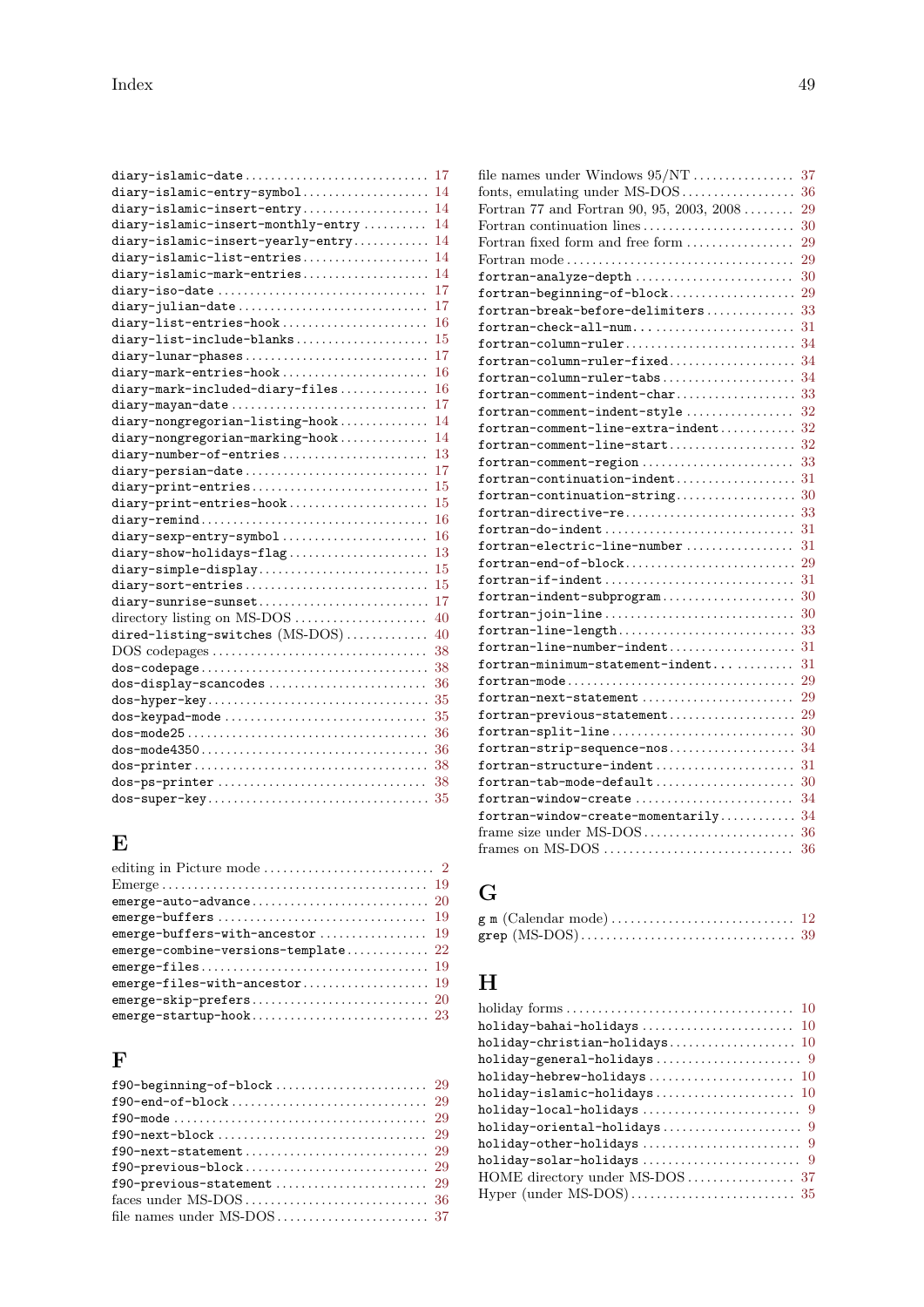# I

# L

| long file names in DOS box under Windows 95/NT |  |
|------------------------------------------------|--|
|                                                |  |

# M

| 30                                 |
|------------------------------------|
|                                    |
|                                    |
|                                    |
|                                    |
| 11                                 |
| 12                                 |
| Mayan haab calendar<br>12          |
| 12                                 |
| Mayan tzolkin calendar<br>12       |
| merge buffer (Emerge)<br>19        |
| 19                                 |
| 35                                 |
| mode line (MS-DOS)<br>39           |
| 29                                 |
| mouse support under MS-DOS<br>35   |
| mouse, set number of buttons<br>35 |
| 35                                 |
| 35                                 |
| MS-Windows codepages<br>39         |
| msdos-set-mouse-buttons<br>35      |

# N

|--|--|--|

# O

# P

| $picture$ -clear-rectangle-to-register 4 |
|------------------------------------------|
|                                          |
|                                          |
|                                          |
|                                          |
|                                          |
|                                          |
|                                          |

| $picture-movement-down.\dots.\dots.\dots.\dots.\dots$                                       |
|---------------------------------------------------------------------------------------------|
|                                                                                             |
|                                                                                             |
| $\texttt{picture-movement-nw}\dots\dots\dots\dots\dots\dots\dots\dots\,3$                   |
|                                                                                             |
|                                                                                             |
|                                                                                             |
|                                                                                             |
|                                                                                             |
|                                                                                             |
| $picture-set - tab - stops \dots \dots \dots \dots \dots \dots \dots \dots \dots \dots \ 4$ |
|                                                                                             |
|                                                                                             |
|                                                                                             |
|                                                                                             |
| $picture$ -yank-rectangle-from-register $4$                                                 |
|                                                                                             |
|                                                                                             |

# Q

|--|--|--|

# R

| $\cosh \, \text{hodes} \dots \dots \dots \dots \dots \dots \dots \dots \dots \dots \dots \dots \dots \dots \dots \dots$ |  |
|-------------------------------------------------------------------------------------------------------------------------|--|

# S

# T

|--|--|--|

# V

| $\verb vc-cvs-global-switches   \ldots \ldots \ldots \ldots \ldots \ldots \ 27$ |
|---------------------------------------------------------------------------------|
|                                                                                 |
| vc-delete-file<br>-25                                                           |
|                                                                                 |
|                                                                                 |
| vc-insert-headers<br>- 26                                                       |
|                                                                                 |
| vc-mistrust-permissions<br>-27                                                  |
| vc-rename-file<br>-25                                                           |
| vc-retrieve-tag<br>25                                                           |
| vc-static-header-alist<br>26                                                    |
|                                                                                 |
|                                                                                 |
|                                                                                 |
|                                                                                 |